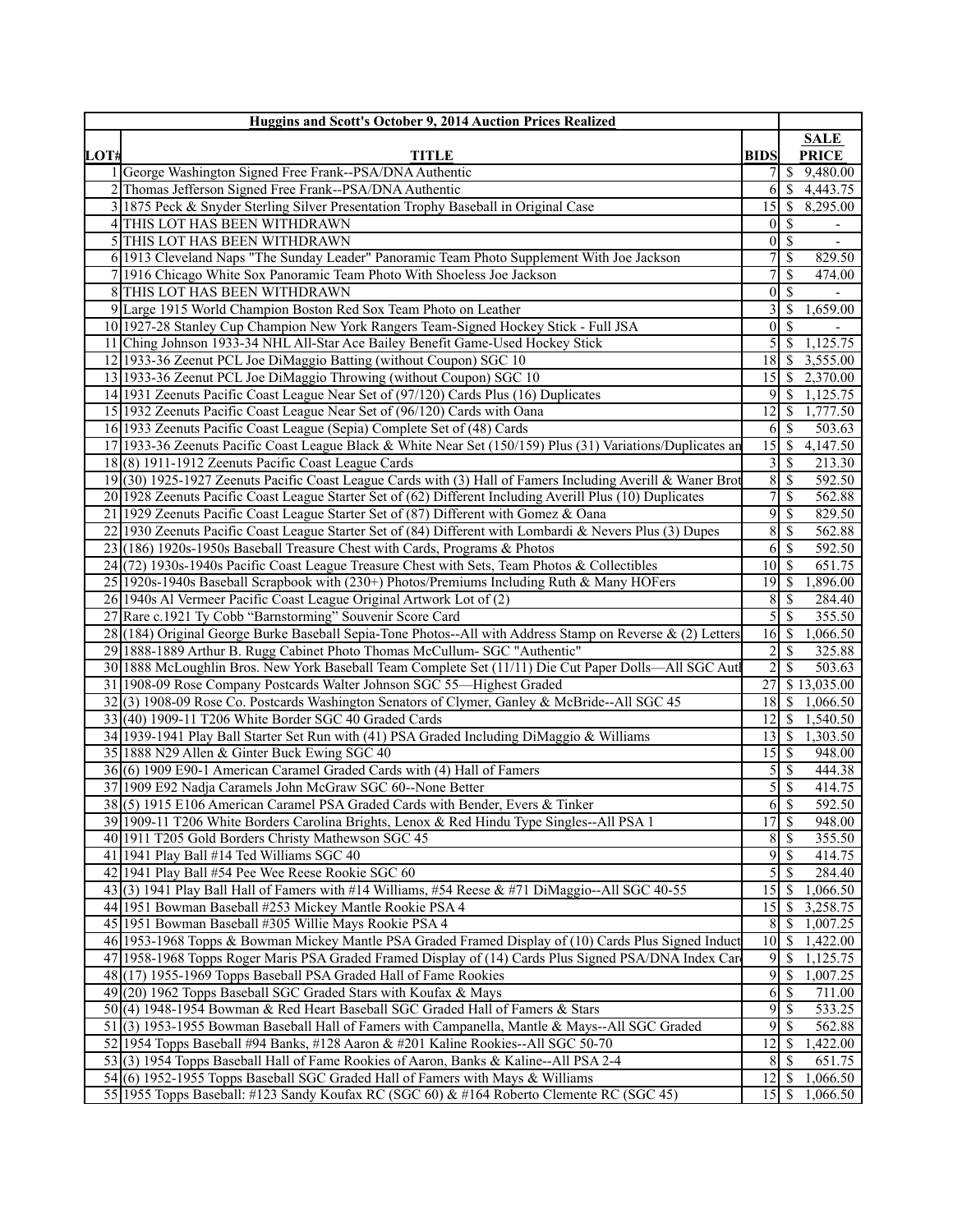| 56(4) 1955 Topps Baseball Hall of Famers with Clemente RC, Koufax RC & Mays--All SGC 60-80              | 11              | -S<br>1,777.50                     |
|---------------------------------------------------------------------------------------------------------|-----------------|------------------------------------|
| 57(3) 1955 Topps Baseball Stars with Clemente RC, Koufax RC & Mays--All SGC 40-80                       | 11 I            | $\vert$ \$<br>1,125.75             |
| 58 1955 Topps Baseball #123 Sandy Koufax Rookie SGC 80                                                  | 8               | 651.75<br>-S                       |
| 59(2) 1955-1956 Mickey Mantle Coins & Pinbacks with PSA Graded                                          | 14              | 829.50<br>-S                       |
| 60(5) 1956 Topps Baseball SGC Graded Hall of Famers & Stars with Koufax, Mantle & Williams              | 10              | 1,185.00<br>l \$                   |
| 61(3) 1956 Topps Baseball SGC 84 Graded Stars of Aaron, Clemente & Robinson                             | 13              | 1,066.50<br>-S                     |
| 62 1956 & 1959 Topps Baseball Mickey Mantle SGC 55-60 Graded Cards                                      | 7               | 592.50<br>S                        |
| 63(4) 1957-1959 Topps Baseball SGC 86-88 Graded Hall of Famers with Koufax                              | 10              | 770.25<br>-\$                      |
| 64(9) 1958 Topps Baseball SGC 70-92 Hall of Famers & Stars with Koufax, Mantle, Mays & Williams         | 12              | 1,303.50<br>-S                     |
| 65(4) 1953-1963 Topps & Bowman Baseball Mickey Mantle PSA 5-6 Graded Cards                              | 15              | S<br>1,896.00                      |
| 66 1952 Topps Baseball #372 Gil McDougald Rookie SGC 60                                                 | 11              | 355.50<br>\$                       |
| 67 1952 & 1953 Topps Baseball Willie Mays SGC Graded Cards                                              | 15              | $1,12\overline{5.75}$<br>- S       |
| 68 1953 Topps Baseball #1 Jackie Robinson & #82 Mickey Mantle--Each SGC 50-55                           | 9               | -\$<br>948.00                      |
| 69 1954 Bowman #65 Mickey Mantle PSA 6.5                                                                | 18              | 888.75<br>- S                      |
| 70 1954 Topps Baseball #128 Hank Aaron Rookie SGC 70                                                    | 17              | 948.00<br>l \$                     |
| 71 1954 Topps Baseball #128 Henry Aaron Rookie PSA 4                                                    | 11              | 1,066.50<br>-S                     |
| 72 1955 Bowman & 1957 Topps Baseball Mickey Mantle--Both SGC Authentic                                  | 14              | 325.88<br>-\$                      |
| 73 1956 Topps Baseball #30 Jackie Robinson SGC 86                                                       | 6               | 355.50<br>-S                       |
| 74 1957 Topps Baseball #328 Brooks Robinson Rookie SGC 70                                               | 5               | 248.85<br><sup>\$</sup>            |
| 75 1957 Topps Baseball #10 Willie Mays SGC 88                                                           | 9               | \$<br>711.00                       |
| 76 1957 Topps Baseball #95 Mickey Mantle SGC 84                                                         | 22              | 2,370.00<br>\$                     |
| 77 1957 Topps Baseball #18 Drysdale RC & #170 Snider--Both SGC 88                                       | 9               | 829.50<br><sup>\$</sup>            |
| 78(7) 1958 Topps Baseball Yellow Letter Variations with PSA 3 Aaron                                     | 6               | \$<br>248.85                       |
| 79 1958 & 1959 Topps Baseball Mickey Mantle SGC Graded Cards                                            | 9               | -\$<br>829.50                      |
| 80 1959 Topps Baseball #10 Mickey Mantle SGC 82                                                         | 11              | 444.38<br>-S                       |
| 81 1961 Topps Baseball #300 Mickey Mantle SGC 84                                                        | 20              | 711.00<br>  S                      |
| 82 1963 Topps Baseball #200 Mickey Mantle SGC 84 & #550 Duke Snider PSA 8                               | $16 \mid$ \$    | 829.50                             |
| 83(3) 1967 Topps Baseball High Number PSA Graded Stars with PSA 8.5 Red Sox Team                        | 5               | 355.50<br><sup>\$</sup>            |
| 84(3) 1955-1968 Topps & Bowman Mickey Mantle Graded Cards                                               | 5               | 711.00<br><sup>\$</sup>            |
| 85(4) 1958-1962 Topps Baseball Mickey Mantle SGC Graded Cards                                           | 11              | 829.50<br>-\$                      |
| 86(3) 1959-1962 Topps Baseball Mickey Mantle SGC 70 Graded Cards                                        | 7               | \$<br>592.50                       |
| 87(3) 1960-1961 Topps Baseball All-Star SGC 88 Cards with Aaron, Ford & Mantle                          | 7               | \$<br>533.25                       |
| 88 (8) 1960 Topps Baseball SGC Graded Hall of Famers & Stars with (2) Mantle                            | 8               | $\mathcal{S}$<br>711.00            |
| 89(4) 1961 & 1962 Topps Baseball SGC 84-86 Graded Hall of Famers with Koufax & Mantle                   | 12              | 829.50<br>-\$                      |
| $90(6)$ 1960-1962 Topps Baseball SGC Graded Stars with 86 NM+ Mantle                                    | 5               | -S<br>444.38                       |
| 91 1962 Topps Baseball #10 Roberto Clemente SGC 92                                                      | 10              | 770.25<br>- S                      |
| (4) 1953-1967 Topps & Bowman Baseball Mickey Mantle PSA Graded Cards<br>92                              | 14              | 651.75<br>- \$                     |
| 93(4) 1959-1967 Topps Baseball PSA Graded Mickey Mantle Cards                                           | 13              | 711.00<br>  S                      |
| 94(5) 1957-66 Topps Mickey Mantle SGC Graded Cards                                                      | 8               | $\mathcal{S}$<br>474.00            |
| 95(15) 1953-1971 Topps Baseball PSA Graded Hall of Famers & Stars with Banks RC and Williams            |                 | 1,303.50                           |
| 96(10) 1960-1971 Topps Baseball PSA Graded Hall of Famers with (2) Aaron, (4) Koufax & Ryan             | 6               | $\overline{\mathcal{S}}$<br>325.88 |
| (7) 1975-1982 Topps & Donruss Baseball Hall of Fame Graded Rookies<br>97                                | $\overline{12}$ | - \$<br>414.75                     |
| 98(9) 1987 Greg Maddux PSA 10 Graded Cards                                                              | 11              | 444.38<br>-S                       |
| 99 1980 Charlotte O's Police Orange Border Cal Ripken Jr. BVG 4.5                                       | 19              | 7,110.00<br>  S                    |
| 100(6) 1965-1984 Baseball Hall of Fame/Star Rookies with Ryan--All SGC Graded                           | 18              | 1,007.25<br>-S                     |
| 101 1990 Topps Baseball #USA1 George Bush SGC 84                                                        | 6               | -\$<br>1,066.50                    |
| 102 (102) 1986-1987 Barry Bonds PSA Graded Rookie Cards                                                 | 13              | 1,007.25<br>-S                     |
| 103 (42) 1992-1995 Derek Jeter PSA 10 Graded Cards with Several Rookies                                 | 21              | 3,555.00<br>\$                     |
| 104 (234) 1987-2001 Baseball Mostly PSA Graded Star Cards—All "8-10"                                    | 20              | 1,185.00<br>-\$                    |
| 105 1948 Bowman Baseball Complete Set (48/48)                                                           | 8               | -\$<br>503.63                      |
| 106 1951 Bowman Baseball Near Set (290/324) with SGC 45 Mays Rookie                                     | 13              | -S<br>1,896.00                     |
| 107 1952 Bowman Baseball Complete Set of (252) Cards with (4) PSA Graded Stars                          | 18              | \$<br>2,370.00                     |
| 108 1953 Bowman Baseball Color Near Set (154/160) and Black & White Master Set (65/65) with (32) Graded | 12              | 1,896.00<br>-S                     |
| 109 1953 Bowman Color Baseball Complete Set (160/160) with (6) SGC Graded Stars                         | 15              | 2,370.00<br>\$                     |
| 110 1953 Bowman Baseball Color and Black & White Complete Sets                                          | 15              | 1,896.00<br>-\$                    |
| 111 1954 Bowman Baseball Complete PSA Graded Set of (225/225) Cards with #66 Williams--#18 on PSA Regi  | 7               | 3,258.75<br><sup>\$</sup>          |
| 112 1954 Topps Baseball Near Set (245/250) with SGC 60 Aaron RC                                         | $10 \mid S$     | 2,014.50                           |
| 113 1955 Topps Baseball Complete Set of (206)                                                           | $21 \mid$ \$    | 2,251.50                           |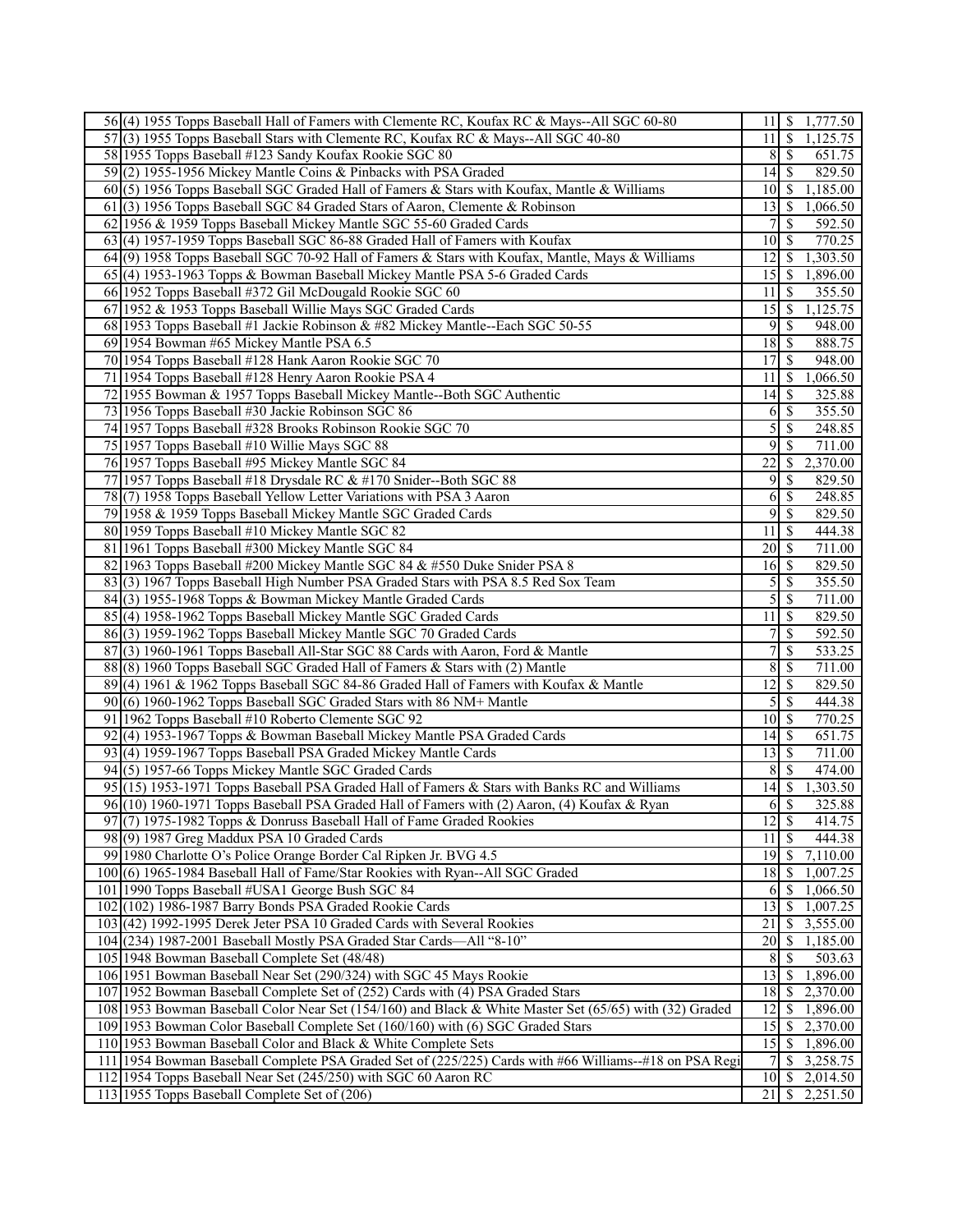| 114 1955 Bowman Baseball Near Set of (262/320) Cards with Most Stars Including SGC 60 Banks & Mantle    | $8$   \$         | 1,066.50                  |
|---------------------------------------------------------------------------------------------------------|------------------|---------------------------|
| 115 1954 Bowman Baseball PSA Graded Near Set of (201/224) Cards                                         | $\overline{9}$   | $\vert$ \$<br>1,303.50    |
| 116 1954 Topps Baseball Near Set of (245/250) Cards                                                     | 10               | 1,422.00<br>  \$          |
| 117 1955 Bowman Baseball Near Set (268/320) Cards with Most Stars Including PSA 5.5 Mantle              | 10               | -S<br>711.00              |
| 118 1955 Topps Baseball Double Headers Complete Set of (66/66) Cards                                    | 13               | 1,540.50<br>-S            |
| 119 1956 Topps Baseball Near Set of (338/340) Cards with (17) PSA Graded Stars Plus (2) Team Variations | 17               | 2,133.00<br><sup>\$</sup> |
| 120 1956 Topps Baseball Near Set of (322/340) Cards—Sharp!                                              | 25               | 5,628.75<br>S             |
| 121 1956 Topps Baseball Complete PSA Graded Set of (340) Cards Plus Both Checklists--#39 on Registry    | 12               | \$18,960.00               |
| 122 1957 Topps Baseball Complete Set of (407) Cards with (12) SGC 70-88 Graded Stars                    | 18               | \$<br>5,628.75            |
| 123 1957 Topps Baseball Near Set of (340/407) Cards                                                     |                  | 1,659.00                  |
| 124 1958 Topps Baseball Near Set of (423/494) Cards with Most Stars                                     | 10               | 1,540.50<br>  \$          |
| 125 1959 Topps Baseball Complete Set (572/572)                                                          | 9                | 1,777.50<br>-S            |
| 126 1959 Topps Baseball Near Set of (529/572) Cards                                                     | 29               | 4,443.75<br>-S            |
| 127 1959 Fleer Ted Williams Complete Set (80/80)                                                        | 3                | 385.13                    |
| 128 1959 Fleer Ted Williams Complete Set (80/80)                                                        |                  | \$<br>-S                  |
|                                                                                                         | 6                | 444.38                    |
| 129 1960 Topps Baseball Complete Set (572/572) with (9) PSA Graded Stars—Sharp!                         | 27               | 6,517.50<br>\$            |
| 130 1960 & 1961 Fleer Baseball Greats Complete Sets with (7) SGC Graded Stars                           | 11               | 770.25<br>S               |
| 131 (434) 1959-1963 Fleer & Leaf Baseball Near/Partial Set & Singles Collection—Sharp!                  | 27               | 4,147.50<br><sup>\$</sup> |
| 132 1961 Topps Baseball Complete Set of (587/587) with (7) PSA Graded Stars                             | 16               | 2,725.50<br>-S            |
| 133 1961 & 1962 Post Cereal Baseball Near Sets                                                          | 10               | 592.50<br>-S              |
| 134 1963 Topps Baseball Complete Set of (576/576) with (5) PSA Graded Stars                             | 14               | 2,014.50<br>-S            |
| 135 1964 Topps Baseball Complete Set (587/587) with (8) PSA Graded Stars                                | 28               | -S<br>3,555.00            |
| 136 1966 Topps Baseball Near Set of (537/598) Cards with (4) SGC Graded Stars                           | 16               | 1,422.00<br>  \$          |
| 137(8) 1960-1969 Baseball Oddball Complete/Near Sets                                                    | 30               | 3,258.75<br>-S            |
| 138 1969 Topps Baseball Complete Set (664/664) with (8) SGC Graded Stars Including SGC 96 Banks         | 23               | 2,370.00<br>-S            |
| 139(3) 1951-1969 Topps Baseball Oddball Complete Sets                                                   | 18               | 1,007.25<br>-S            |
| 140 1970 Topps Baseball Near Set of (684/720) Cards                                                     | 9                | 562.88<br>-\$             |
| 141 1970 Topps Baseball Complete Set of (720/720) Cards                                                 | 5                | \$<br>444.38              |
| 142 1971 Topps Baseball Complete Set of (752) Cards                                                     | 3                | 385.13<br>\$              |
| 143 1971 Topps Baseball Complete Set (752/752)                                                          | 7                | \$<br>592.50              |
| 144 1971 Milk Duds Baseball Near Set of (68/72) Cards                                                   | 15               | 503.63<br>-S              |
| 145 1972 Topps Baseball Complete Set (787/787)                                                          | 7                | $\mathcal{S}$<br>533.25   |
| 146 (13) 1974-1989 Baseball Complete, Near & Partial Sets                                               | 17               | \$<br>888.75              |
| 147 1974 Topps Baseball Stamps Test Issue Complete Set of (24/24) Team Albums Plus Sheets               | $\bf{0}$         | -S                        |
| 148(3) 1975 Hostess Baseball Early Production Proof Sheets with (15) Unreleased Players Including Brett | 16               | 5,036.25<br>-S            |
| 149 (10) 1977 Topps Baseball Complete Sets from Vending Boxes                                           | 39               | 7,702.50<br>-\$           |
| 150 (20) 1978 Topps Baseball Complete Sets from Vending                                                 | 35               | 7,702.50<br>S             |
| 151 (10) 1979 Topps Baseball Complete Sets from Vending                                                 | 19               | S<br>1,540.50             |
| 152 (17) 1977-1979 Topps Baseball Complete/Near Sets                                                    | 18               | -\$<br>1,777.50           |
| 153 1903 Cleveland Naps W601 Sporting Life Composite Team Photo                                         | $6$ \ $\sqrt{3}$ | 325.88                    |
| 154 (52) 1908-11 Caramel Baseball "E" Cards from (14) Different Designations                            | 11               | $\mathbb{S}$<br>1,007.25  |
| 155 1933 Goudey Baseball Starter Set of (121) Different with (17) Hall of Famers                        | 9                | \$<br>888.75              |
| 156 1934 Goudey Baseball Partial Set of (61/96) Cards with (10) Hall of Famers                          | 6                | -\$<br>444.38             |
| 157 (251) 1934-1936 National Chicle Diamond Stars with (58) Hall of Famers Including (4) Graded         | 18               | 1,777.50<br>- \$          |
| 158 (288) 1941 Play Ball Baseball Cards with (27) Hall of Famers                                        | 20               | 1,896.00<br>- S           |
| 159 1914 B18 Blankets Walter Johnson (Green Pennants)--Sharp!                                           | 11               | <sup>\$</sup><br>325.88   |
| 160 (47) 1935-1941 Wheaties Multi-Sport/Non-Sport Box Panels with (2) DiMaggio & Rare Cochrane-White Ha | 4                | <sup>\$</sup><br>503.63   |
| 161 (48) 1941 Play Ball Baseball Sheet-Cut Cards with (10) Hall of Famers Including DiMaggio & Williams | 10               | 1,007.25<br>-S            |
| 162 (52) 1941 Play Ball Baseball Singles with (8) Hall of Famers Including Williams                     | 5                | 711.00<br>\$              |
| 163 1949 Bowman Baseball First Series Uncut Sheet with (8) Hall of Famers                               | 1                | \$<br>296.25              |
| 164 (1355) 1948-1955 Bowman Baseball Shoebox Collection with (586) 1953 Bowman Color--Loaded            | 15               | 3,555.00<br>\$            |
| 165 (42) Different 1952 Topps & 1953 Topps Baseball Partial Set (179/274)                               | 13               | 1,185.00<br>-\$           |
| 166 (184) 1950-1953 Bowman Baseball Grab Bag with Hall of Famers & Stars                                | 9                | \$<br>592.50              |
| $167(475)$ 1952-1954 Topps Baseball Shoebox Collection with (3) J. Robinson & (2) Williams              | 15               | 2,014.50<br>\$            |
| 168 1954 Bowman Baseball Partial Set (162/224) with (4) SGC Graded Stars Including Mantle & Williams    | 12               | 1,422.00<br>-\$           |
| 169 1954 Bowman Baseball Starter Set of (146/224) Cards                                                 | 6                | 592.50<br>  S             |
| 170 (573) 1951-1955 Bowman Baseball Singles Collection with Several Stars Including (2) Mantle          |                  | 1,303.50                  |
| 171 1955 Topps Baseball Partial Set of (158/206) Cards with Aaron & Williams                            | $8 \mid$ \$      | 1,125.75                  |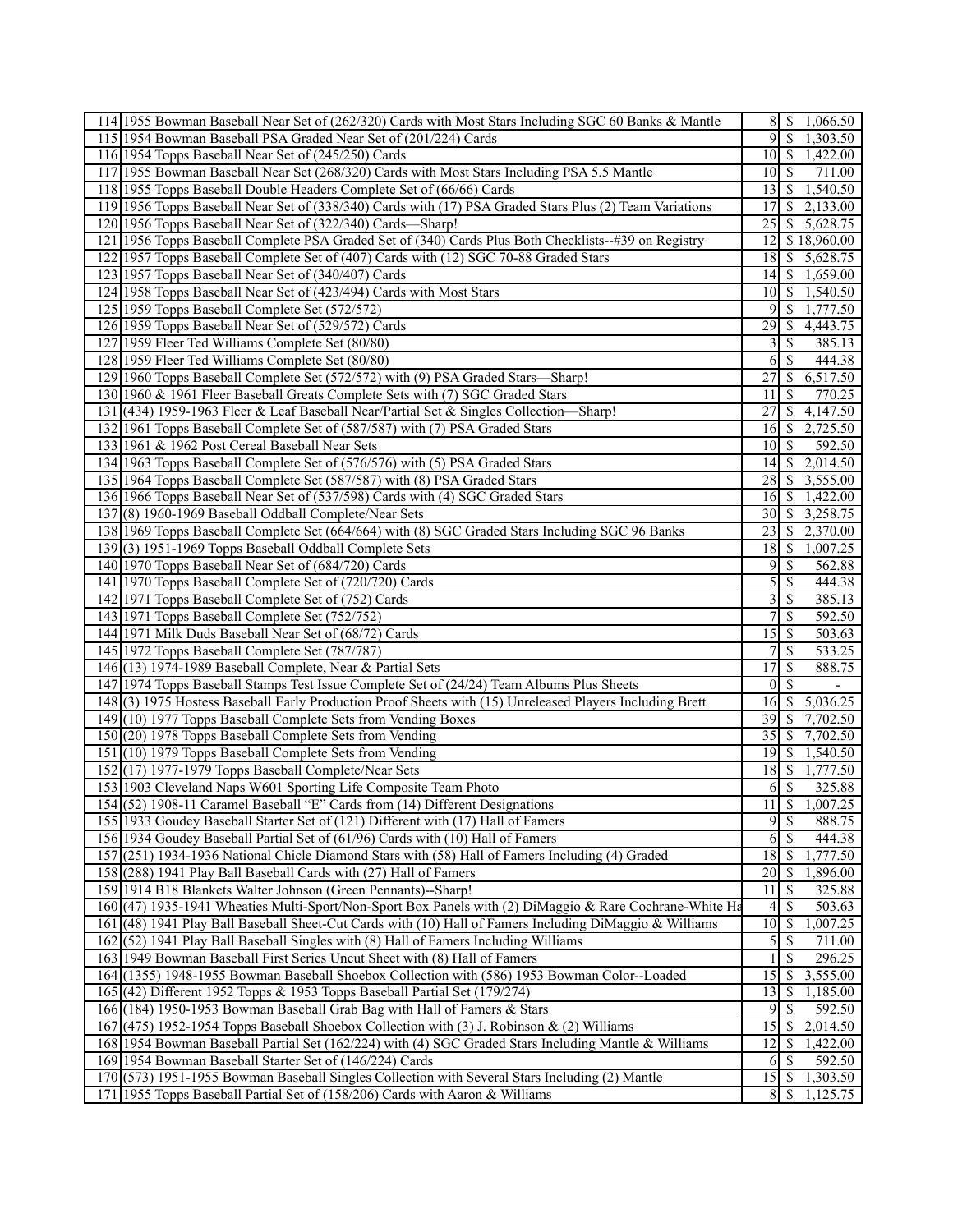| 172 1955 Bowman Baseball Starter Set of (171/320) Cards                                                                                                      | 4                   | \$<br>474.00                         |
|--------------------------------------------------------------------------------------------------------------------------------------------------------------|---------------------|--------------------------------------|
| 173 (689) 1953-1956 Topps Baseball Cards with Starter Sets & (19) Graded                                                                                     | 11                  | $\overline{\mathcal{S}}$<br>1,540.50 |
| 174 1955 & 1956 Topps Baseball Singles Group of (563) Cards with Several Keys                                                                                | 8                   | 1,659.00<br><sup>\$</sup>            |
| 175 1957 Topps Baseball Partial Set of (258/407) Cards—Sharp!                                                                                                | 16                  | 2,488.50<br><sup>\$</sup>            |
| 176 1957 & 1958 Topps Baseball Partial Sets                                                                                                                  | 11                  | <sup>\$</sup><br>948.00              |
| 177 (129) 1910-1959 Mostly Baseball Hall of Famers & Stars with Aaron, Banks RC & Mantle--Loaded                                                             | 15                  | 2,133.00<br>-S                       |
| 178 (261) 1951-1959 Topps & Bowman Baseball Cards—Loaded with Hall of Famers & Stars                                                                         | 14                  | 3,258.75<br>\$                       |
| 179 1957-1959 Topps Baseball Shoebox Collection of (1453) Cards with Many Stars—Sharp!                                                                       | 24                  | 3,851.25<br>S                        |
| 180 (278) 1958-1959 Topps Baseball Cards with Mays—All Different & Sharp!                                                                                    | 21                  | 2,251.50<br>-S                       |
| 181 (1208) 1949-1959 Topps & Bowman Baseball Singles                                                                                                         | 16                  | \$<br>1,422.00                       |
| 182 (380) 1949-1960 Baseball Shoebox Collection with Banks RC, Mantle, T. Williams                                                                           | 13                  | 1,303.50<br>-S                       |
| 183 1960-1969 Topps Baseball Singles Collection of (866) Cards--Loaded with Hall of Famers & Stars                                                           | 15                  | 5,036.25<br>-S                       |
| 184 1960-1962 Topps Baseball Partial/Starter Set Run-Sharp!                                                                                                  | 35                  | \$11,850.00                          |
| 185 (1171) 1960-1969 Topps Baseball Shoebox Collection Loaded with Hall of Famers & High Numbers—Sharp                                                       | 33                  | 5,925.00<br>\$                       |
| 186 (3987) 1936-1969 Baseball Shoebox Collection with Several Hall of Famers & Stars                                                                         | 15                  | 3,258.75<br>-\$                      |
| 187 (10) 1953-1965 Topps & Bowman Mickey Mantle Cards                                                                                                        | 6                   | $\boldsymbol{\mathsf{S}}$<br>503.63  |
| 188 (50) 1952-1962 Topps & Bowman Baseball Grab Bag with Many Stars                                                                                          | 8                   | \$<br>711.00                         |
| 189 1959 & 1960 Topps Baseball Partial Sets                                                                                                                  | 9                   | 533.25<br>\$                         |
| 190 (2830) 1957-1964 Topps Baseball Singles Collection with Stars                                                                                            | 14                  | 1,777.50<br><sup>\$</sup>            |
| 191 (33) 1948-1978 Topps & Bowman Baseball Hall of Fame/Stars Rookie and Second-Year Cards                                                                   | 13                  | <sup>\$</sup><br>948.00              |
| $192(22)$ 1954-1984 Baseball Stars with Mantle & Mays                                                                                                        | 14                  | 770.25<br>$\boldsymbol{\mathsf{S}}$  |
| 193 (1420) 1960-1969 Topps Baseball Cards                                                                                                                    | 5                   | \$<br>414.75                         |
| 194 (102) 1962-1963 Jell-O Baseball Singles with Aaron, Koufax & Mays                                                                                        | 14                  | \$<br>474.00                         |
| 195 (1042) 1961-1963 Post Cereal Baseball Cards with Many Stars & Shortprints                                                                                | 19                  | 1,540.50<br>-S                       |
| 196(3) 1964-1967 Topps Baseball Starter Sets with Hall of Famers, Stars & Tough High Numbers                                                                 | 13                  | 948.00<br>S                          |
| 197 (656) 1909-1985 Mostly Baseball Shoebox Collection—Loaded with Hall of Famers & Stars                                                                    | 21                  | 1,896.00<br><sup>\$</sup>            |
| 198 1964-1979 Topps Baseball Singles Collection of (928) Cards with Stars & High Numbers                                                                     | 12                  | <sup>\$</sup><br>711.00              |
| 199 (2064) 1960-1979 Mostly Topps Baseball Shoebox Collection Loaded with Hall of Famers & Stars                                                             | 14                  | 1,896.00<br><sup>\$</sup>            |
| 200 (74) 1950s-Modern Mickey Mantle Oddball Singles with (2) Game-Used Insert Cards                                                                          | 16                  | 2,251.50<br>-S                       |
| 201 (38) 1963-Modern Willie Mays Cards with Oddball & Tougher Issues                                                                                         | 6                   | 296.25<br>S                          |
| 202 1960-1973 Topps Baseball Shoebox Collection of (6603) Cards with Stars                                                                                   | 16                  | 1,777.50<br>-\$                      |
| 203 (2918) 1970 Topps Baseball Cards from Vending                                                                                                            | 19                  | 1,125.75<br>-\$                      |
| 204 (573) 1971 Topps Baseball High Numbers from Vending                                                                                                      | 15                  | -S<br>$\overline{1,007.25}$          |
| 205 (5000+) 1972 Topps Baseball Singles from Vending                                                                                                         | 13                  | <sup>\$</sup><br>1,185.00            |
| 206 1970-1979 Topps Baseball Singles Collection of (6190) Cards Including 1975 Near Set (657/660)                                                            | 28                  | \$<br>2,370.00                       |
| 207 (14,500+) 1973-1979 Topps Baseball Singles Hoard                                                                                                         | 23                  | 1,896.00<br>\$                       |
| 208 (3) 1975 Topps Baseball Unopened Rack Packs with (1) #223 Yount RC Showing on Back                                                                       | 22                  | 1,066.50<br>S                        |
| 209 1978 Topps Baseball Singles Hoard of (30,000+) Cards from Vending                                                                                        | 40                  | \$10,072.50                          |
| $210(10)$ 1981-1985 Topps Baseball Oddball Issue Cases                                                                                                       | 12                  | \$<br>444.38                         |
| 211 1989 Upper Deck Low & 1993 Bowman Jumbo Baseball Unopened Boxes                                                                                          | 8                   | $\mathcal{S}$<br>248.85              |
| 212 (18,000+) Mostly 1980s-2000s Baseball Hall of Famers, Stars & Rookies with Inserts                                                                       | $\tau$              | $\overline{\mathcal{S}}$<br>355.50   |
| 213(3) 1952-1958 Topps & Bowman Mickey Mantle Cards                                                                                                          | 22                  | \$<br>711.00                         |
| $214(10)$ 1957-1981 Roberto Clemente Cards with Oddball                                                                                                      | 4                   | 154.05<br>S                          |
| 215(5) 1989 Upper Deck Baseball Uncut Sheets with Griffey Jr. RC                                                                                             | 4                   | <sup>\$</sup><br>385.13              |
| 216 Modern Football Certified Autograph Collection of (430) Cards—Absolutely Loaded!                                                                         | 12                  | \$<br>1,659.00                       |
| 217 (305) Modern Multi-Sport Certified Auto/Game-Used Collection with Several Hall of Famers & Stars                                                         | 19                  | \$<br>1,125.75                       |
| 218 Modern Basketball & Hockey Certified Autograph & Game-Used Insert Collection of (297) Cards                                                              | 9                   | \$<br>533.25                         |
| 219 (675) Modern Multi-Sport Certified Auto/Game-Used Insert Collection with Hall of Famers                                                                  | $\overline{22}$     | \$<br>1,007.25                       |
| 220 (10) 2010-2013 Football Certified Autograph & Graded Cards with BGS 10 Superfractor                                                                      | 6                   | 325.88<br>-S<br>284.40               |
| 221 (148) Modern Football Game-Used Jersey/Patch Cards with Many Young Superstars                                                                            | $\mathfrak s$<br>19 | $\mathbb{S}$<br>592.50               |
| 222 (6500+) Modern Football Certified Autograph, Game-Used & Insert Cards                                                                                    | 9                   | \$<br>770.25                         |
| 223 (231) Modern Baseball Certified Autograph & Game-Used Cards with Stars<br>224 (6000+) Modern Baseball Certified Autograph, Game-Used & Insert Collection | 20                  | \$<br>770.25<br>-\$                  |
| 225 2003-04 UD Top Prospects LeBron James Signs of Success Certified Auto--BGS 9/Auto 10                                                                     |                     |                                      |
| 226 (5300+) Modern Basketball Certified Autograph, Game-Used & Insert Singles                                                                                | 18<br>13            | \$<br>651.75<br>355.50               |
| 227 (116) Multi/Other-Sport Modern Certified Autograph & Relics                                                                                              | 5                   | -S<br>225.15<br>- \$                 |
| 228 1998 Bowman's Best Autographs #7A Peyton Manning Rookie BGS 9.5/Auto 10                                                                                  | 14                  | $\mathbb{S}$<br>829.50               |
| 229 1999 Donruss All-Time Gridiron Kings Walter Payton Certified Autograph--BGS 9/Auto 10                                                                    |                     | 385.13                               |
|                                                                                                                                                              |                     |                                      |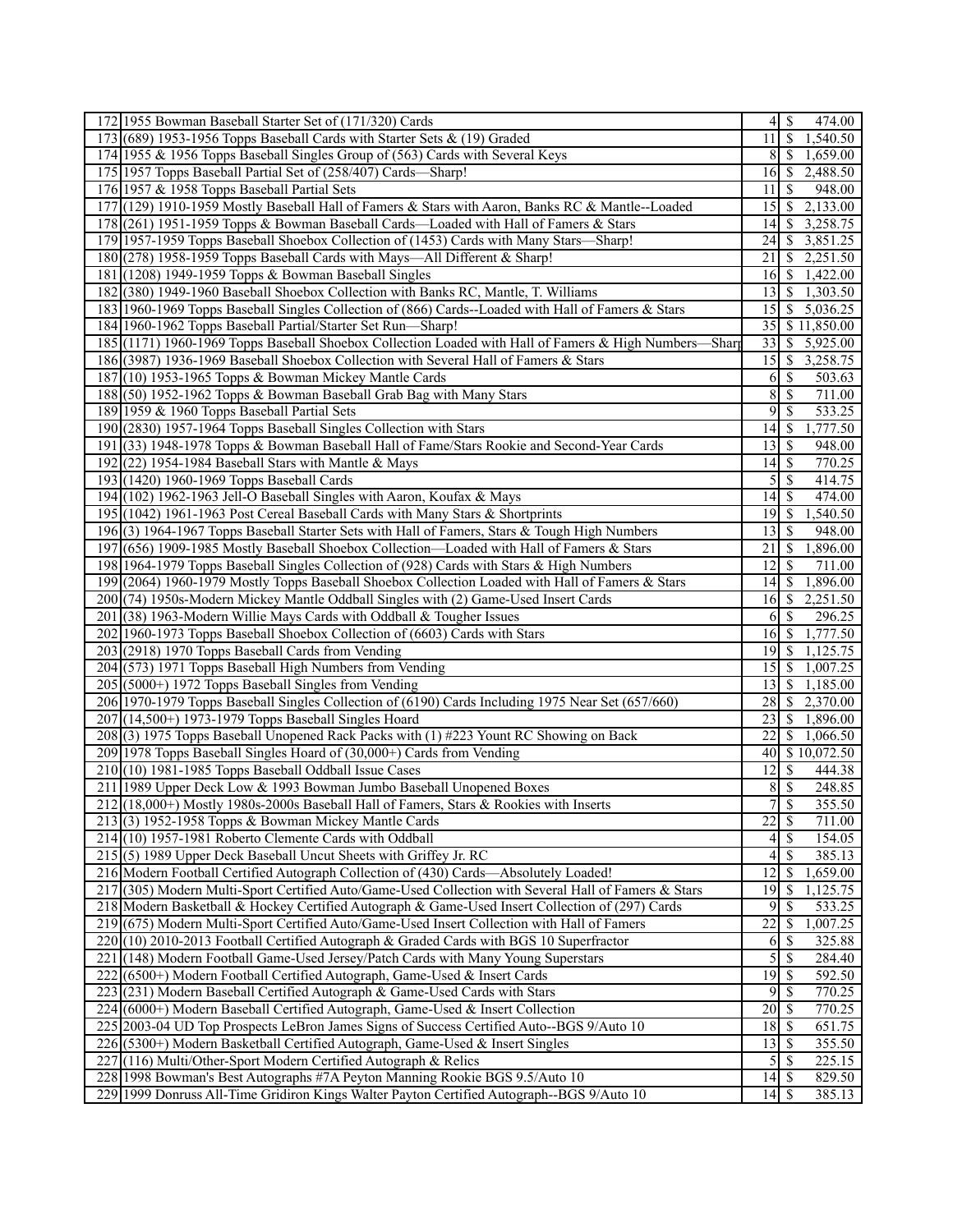| 230 2001 Upper Deck Pros & Prospects Johnny Unitas Certified Auto/Jersey--BGS 9.5/Auto 10                      | $12 \mid$ \$            |                          | 385.13                   |
|----------------------------------------------------------------------------------------------------------------|-------------------------|--------------------------|--------------------------|
| 231 2003-2008 SP Football Dual-Signed Certified Autographs with Mannings & Hornung/Tittle--Both PSA 10         | 5                       | $\overline{\mathcal{S}}$ | 284.40                   |
| 232(3) 2005-2009 Peyton Manning BGS Graded Certified Autographs--All #1/1                                      | $14 \mid$ \$            |                          | $\overline{770.25}$      |
| 233 2007 SP Chirography "4000 Yard Club" Quad Certified Autograph with Manning/Brees/Bulger/Young #1/1-        | 4                       | \$                       | 296.25                   |
| 234(2) 2007-2008 Football Hall of Fame/Superstar Running Backs Dual-Signed Certified Autographs--Both Gra      | 4                       | S                        | 213.30                   |
| 235 1996 Topps Baseball Mickey Mantle Commemorative Reprints Uncut Sheet                                       | $\overline{2}$          | -S                       | 130.35                   |
| 236 2014 Famous Fabrics Making of America Robert McClelland Cut Signature #1/1--BGS Encapsulated               |                         | \$                       | 118.50                   |
| 237 1889 Cambridge, Mass. Type I Team Photo With Early African American Ball Player                            | $\overline{0}$          | \$                       |                          |
| 238 1890s Original Photo of Team in Horse-Drawn Carriage                                                       | $\overline{0}$          | <sup>\$</sup>            | $\blacksquare$           |
| 239 Circa 1917 Chicago Union Giants & Indianapolis ABCs Team Cabinet with Oscar Charleston                     | 5                       | \$                       | 829.50                   |
| 240 1926 St. Louis Stars Negro League Photo Postcard with Cool Papa Bell, Mule Suttles & Willie Wells from R   | 34                      | S                        | 7,110.00                 |
| 241 Early 1900s Hugh Duffy Cabinet Display with Photo Used on 1906 Fan Craze Card                              |                         | $\overline{9}$ s         | 444.38                   |
| 242 1910 Baseball Team Captains Fan with (6) Hall of Famers Including Chance & Lajoie                          | 5                       | \$                       | 296.25                   |
| 243 1929 National League Champion Chicago Cubs Panoramic Team Photo                                            | $\overline{7}$          | \$                       | 533.25                   |
| 244 1924 Washington Senators World Series Press Pin & 1956 All-Star Game Tie Clasp                             | 11                      | <sup>\$</sup>            | 2,014.50                 |
| 245 1950s Washington Senators "Baseball Lapel Lite" Complete Retail Display                                    | 0                       | -S                       | $\overline{\phantom{0}}$ |
| 246 Mickey Mantle's 1959 All-Star Game Presentation Cutlery Sets with Mantle Family Signed COA                 | $\overline{0}$          | <sup>\$</sup>            | $\overline{\phantom{0}}$ |
| 247 1890s Polo Grounds Baseball Die-Cut Trolley Lithograph Advertisement                                       | 7                       | \$                       | 533.25                   |
| 248 Very Early Walter Johnson Original c.1910 Photograph in Uniform                                            | 7                       | \$                       | 325.88                   |
| 249 Circa 1917 Chicago Union Giants Negro League Large Cabinet Attributed to Palmer Kelley                     | $\overline{c}$          | \$                       | 325.88                   |
| 250 1922 Carnegie Technical Institute Yearbook With Honus Wagner                                               |                         | S                        | 177.75                   |
| 251 Babe Ruth 1935 Original News Service Photograph                                                            | 0                       | \$                       |                          |
| 252(27) 1935-1937 George Burke Original Chicago White Sox 4x6 Photos                                           | 4                       | \$                       | 237.00                   |
| 253(2) 1940s Cleveland Indians Full-Size Pennants - Both Rare                                                  |                         | \$                       | 237.00                   |
| 254(3) 1940s Cleveland Indians Pennants With (2) Rare 1954 "American League Champs" Full-Size Versions         | $\boldsymbol{0}$        | \$                       |                          |
| 255 Circa 1947 "I'm For Larry Doby" Cleveland Indians Full-Size Pennant                                        | $4\vert$                | $\mathcal{S}$            | 711.00                   |
| 256(2) 1948 Cleveland Indians Full-Size Pennants - "Very Rare" and "Rare"                                      | 3                       | \$                       | 355.50                   |
| 257 May 21, 1952 Original Glass Negative of Ebbets Field Scoreboard Photo From Dodgers 15-Run 1st Inning!      | 0                       | S                        |                          |
| 258 1958 Milwaukee Braves & 1959 Chicago White Sox Collection of (65) Original Negatives with Aaron            | $\overline{7}$          | \$                       | 651.75                   |
| 259(2) 1950s Louisville Slugger Original Point-of-Sale Ad Displays and Mantle Retail Bat                       |                         | \$                       | 237.00                   |
| 260 Rare 1959 Chicago White Sox Pennant, World Series Press Pin and 1960 Placemat                              | 14                      | -S                       | 355.50                   |
| 261 1955 Boston Red Sox "Baseball Hall of Fame" Wrist Watch                                                    |                         | <sup>\$</sup>            | 296.25                   |
| 262 Mickey Mantle Treasure Chest of (18) Items With (2) 1960s Topps Wax Display Boxes                          | 16                      | <sup>\$</sup>            | 711.00                   |
| 263 Mantle/Maris Original 1962 "Safe at Home" 1-Sheet Movie Poster plus (3) Lobby Cards                        | 5                       | \$                       | 355.50                   |
| 264(2) 1970s Thurman Munson Handball Trophies With Diana Munson LOA                                            | 5                       | \$                       | 165.90                   |
| 265 Griffith Stadium Seat Pair                                                                                 | $\overline{12}$         | $\mathcal{S}$            | 888.75                   |
| 266 Philadelphia Phillies Lot of (11) With Veterans Stadium Seat Pair and 1964 World Series "Phantom" Ticket E | 8                       | -S                       | 385.13                   |
| 267 1956 Big League Stars Statues Near Set (17/18) with Mantle & (3) Packaged Figures                          | 7                       | -\$                      | 948.00                   |
| 268 1961-1963 Mickey Mantle and Roger Maris White Base Bobblehead Dolls                                        | 12                      | \$                       | 592.50                   |
| 269(2) 1963 Sports Hall of Fame Baseball Busts in Sealed Original Boxes: Ruth & DiMaggio                       |                         | \$                       | 296.25                   |
| 270(5) 1961-1963 NFL Square Base Bobblehead Dolls With (2) Eagles Versions                                     | $\overline{9}$          | -\$                      | 385.13                   |
| 271 (2) 1963-1965 NFL "Toes-Up" Bobblehead Dolls                                                               | $14 \mid$ \$            |                          | 414.75                   |
| 272(4) 1960s NFL and AFL Bobblehead Dolls With (2) in Original Boxes                                           | 4                       | $\mathbb{S}$             | 272.55                   |
| 273(2) 1960s Detroit Lions Bobblehead Dolls - Both Sharp With Original Boxes                                   | $\overline{7}$          | \$                       | 248.85                   |
| 274 1961-1965 Hamilton Tigercats CFL Bobblehead Doll - Gorgeous!                                               | 12                      | \$                       | 948.00                   |
| 275 1962 Harlem Globetrotters Bobblehead Doll                                                                  | $\overline{\mathbf{c}}$ | S                        | 189.60                   |
| 276(3) 1960s 10" Bobblehead Banks With (2) Knicks and Very Tough New York Rangers                              | $\overline{2}$          | -S                       | 189.60                   |
| 277 (4) 1960s-1970s Basketball Bobblehead Dolls With Tough 1960s Sonics Version - Pristine!                    | 6                       | $\mathbb{S}$             | 177.75                   |
| 278(7) 1969-1970 NBA "Lil' Dribblers" Dolls With (3) in Original Boxes                                         | 7                       | \$                       | 651.75                   |
| 279 (2) 1961-1963 NHL Square Base Bobblehead Dolls With Tough Boston Bruins Version                            | 8                       | -\$                      | 355.50                   |
| 280(6) 1961-1963 NHL Miniature Bobblehead Dolls in Original Boxes With Toronto Error Doll                      | $10 \mid S$             |                          | 651.75                   |
| 281 (3) 1967-1968 "Gordie Howe Face" Bobblehead Dolls - With Very Tough Toronto Maple Leafs Example!           | 8                       | S                        | 829.50                   |
| 282 1960s Baltimore Clippers Bobblehead Doll in Original Box - Superb Condition!                               |                         | $8 \mid \frac{6}{5}$     | 355.50                   |
| 283 July 4, 1941 "Lou Gehrig Memorial" Yankee Stadium Full Ticket With No "Void" Stamping - PSA 3 [reserve     | 9                       | <sup>\$</sup>            |                          |
| 284 1954 MLB All-Star Game Cleveland Municipal Stadium Full Ticket - PSA 3                                     | 17                      | -S                       | 829.50                   |
| 285 1961 MLB All-Star Game Fenway Park Full Ticket - PSA 5                                                     |                         |                          | 829.50                   |
| 286 THIS LOT HAS BEEN WITHDRAWN                                                                                |                         | $0\vert S$               |                          |
|                                                                                                                | $10\vert S$             |                          | 1,303.50                 |
| 287 (72) 1960-1965 NFL & AFL Media Guides                                                                      |                         |                          |                          |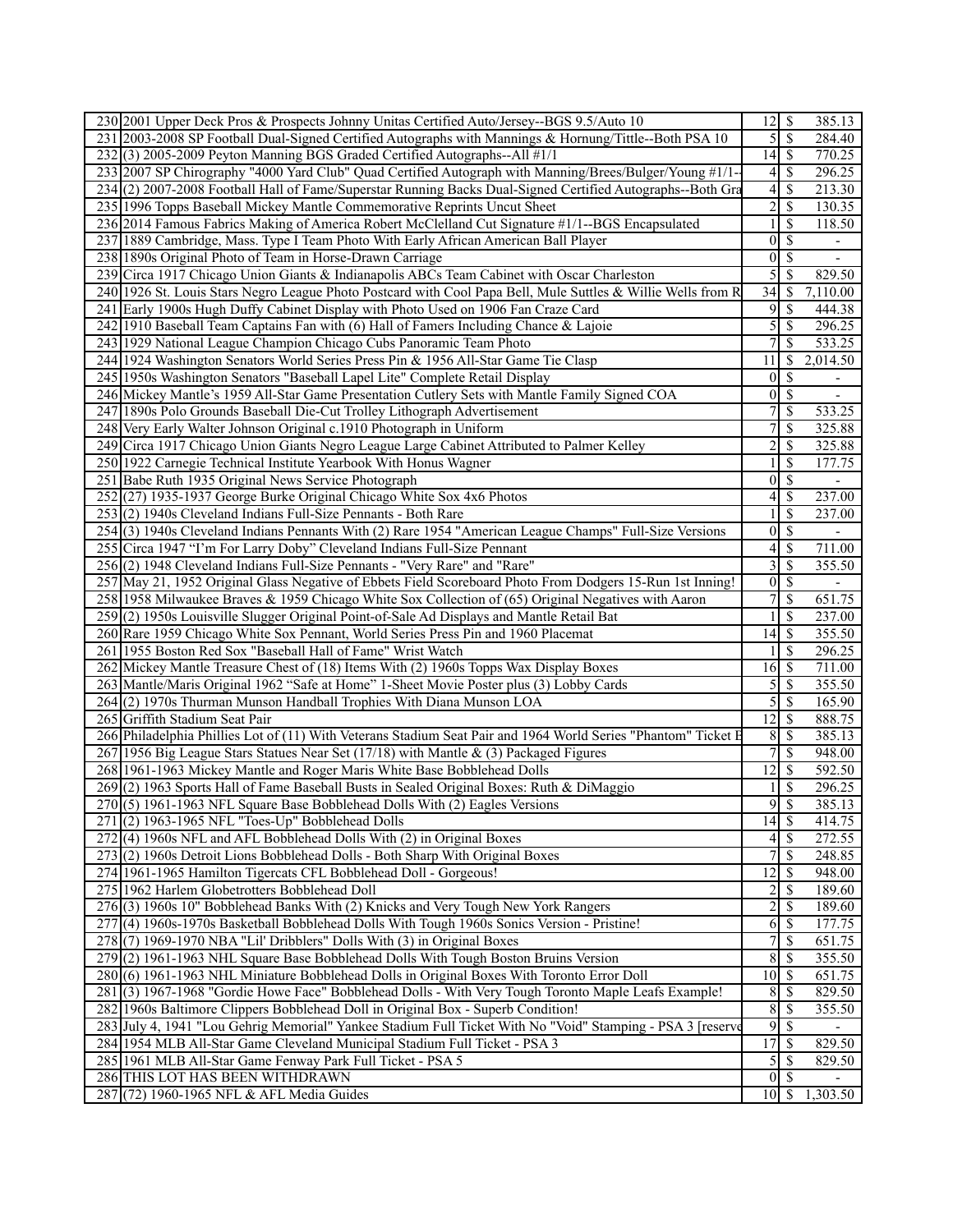| 288 August 1, 1947 Newark vs. Montreal Ticket Stub From Campanella HR Game - PSA "Authentic"                | 1 <sup>1</sup>          | $\overline{\mathcal{S}}$ | 118.50                   |
|-------------------------------------------------------------------------------------------------------------|-------------------------|--------------------------|--------------------------|
| 289 May 9, 1948 Yankee Stadium PSA "Authentic" Ticket Stub From Day "The Babe Ruth Story" Was Filmed        | $\vert 4 \vert$         | \$                       | 154.05                   |
| 290 1954 Cleveland Indians All-Star Game & World Series Programs Plus 1948 WS Ticket Stub                   |                         | \$                       | 177.75                   |
| 291 1959 World Series Type III Wire Photograph and Game 6 Ticket Stub                                       | $\overline{0}$          | \$                       | $\overline{\phantom{a}}$ |
| 292 Roger Maris 1961 World Series Game 3 Framed Display With Type III Wire Photo and Ticket Stub            | 1                       | \$                       | 177.75                   |
| 293 1962 World Series Game 1 Candlestick Park Full Ticket - PSA 6                                           | 9                       | \$                       | 296.25                   |
| 294 1962 World Series Game 3 Yankee Stadium PSA 8 Full Ticket - Highest Graded                              | 5                       | \$                       | 272.55                   |
| 295 1968 World Series Game 1 Busch Stadium PSA 4 Full Ticket - Gibson 17 Strikeouts                         | 4                       | \$                       | 272.55                   |
| 296 11/24/60 Philadelphia Warriors Ticket Stub from Chamberlain's Record 55 Rebound Game--SGC Authentic     | 12                      | \$                       | 355.50                   |
| 297 (4) Bound Volumes of Spalding's Official Baseball Guide with (11) Different 1884-1901 Editions          | $\overline{\mathbf{3}}$ | \$                       | 414.75                   |
| 298 1925 New York Yankees Program Scored--Gehrig Goes 3 for 4 in Early Streak Appearance                    | 8                       | \$                       | 237.00                   |
| 299 1956 World Series Game 5 Yankee Stadium Ticket Stub From Larsen Perfect Game/Mantle 8th HR - SGC "A     | $\overline{9}$          | \$                       | 533.25                   |
| 300 1966 World Series Game 4 Full Ticket PSA 8--None Better                                                 |                         | \$                       | 474.00                   |
| 301 1975 World Series Game 6 Fenway Park Full Ticket - PSA 4                                                | 6                       | \$                       | 651.75                   |
| 302 1974-1985 World Series Game 1 Ticket Stub Lot of (8) - All PSA Graded                                   | $\overline{0}$          | \$                       |                          |
|                                                                                                             |                         |                          |                          |
| 303 Reggie Jackson 500th Home Run September 17, 1984 Anaheim Stadium Full Ticket - PSA 7                    | $\overline{0}$          | \$                       | $\overline{\phantom{a}}$ |
| 304 Pete Rose Hit No. 4,192 September 1, 1985 Riverfront Stadium Full Ticket - PSA 3                        | 1                       | \$                       | 177.75                   |
| 305 May 31, 1986 Barry Bonds First Career Hit PSA 1.5 Ticket Stub - Lone Graded Example!                    |                         | \$                       | 296.25                   |
| 306 1996 World Series Game 1 PSA 6 Yankee Stadium Full Ticket - Jeter's First W.S. Game                     |                         | \$                       | 177.75                   |
| 307 2001 World Series Game 4 Yankee Stadium PSA 8 Full Ticket - None Graded Higher!                         | $\mathbf{1}$            | \$                       | 118.50                   |
| 308 1951 NFL Championship Game Ticket Stub--SGC Authentic                                                   | $\overline{3}$          | \$                       | 296.25                   |
| 309 1957 NFL Championship Game Ticket Stub—PSA Authentic                                                    |                         | \$                       | 237.00                   |
| 310 1981 NFC Championship "The Catch" Ticket Stub - PSA 5                                                   | $\mathbf{1}$            | \$                       | 237.00                   |
| 311 University of Notre Dame 1947-1996 Framed Ticket Display                                                | 1                       | \$                       | 237.00                   |
| 312 1970 Super Bowl Champion Baltimore Colts Home Program Lot of (8) With AFC Championship and (2) Tic      | $\overline{0}$          | \$                       |                          |
| 313(2) "Very Tough" Tangerine Bowl Programs with 1947 Inaugural Issue and 1948 2nd Issue                    | $\mathbf{1}$            | \$                       | 118.50                   |
| 314 (39) 1950-1959 NFL Media Guides                                                                         | 7                       | \$                       | 948.00                   |
| 315 1966-1975 NFL/AFL Media Guide Near Run (244/257)                                                        | 12                      | \$                       | 1,540.50                 |
| 316(56) 1940s-1970s NFL, AFL & AAFC Football Guides/Record Manuals                                          | 8                       | S                        | 562.88                   |
| 317 Pro Football Publication Treasure Chest Lot of (141) with NFL, CFL & WFL Media Guides                   | 16                      | $\mathcal{S}$            | 1,066.50                 |
| 318 1940s-1990s Baseball & Football Publication Hoard of (279) with (26) Who's Who in Baseball              | 6                       | \$                       | 189.60                   |
| 319 1999 NHL All-Star Game PSA 7 Full Ticket - Highest Graded                                               | $\overline{0}$          | $\mathbb{S}$             |                          |
| 320 2000 NHL All-Star Game PSA 8 Full Ticket - Lone Graded Ticket!                                          | $\overline{0}$          | \$                       | $\overline{\phantom{a}}$ |
| 321 2003 NHL All-Star Game Full Ticket - PSA 6                                                              | $\overline{0}$          | $\mathcal{S}$            |                          |
| 322 1931 New York Yankees Team-Signed Ball With Ruth, Gehrig and Full JSA                                   | 11                      | \$                       | 4,443.75                 |
| 323 1932 Washington Senators Team-Signed Ball With Babe Ruth - Full JSA [reserve not met]                   | $\frac{3}{ }$           | \$                       |                          |
| 324 Grover Cleveland Alexander Single-Signed Baseball - Full JSA                                            | 17                      | S                        | 7,702.50                 |
| 325 Roberto Clemente Single-Signed Baseball - Full JSA                                                      | 14                      | $\mathbb{S}$             | $\overline{5,332.50}$    |
| 326 1971 New York Yankees Team-Signed Ball With Munson and Full JSA                                         | 9                       | <sup>\$</sup>            | 1,303.50                 |
| 327 1974 OAL MacPhail Ball Signed by (24) HOFers With Mantle, Paige and Full JSA - Stunning!                | 4                       | \$                       | 1,125.75                 |
| 328 1930s Multi-Signed Cardinals Baseball With Frisch and P. Dean - Full PSA/DNA                            | 11                      | $\mathbf{\$}$            | 237.00                   |
| 329 Circa 1949-1951 Stan Musial Single-Signed ONL Frick Ball with Full JSA                                  | $10 \mid \text{S}$      |                          | 651.75                   |
| 330 Jimmie Dykes Single-Signed Baseball With Full JSA - Pristine!                                           | 6                       | \$                       | $\overline{592.50}$      |
| 331 1955 Boston Red Sox Team-Signed Ball With T. Williams and Full JSA                                      | $\overline{0 S}$        |                          |                          |
| 332 1962 New York Mets Team-Signed Baseball - Full JSA                                                      | $\overline{2}$          | \$                       | 325.88                   |
| 333 1970-1971 New York Mets Multi-Signed Baseball With Hodges and Full JSA - Gorgeous!                      | 9                       | \$                       | 592.50                   |
| 334 500 HR Club Signed ONL Baseball With Mantle, Mays and Williams - Full JSA                               | $\overline{9}$          | \$                       | 651.75                   |
| 335 (2) Multi-Signed Baseball Hall of Fame Balls with (25) Autographs Including DiMaggio, Mantle & Williams | 14                      | \$                       | 829.50                   |
| 336 1948 and 1951 Washington Senators Team-Signed Baseballs - Pristine! - Both Full JSA                     | $\mathfrak{S}$          | \$                       | 355.50                   |
| 337 Joe DiMaggio and Mickey Mantle Single-Signed Baseballs - Both Full JSA                                  | 9                       | $\mathbb{S}$             | 829.50                   |
| 338 (6) Single-Signed 500 HR Club Baseballs With Aaron and Williams - All Certed                            | 8                       | \$                       | 533.25                   |
|                                                                                                             | 7                       | \$                       |                          |
| 339(6) Single-Signed Sandy Koufax OML Baseballs with Full JSA                                               |                         |                          | 1,185.00                 |
| 340 (12) HOFer Single-Signed Baseballs with Koufax, Mantle & Musial--All Certified                          | 14                      | -S                       | 948.00                   |
| 341 (13) Baseball Hall of Fame Single-Signed Baseballs with Mantle & Mays                                   | 12                      | $\overline{\mathcal{S}}$ | 711.00                   |
| $342$ (22) Single-Signed Baseballs with (11) Hall of Famers Including Aaron, DiMaggio & Koufax              | 11                      | \$                       | 948.00                   |
| 343 HOFer and Superstar Single-Signed Ball Lot of (43) With Mantle, Hunter, Drysdale and Hubbell            | 18                      | S                        | $\overline{2,}133.00$    |
| 344 "Perfect Game" Pitchers Baseball Signed by (11) With Koufax and Full JSA                                | 16                      | $\mathcal{S}$            | 562.88                   |
| 345 ["300 Wins Club" ONL Giamatti Ball Signed by (8) With Spahn and Ryan - Full JSA                         | 9                       | S                        | 296.25                   |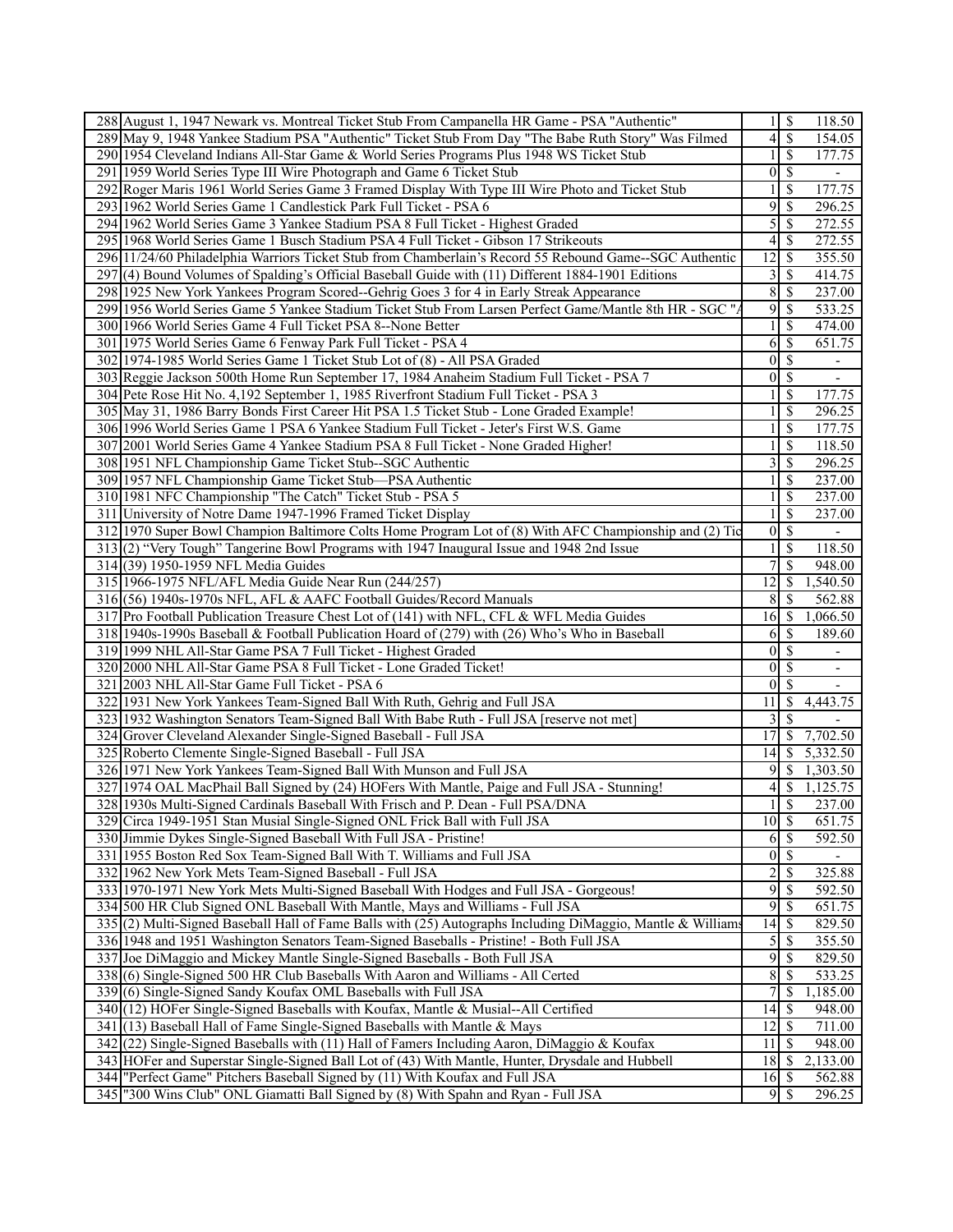| 346(3) Single-Signed Baseballs with DiMaggio, Mantle & Williams-Full JSA                                                                                                     |                      | 948.00                             |
|------------------------------------------------------------------------------------------------------------------------------------------------------------------------------|----------------------|------------------------------------|
| 347 New York Yankees Autograph Lot of (6) With Mantle and J. DiMaggio                                                                                                        |                      | $\mathcal{S}$<br>592.50            |
| 348 Joe DiMaggio Signed Golf Tournament Program - Full JSA                                                                                                                   | 3                    | \$<br>142.20                       |
| 349 Satchel Paige Signed Springfield Redbirds Business Card - Full JSA                                                                                                       | 4                    | <sup>\$</sup><br>154.05            |
| 350 1936 Philadelphia Phillies Multi-Signed Team Page with (8) Autographs Including Lobert with Full JSA                                                                     | $\theta$             | \$                                 |
| 351 Mickey Mantle Signed 16x20 Photo with "No. 7" Inscription--Full PSA/DNA 10 (modified)                                                                                    | 15                   | 592.50<br>-\$                      |
| 352 Mickey Mantle Signed 8x10 Photo with "NO. 7" Inscription--Full PSA/DNA                                                                                                   | 6                    | $\mathcal{S}$<br>296.25            |
| 353 1971 Baltimore Orioles 20-Game Winners Photo Signed by All (4) - PSA/DNA                                                                                                 | 14                   | 474.00<br>-\$                      |
| 354 1933 Goudey Baseball #189 Joe Cronin Autographed Card--SGC Authentic                                                                                                     | 17                   | <sup>\$</sup><br>592.50            |
| 355 (12) Signed and Encapsulated Baseball Hall of Fame Cards - All PSA/DNA or SGC                                                                                            | $\theta$             | \$                                 |
| 356 1884 Holly Hollingshead Washington Nationals Handwritten Letter With Great Baseball Content                                                                              | 3                    | 1,896.00<br>S                      |
| 357 8/3/38 "Earl Averill Day" Signed Program                                                                                                                                 | 6                    | \$<br>296.25                       |
| 358 Roger Maris Signed Magazine Photo with Full JSA                                                                                                                          | 4                    | 325.88<br>\$                       |
| 359 Roger Maris Autographed "Roger Maris At Bat" Book With Full JSA                                                                                                          | 7                    | $\mathcal{S}$<br>533.25            |
| 360 Mickey Mantle Single-Signed OAL Baseball & Plaque with Individual Full JSA                                                                                               | 17                   | \$<br>651.75                       |
| 361 Mickey Mantle Autograph Lot of (4) - All Full JSA                                                                                                                        | 10                   | $\mathcal{S}$<br>592.50            |
| 362(2) Yankees Greats Autographs with DiMaggio Framed Display & Mantle Single-Signed Baseball—Both Fu                                                                        | 18                   | 711.00<br>-\$                      |
| 363(3) Dual/Single-Signed Baseball Items with Mantle & Williams                                                                                                              | 8                    | 385.13<br>\$                       |
| 364 Multi-Signed 3000 Hit Club Ball & Baseball Hall of Fame Bat with Individual Full JSAs                                                                                    | 5                    | \$<br>284.40                       |
| 365 Joe DiMaggio, Mickey Mantle & Casey Stengel Signed Biographies--Individual Full JSA                                                                                      | $\overline{2}$       | 325.88<br><sup>\$</sup>            |
| 366 Ted Williams Autograph Lot of (2) With Mitchell & Ness 1942 Jersey and Photograph - Both Full LOAs                                                                       | 20                   | \$<br>1,540.50                     |
| 367(4) Baseball Hall of Famer Signed Jerseys with Killebrew & Mays                                                                                                           | 14                   | <sup>\$</sup><br>770.25            |
| 368(5) Multi/Dual-Signed Baseball Items with (3) Mays                                                                                                                        | 13                   | $\mathcal{S}$<br>385.13            |
| 369 Brooks and Frank Robinson Autographed Lot With Bat and Old-Timers Orioles Cap                                                                                            | $\overline{0}$       | $\mathcal{S}$                      |
| 370 Albert Pujols Signed St. Louis Cardinals Jersey - Full JSA                                                                                                               |                      | \$<br>296.25                       |
| 371 Adam Jones Autograph Lot With (12) Baseballs and (2) Game-Used Batting Gloves - All Certed                                                                               | 8                    | $\overline{\mathcal{S}}$<br>503.63 |
| 372 Miguel Cabrera Autographed "Triple Crown" Bat and Baseball                                                                                                               | 6                    | \$<br>651.75                       |
| 373 Mike Trout Signed LE (5/5) Canvas Giclée and Signed Angels Jersey - Both MLB Authentic                                                                                   | 16                   | $\mathcal{S}$<br>711.00            |
| 374 Cy Young Signed Index Card - JSA/BGS 9                                                                                                                                   | $\overline{21}$      | 1,422.00<br>-S                     |
| 375 1937 Mel Ott Signed Album Page Plus (2) Others with Full JSA                                                                                                             | 4                    | \$<br>325.88                       |
| 376 Rogers Hornsby Signed Government Postcard With Full JSA - Bold!                                                                                                          | 9                    | \$<br>592.50                       |
| 377 1927 Yankee Tony Lazzeri Cut Signature--Full JSA                                                                                                                         |                      | 592.50<br>\$                       |
| 378 Vintage 1950s Postcard Collection of (23) with (18) Signed Including (4) HOFers                                                                                          |                      | \$<br>177.75                       |
| 379 1951 Willie Mays Signed GPC with "New York Giants" Inscription--Full JSA                                                                                                 | 6                    | \$<br>651.75                       |
| 380 Roger Maris Signed Photo Postcard--Full JSA                                                                                                                              | 6                    | $\mathcal{S}$<br>444.38            |
| 381 (10) Charlie Gehringer Signed Postcards/Photos With Several Inscriptions - All JSA                                                                                       | $\overline{0}$       | $\mathcal{S}$                      |
| 382 Roberto Clemente Signed 1970 First Day Cover - Full JSA                                                                                                                  | 4                    | <sup>\$</sup><br>770.25            |
| 383 (21) 1980-1996 Perez-Steele Baseball Hall of Fame Postcard Complete/Near Series Sets with (92) Signed                                                                    | 20                   | $\mathcal{S}$<br>3,555.00          |
| 384 1990-1992 Perez-Steele Master Works Complete Signed Set of (50) Cards with Mantle & T. Williams                                                                          | 12                   | <sup>\$</sup><br>3,555.00          |
| 385 (50) Perez-Steele Great Moments Hall of Fame Signed Cards with Same Serial Number                                                                                        | 9                    | \$<br>1,896.00                     |
| 386 (129) Baseball HOFer Signed Index Cards and Cuts                                                                                                                         | 18                   | l \$<br>2,251.50                   |
| 387 (365) Baseball Signed 3x5 Index Cards with J. Robinson & Stengel                                                                                                         | 17                   | $\sqrt{S}$<br>1,896.00             |
| 388 (25) Perez-Steele Hall of Fame Postcards with Ashburn, Campanella & Puckett                                                                                              | 13                   | $\mathbb{S}$<br>3,555.00           |
| 389 (28) Perez-Steele Great Moments Cards with (19) Signed Including Mantle                                                                                                  | $10 \mid \text{\AA}$ | 1,125.75                           |
| 390 1989 Perez-Steele Celebration Signed Near Set of (37/44) Including Campanella, Mantle & Williams                                                                         | 14                   | -\$<br>1,125.75                    |
| 391 1955 Topps Baseball: #123 Koufax RC & #124 Killebrew RC Signed Cards--Both SGC Authentic                                                                                 | 10                   | -\$<br>651.75                      |
| 392(2) Mickey Mantle Signed Cards with 1964 Topps Giants #25 PSA/DNA 9                                                                                                       | 12                   | 503.63<br>\$                       |
| 393 Roger Maris Signed 1960 Topps #565 Baseball Card Display - PSA/DNA "Authentic"                                                                                           | 6                    | 325.88<br>\$                       |
| 394 Roger Maris Signed 1962 Post Cereal #6 Card (Ad Back) - SGC "Authentic"                                                                                                  | 11                   | 414.75<br>\$                       |
| 395 (20) 1960-Modern Mostly Baseball Hall of Fame Signed & Encapsulated Cards                                                                                                | 9                    | 325.88<br>$\mathcal{S}$            |
| 396 Baseball HOFers/Stars Signed Flats Lot of (35) With Koufax, Mays and (2) Mantle - Loaded!                                                                                | 9                    | \$<br>533.25                       |
| 397 (31) 1954-1974 Topps & Bowman Baseball Hall of Fame/Star Signed Cards—All SGC Authentic                                                                                  | 7                    | \$<br>711.00                       |
| 398 (235) 1952-Modern Signed Baseball Cards with (89) Hall of Famers                                                                                                         | 13                   | 651.75<br>-\$                      |
| 399 Mickey Mantle Signed LE Triple Crown Lithograph With "1956" Inscription - Full JSA                                                                                       | 11                   | \$<br>770.25                       |
| 400 500 Home Run Club Lithograph Signed by (11) With Mantle, Mays, Aaron and Williams - Full JSA                                                                             | 12                   | \$<br>1,303.50                     |
| 401 Full-Size Bat Signed by (34) Hall of Famers and Stars With Koufax, Musial and T. Williams - Full JSA                                                                     | 17                   | $\mathcal{S}$<br>651.75            |
|                                                                                                                                                                              |                      |                                    |
|                                                                                                                                                                              |                      |                                    |
| 402(5) Baseball Signed Full-Sized Bats with Jeter, Mays & Ryan<br>403 Mickey Mantle Display With Signed Photo and 1968 Final Game Ticket Stub (PSA 5) - Full JSA [reserve no | 12<br>$\mathbf{1}$   | \$<br>948.00<br>l \$               |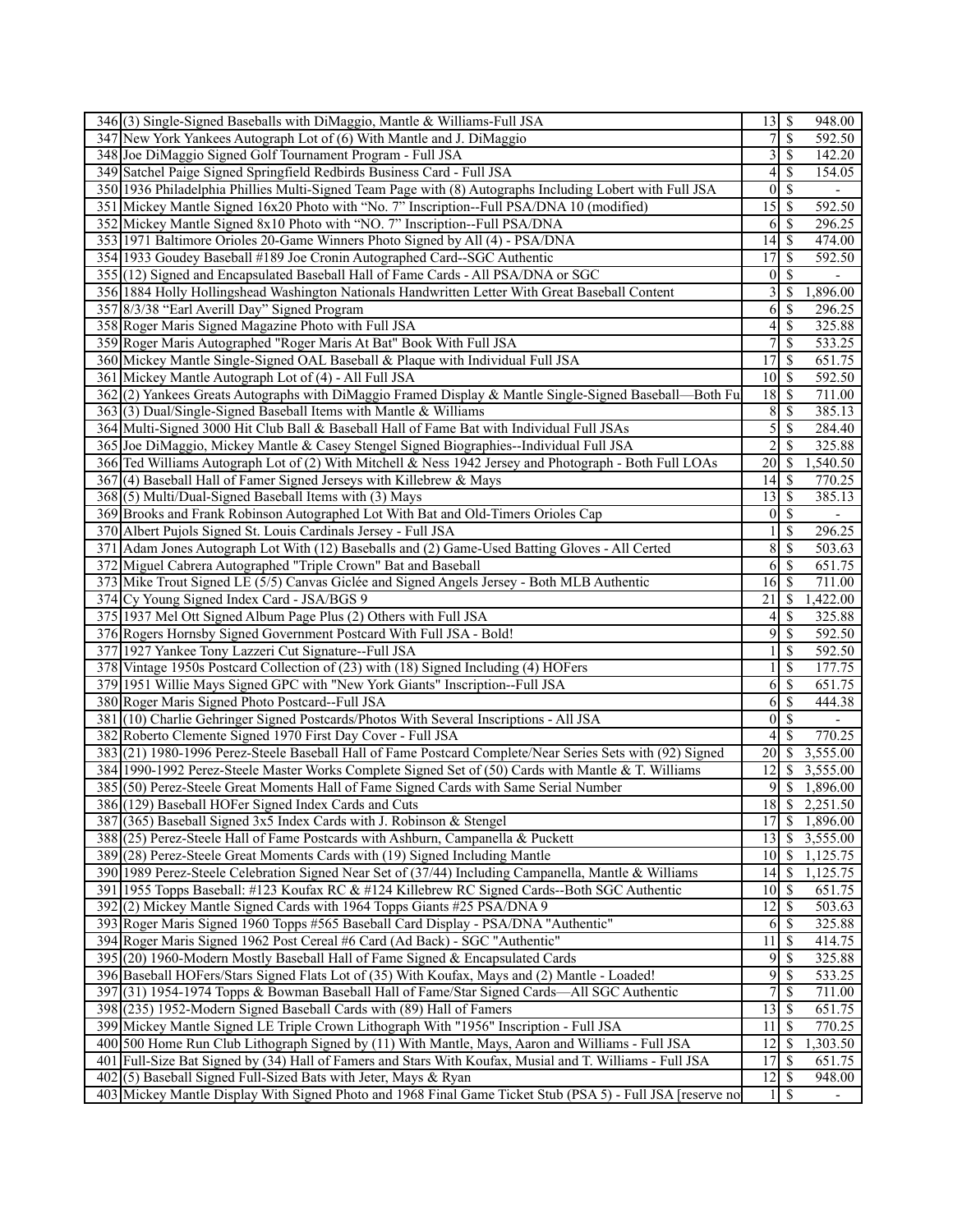| 404 Lou Gehrig Signed Newspaper Photo - PSA/DNA "Authentic"                                                                                                                             | $\overline{5}$ s<br>2,844.00                                   |
|-----------------------------------------------------------------------------------------------------------------------------------------------------------------------------------------|----------------------------------------------------------------|
| 405 Joe DiMaggio, Mickey Mantle & Ted Williams Signed Oversized Photographs, Prints and Original Art                                                                                    | \$<br>$\overline{7}$<br>651.75                                 |
| 406 1925 Washington Senators Team Photo Signed by Buddy Myer & Bennie Tate                                                                                                              | \$<br>$\overline{0}$                                           |
| 407 Roger Maris Autographed 61st Home Run Framed Wire Photo Print - PSA/DNA 10 (modified)                                                                                               | 562.88                                                         |
| 408 J. DiMaggio, T. Williams and G.H.W. Bush Multi-Signed Photo - Full JSA                                                                                                              | 12<br>$\overline{533.25}$<br>S                                 |
| 409 Signed 10x8 Photo With Mantle, Mays, J. DiMaggio and Snider - Full JSA                                                                                                              | 5<br>\$<br>414.75                                              |
| 410 Multi-Signed Baseball Rookie of the Year Award Winners 16x20 with (29) Autographs—Full JSA                                                                                          | $\,$ 8 $\,$<br>\$<br>260.70                                    |
| 411 Mickey Mantle Signed and Framed Photo Lot of (3) Different Poses With (1) PSA/DNA 10 and (2) PSA/DN                                                                                 | 770.25                                                         |
| 412 New York Yankees Signed and Framed Display Lot of (3) With Berra, Dickey, Ford and (2) Mantle                                                                                       | $11 \mid$ \$<br>503.63                                         |
| $413(5)$ Baseball Oversized Photographs with Mantle, Mays & Williams                                                                                                                    | 11<br><sup>\$</sup><br>444.38                                  |
| 414 Reggie Jackson 1967 Arizona Instructional League Signed Game-Used Batting Helmet - Full PSA/DNA and                                                                                 | 5<br>\$<br>2,607.00                                            |
| 415 Harmon Killebrew 1969-1972 Game-Used Bat - Full PSA/DNA                                                                                                                             | 15<br>\$<br>2,370.00                                           |
| 416 Yogi Berra 1961-1963 Experimental Issue "Spline" Bat - Full PSA/DNA and MEARS                                                                                                       | 5<br>\$<br>414.75                                              |
| 417 Chris Short 1970-1972 Signed Game-Worn Philadelphia Phillies Jacket - Full JSA                                                                                                      | $\mathcal{S}$<br>\$<br>503.63                                  |
| 418 Reggie Jackson 1980-1982 Signed Game-Used Bat - Full JSA and MEARS                                                                                                                  | $3$ \ $\sqrt{3}$<br>533.25                                     |
| 419 Joe Carter 1991-1997 Game-Used Bat - Full PSA/DNA                                                                                                                                   | $\overline{4}$<br>\$<br>325.88                                 |
| 420 Derek Jeter 2010 Signed Game-Worn Cleats - Steiner                                                                                                                                  | <sup>\$</sup><br>1,540.50<br>10I                               |
| 421 Greg Maddux 1993 Atlanta Braves Game-Worn Home Jersey - Full Miedema LOA                                                                                                            | 19<br><sup>\$</sup><br>5,036.25                                |
| 422 Bo Jackson 1991 Game-Worn Chicago White Sox Home Jersey - Full Miedema LOA                                                                                                          | 15<br>\$<br>2,370.00                                           |
| 423 Hanley Ramirez 2013 Signed Game-Used Bat and Batting Gloves                                                                                                                         | \$<br>01                                                       |
| 424 Mike Trout Signed Game-Used Lot of (2) With 2011 Scottsdale Scorpions Cap and 2012 Batting Gloves                                                                                   | $13 \mid$ \$<br>888.75                                         |
| 425 Giancarlo Stanton 2014 Game-Used Bat (PSA/DNA GU 8) and Batting Gloves                                                                                                              | 5 <sup>1</sup><br><sup>\$</sup><br>592.50                      |
| 426 1955 Topps All-American Football Complete PSA Graded Set of (100) Cards--#27 on Registry                                                                                            | 10 <sup>1</sup><br>\$<br>7,110.00                              |
| 427 1956 Topps Football Complete Set (120/120) Plus Checklist & Three Contest Cards                                                                                                     | 9<br><sup>\$</sup><br>562.88                                   |
| 428 1965 Topps Football Near Set of (175/176) Cards with (2) PSA Graded Stars                                                                                                           | \$<br>$\overline{\mathcal{L}}$<br>948.00                       |
| 429 1972 Topps Football Complete Set (351/351) with (5) PSA Graded Stars—Sharp!                                                                                                         | 2,725.50<br>19<br><sup>\$</sup>                                |
| 430 1955 Topps Football All-American Complete Set (100/100)                                                                                                                             | 10 <sup>1</sup><br>948.00<br>-S                                |
| 431 1957 & 1959 Topps Football Near Sets with (12) Graded                                                                                                                               | 9<br><sup>\$</sup><br>829.50                                   |
| 432 1961 Topps Football Near Set of (180/198) Cards—Sharp!                                                                                                                              | 34<br>2,607.00<br>\$                                           |
|                                                                                                                                                                                         | 17<br><sup>\$</sup>                                            |
| 433 (18) 1961-1996 Football Hall of Fame/Star Graded Cards—Mostly Rookies                                                                                                               | 1,125.75<br>37                                                 |
| 434 (6916) 1971-1985 Topps Football Singles Collection with Several Stars<br>435 1976-1988 Topps Walter Payton Graded Framed Display of (27) Cards Plus Signed 8x10 Photo with Inscript | \$<br>4,740.00                                                 |
| 436 (218) 1950-1955 Bowman Football Cards with Starter Sets                                                                                                                             | \$<br>$\overline{3}$<br>533.25<br>7<br><sup>\$</sup><br>474.00 |
|                                                                                                                                                                                         | 8                                                              |
| 437 1954 Bowman Football Complete Set of (128) Cards                                                                                                                                    | S<br>533.25<br>7                                               |
| 438 1958 Topps Football Complete Set (132/132) with PSA Graded Starr & Unitas                                                                                                           | \$<br>474.00                                                   |
| 439 1958 Topps CFL Complete Set of (88) Cards                                                                                                                                           | 3<br>S<br>260.70                                               |
| 440 1956-1959 Topps Football Starter Set Run Plus (14) 1951 Topps Magic                                                                                                                 | 11<br><sup>\$</sup><br>1,066.50                                |
| 441 (8) 1957-1959 Topps Football SGC Graded Hall of Famers & Stars with Brown & Unitas Rookies                                                                                          | 18<br>\$<br>1,422.00                                           |
| 442 1961 Topps Football #1 Johnny Unitas SGC 96--None Better                                                                                                                            | 15<br>$\mathbb{S}$<br>888.75                                   |
| 443(31) 1950-1986 Football Hall of Fame/Star Cards with Unitas RC                                                                                                                       | 15<br>\$<br>1,007.25                                           |
| 444 (581) 1950-1986 Football Shoebox Collection Loaded with Hall of Famers & Stars                                                                                                      | $11 \mid$ \$<br>651.75                                         |
| 445 1966 & 1969 Topps Football Complete Sets                                                                                                                                            | $13 \mid$ \$<br>829.50                                         |
| 446 (359) 1970-1971 Topps Football Cards Including Complete, Near & Partial Sets                                                                                                        | \$<br>272.55<br>41                                             |
| 447 (28) 1979-1989 Topps & Score Football Complete Sets                                                                                                                                 | 829.50                                                         |
| 448 (4) 1981-1986 Topps Football Unopened Cello & Rack Packs with Marino, Montana & Rice Rookies Showi                                                                                  | 503.63                                                         |
| 449 (8) 1989-1991 Troy Aikman, Brett Favre & Emmitt Smith PSA 10 Rookie Cards                                                                                                           | 7 <sup>1</sup><br><sup>\$</sup><br>503.63                      |
| 450 (38) 2012 Topps Chrome #1 Andrew Luck (Passing) BGS 9-9.5 Rookie Cards                                                                                                              | 16<br>1,303.50<br>\$                                           |
| 451 (62) 2012 Topps Chrome #1 Andrew Luck Rookie (Passing) PSA 9-10 Graded Cards                                                                                                        | 18<br>\$<br>1,303.50                                           |
| 452 1917 Enlisted Services Football Banner                                                                                                                                              | \$<br>$\overline{0}$                                           |
| 453 1939-1940 Stephen Bagarus University of Notre Dame Letterman's Sweater                                                                                                              | $\overline{2}$<br>\$<br>325.88                                 |
| 454 1946-1949 Willard Mullin Original Artwork Portrayal of Norm Standlee                                                                                                                | $0 \mid S$                                                     |
| 455 1951 College Football All-Stars Type I Photograph                                                                                                                                   | $0 \mid S$                                                     |
| 456 Extremely Rare c.1950s Georgia-Iowa Double-Sided College Football Full-Size Pennant                                                                                                 | $\mathbf{1}$<br>\$<br>118.50                                   |
| 457 1953-1956 Carling Beer Cleveland Browns Photo Hoard of (1,830+)                                                                                                                     | 17<br>\$<br>948.00                                             |
| 458 (112) Autographed Pro Football Hall of Fame Single-Signed Mini-Helmets With J. Brown, Montana, Hornur                                                                               | 24<br>5,628.75<br>\$                                           |
| 459 (84) 1950-1971 Topps, Bowman & Philadelphia Signed Football Cards with (36) Hall of Famers                                                                                          | 10<br>\$<br>592.50                                             |
| 460 1998 Ron Mix Hall of Fame Football Platinum Signature Series Complete Set of (116) Autographs                                                                                       | 14<br>1,303.50<br><sup>\$</sup>                                |
| 461 Steve Van Buren Autographed NFL 75th Anniversary "All-Time Team" Trophy - Full JSA                                                                                                  | 3,258.75<br>$14$ $\sqrt{5}$                                    |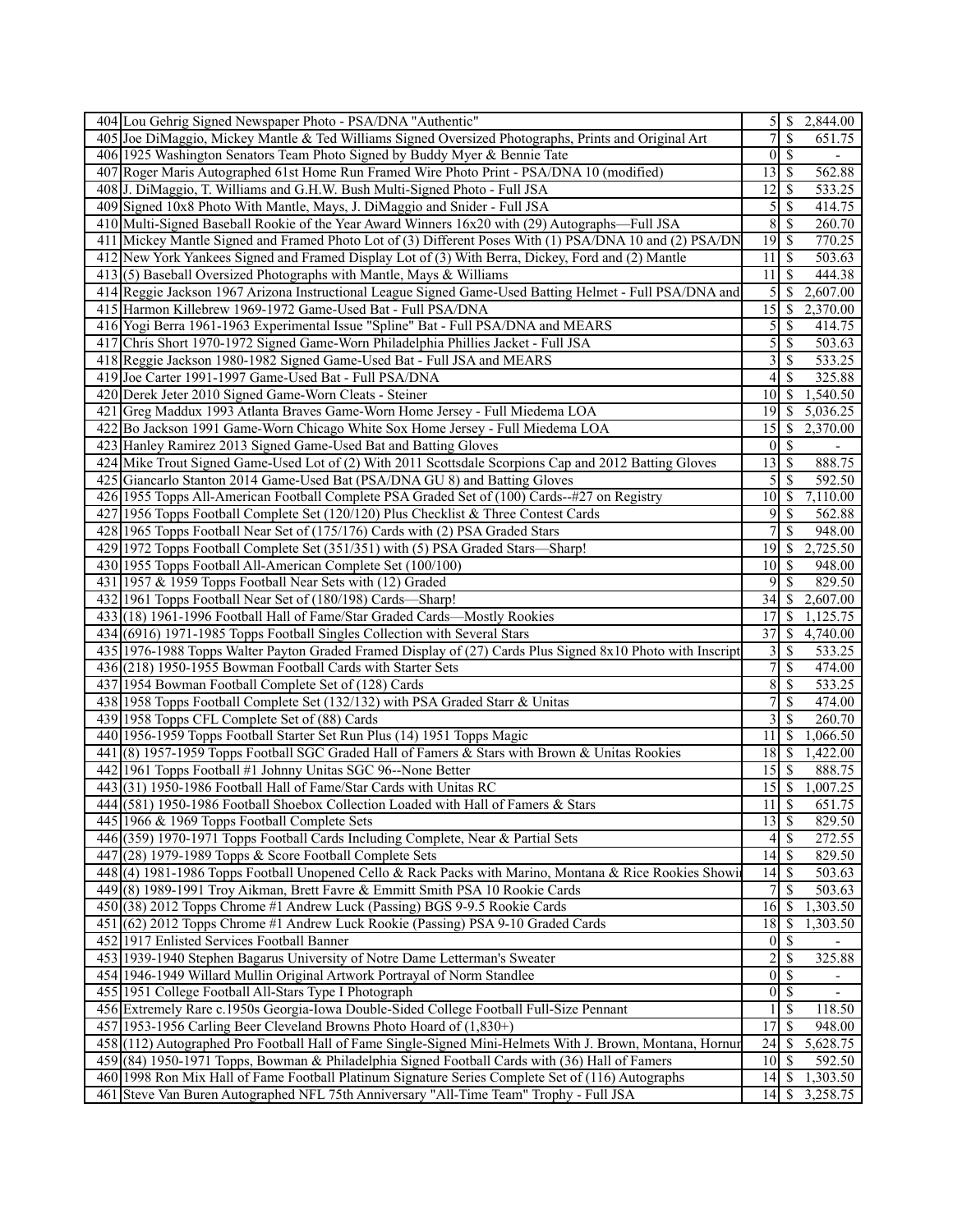| 12<br><sup>\$</sup><br>463 Vince Lombardi Signed & Framed Check Display with Full JSA<br>651.75<br>$\mathcal{S}$<br>385.13<br>464 1970 New York Jets Team-Signed Luncheon Program With Namath, Maynard and Strong - SGC<br>9<br>465 Jim Brown Autograph Lot of (3) With Helmet and (2) Photos - All Certed<br>$\theta$<br>$\mathcal{S}$<br>466 Chicago Bears Autograph Display Lot of (2) With Butkus, Halas, Payton and Sayers- Both Full JSA<br>10<br>-S<br>284.40<br>10<br>467 Walter Payton Autographed Photo Lot of (3) With "Sweetness" Inscriptions - All Certed<br>-\$<br>474.00<br>468(4) NFL Legends Signed Framed Displays With Hornung, Namath and Payton - All Certed<br>\$<br>355.50<br>7<br>469 Johnny Unitas and Peyton Manning Autographed Framed Display Lot of (2)<br><sup>\$</sup><br>325.88<br>10<br>470 Football HOFer Pairs Display Lot of (2) With Butkus/Sayers and Hornung/Taylor<br>$\mathcal{S}$<br>$\overline{0}$<br>$\blacksquare$<br><sup>\$</sup><br>355.50<br>471 Autographed Super Bowl HOFer and Stars Lot of (4) With Namath and Payton<br>3<br>\$<br>770.25<br>472 1951 Bowman Football #20 Tom Landry Autographed Rookie--PSA/DNA<br>13<br>\$<br>473 Dick Butkus Autographed 1965 College All-Stars Framed Display<br>154.05<br>4<br>474(2) Baltimore Colts Multi/Single-Signed Items with Unitas--Individual Full JSA<br>\$<br>533.25<br>13<br>$\mathcal{S}$<br>475 Late-1940s Harry Gilmer Signature Model "Dubow" Leather Football Helmet<br>$\overline{0}$<br>476 1980 Topps Football Super & 1981 Topps Football Uncut Sheets with Montana RC<br>5<br>$\mathcal{S}$<br>474.00<br>$\mathcal{S}$<br>385.13<br>477(3) 1966-2000 Chicago Bears Greats Rookie Cards with Butkus & Sayers<br>18<br>13<br>-S<br>829.50<br>478 1968-69 & 1972-73 Topps Hockey Complete Sets with (3) PSA Graded<br>479 1970-71 to 1972-73 Topps Hockey Partial Set Run<br>9<br>\$<br>444.38<br>480(4) 1973-1980 Topps Hockey Complete Sets with SGC 82 Gretzky RC<br>17<br>\$<br>533.25<br>12<br>\$<br>651.75<br>481 (30) 1970s-1990s Hockey Complete/Partial Sets Plus (634) Singles<br>482(5) Signed Gordie Howe and Bobby Hull Cards<br>\$<br>189.60<br>483 1975-76 & 1977-78 Topps Hockey Uncut Sheets with Progressive Proof<br>10<br>$\mathcal{S}$<br>385.13<br>9<br>$\mathcal{S}$<br>484 1979-80 Topps Hockey #18 Wayne Gretzky Rookie SGC 88<br>503.63<br>$\mathcal{S}$<br>118.50<br>485(7) 1969-1977 Topps & O-Pee-Chee Hockey Signed Cards with (2) Mikita--All SGC Authentic<br>486 1984-85 & 1987-88 O-Pee-Chee Hockey Unopened Wax Boxes<br>1,185.00<br>10<br>-\$<br>487 1984-85 O-Pee-Chee Hockey Unopened Wax Box of (48) Packs<br>9<br>$\mathcal{S}$<br>888.75<br>1,125.75<br>488 1985-86 Topps Hockey Unopened Wax Box of (36) Packs<br>10<br>-\$<br>888.75<br>489 Hockey Hall of Fame Sweater Signed by (91) With Howe, M. Richard and Bo. Hull - Full JSA<br>-S<br>6<br>28<br>3,258.75<br>490 (82) Single-Signed Hockey Pucks With Gretzky, (2) Howe and (5) M. Richard - All JSA<br>$\mathbb{S}$<br><sup>\$</sup><br>491 Philadelphia Flyers Autographed Lot of (3) With Lindros Signed Sweater and Signed Game-Used Stick<br>237.00<br>6<br>492 1957-58 Topps Basketball Complete Set of (80) Cards with PSA 5 Graded Cousy & Russell Rookies<br>7<br>2,488.50<br>\$<br>493 1961-62 Fleer Basketball SGC Graded Starter Set of (32) Different Cards with Robertson & West Rookies<br>3<br>$\mathbb{S}$<br>1,185.00<br>494 1970-71 Topps Basketball Complete Set (175/175) Plus (397) Dupes and 1971-72 Topps #170 Barry RC (PS<br>27<br><sup>\$</sup><br>2,251.50<br>495 1969-1979 Topps Basketball Collection of (557) Cards Including 1970-71 Near Set (169/175)<br>19<br>1,125.75<br>-S<br>496 1980-81 Topps Basketball Unopened Wax Box of (36) Packs<br>13<br>$\mathbb{S}$<br>2,725.50<br>497 1997-98 World Champion Chicago Bulls Team-Signed Basketball With Jordan, Pippen, Rodman and Full JS.<br>9<br>\$<br>1,659.00<br>498 1961-62 Fleer Basketball #8 Wilt Chamberlain SGC 88<br>23<br>\$<br>3,258.75<br>\$<br>325.88<br>499 (434) 1990s-2000s Michael Jordan Singles with Inserts, Parallels & Numbered<br>500(4) 1996-2004 Topps Chrome Kobe Bryant & LeBron James Graded Rookies<br>12<br>\$<br>770.25<br>501 Bill Russell Signed Jersey, Cap and Card - All Certed<br>\$<br>355.50<br>1<br>$\overline{2}$<br>$\overline{\$}$<br>355.50<br>502 Bill Russell Autograph Lot of (3) With Ball, Banner and Card - All Certed<br>$503(5)$ Bill Russell Single-Signed Photographs<br>$\overline{4}$<br>$\mathcal{S}$<br>385.13<br>$\overline{\mathcal{S}}$<br>504(5) 1960s Boston Celtics HOFers Single-Signed Photos With (4) Russell and (1) K.C. Jones<br>$\overline{0}$<br>505 Wilt Chamberlain Autographed Philadelphia 76ers Throwback Jersey From 1991 Retired Number Ceremony<br>13<br>$\mathcal{S}$<br>1,066.50<br>506 Oscar Robertson Autographed Photo Lot of (6) Different - All JSA<br><sup>\$</sup><br>296.25<br>13<br>533.25<br>507 Los Angeles Lakers "Legends" LE Ann Neilsen Litho Signed by (5) with Chamberlain-PSA/DNA Certified<br>\$<br>14<br>562.88<br>508 Michael Jordan Single-Signed NBA Basketball - Full JSA<br>-S<br>14<br>1,125.75<br>509 (6) Single/Dual Signed NBA Basketballs With (2) O'Neal and Frazier/Jordan - All JSA<br>\$<br>355.50<br>510 Dwyane Wade Autograph Lot of (5) With (2) Jerseys and (3) Photos - All Certed<br>\$<br>711.00<br>511 Signed 2000 Upper Deck Michael Jordan #FF4 Final Floor Trading Card--UDA<br>15<br>$\mathcal{S}$<br>512(2) 1980-81 Topps Basketball #6 Bird RC/Erving LDR/M. Johnson RC--Both SGC 88<br>10<br>- \$<br>562.88<br>59.25<br>513(4) 1992-93 Topps Basketball Uncut Sheet Series 2 Sets<br>S<br>514 Jack Johnson Signed Long Island Night Club Ticket--PSA 9<br>4<br>\$<br>1,303.50<br>515 Rare 1888-1889 N386 Spaulding & Merrick Prizefighters #7 John Sullivan—PSA Authentic<br>$\boldsymbol{0}$<br>$\mathcal{S}$<br>5<br>$\mathcal{S}$<br>1,422.00<br>516 1911 T9 Turkey Red Boxers Complete Set of (26) Cabinets<br>517 Gene Tunney Single-Signed Baseball - Full JSA<br>-S<br>474.00<br>518 (61) 1968-2002 Boxing Match Press Kits with Many Notable Championship Fights<br>  \$<br>562.88<br>13<br>519 Boxing Autograph Lot of (4) With Ali, Frazier, Tyson and Mayweather, Jr.<br>711.00 | 462 (166) Goal Line Art & Ron Mix Signature Series Football Hall of Fame Cards with Landry & Unitas | 27 | -S<br>3,258.75 |
|--------------------------------------------------------------------------------------------------------------------------------------------------------------------------------------------------------------------------------------------------------------------------------------------------------------------------------------------------------------------------------------------------------------------------------------------------------------------------------------------------------------------------------------------------------------------------------------------------------------------------------------------------------------------------------------------------------------------------------------------------------------------------------------------------------------------------------------------------------------------------------------------------------------------------------------------------------------------------------------------------------------------------------------------------------------------------------------------------------------------------------------------------------------------------------------------------------------------------------------------------------------------------------------------------------------------------------------------------------------------------------------------------------------------------------------------------------------------------------------------------------------------------------------------------------------------------------------------------------------------------------------------------------------------------------------------------------------------------------------------------------------------------------------------------------------------------------------------------------------------------------------------------------------------------------------------------------------------------------------------------------------------------------------------------------------------------------------------------------------------------------------------------------------------------------------------------------------------------------------------------------------------------------------------------------------------------------------------------------------------------------------------------------------------------------------------------------------------------------------------------------------------------------------------------------------------------------------------------------------------------------------------------------------------------------------------------------------------------------------------------------------------------------------------------------------------------------------------------------------------------------------------------------------------------------------------------------------------------------------------------------------------------------------------------------------------------------------------------------------------------------------------------------------------------------------------------------------------------------------------------------------------------------------------------------------------------------------------------------------------------------------------------------------------------------------------------------------------------------------------------------------------------------------------------------------------------------------------------------------------------------------------------------------------------------------------------------------------------------------------------------------------------------------------------------------------------------------------------------------------------------------------------------------------------------------------------------------------------------------------------------------------------------------------------------------------------------------------------------------------------------------------------------------------------------------------------------------------------------------------------------------------------------------------------------------------------------------------------------------------------------------------------------------------------------------------------------------------------------------------------------------------------------------------------------------------------------------------------------------------------------------------------------------------------------------------------------------------------------------------------------------------------------------------------------------------------------------------------------------------------------------------------------------------------------------------------------------------------------------------------------------------------------------------------------------------------------------------------------------------------------------------------------------------------------------------------------------------------------------------------------------------------------------------------------------------------------------------------------------------------------------------------------------------------------------------------------------------------------------------------------------------------------------------------------------------------------------------------------------------------------------------------------------------------------------------------------------------------------------------------------------------------------------------------------------------------------------------------------------------------------------------------------------------------------------------------------------------------------------------------------------------------------------------------------------------------------------------------------------------------------------------------------------------------------------------------------------------------------------------------------------------------------------------------------------------------------------|-----------------------------------------------------------------------------------------------------|----|----------------|
|                                                                                                                                                                                                                                                                                                                                                                                                                                                                                                                                                                                                                                                                                                                                                                                                                                                                                                                                                                                                                                                                                                                                                                                                                                                                                                                                                                                                                                                                                                                                                                                                                                                                                                                                                                                                                                                                                                                                                                                                                                                                                                                                                                                                                                                                                                                                                                                                                                                                                                                                                                                                                                                                                                                                                                                                                                                                                                                                                                                                                                                                                                                                                                                                                                                                                                                                                                                                                                                                                                                                                                                                                                                                                                                                                                                                                                                                                                                                                                                                                                                                                                                                                                                                                                                                                                                                                                                                                                                                                                                                                                                                                                                                                                                                                                                                                                                                                                                                                                                                                                                                                                                                                                                                                                                                                                                                                                                                                                                                                                                                                                                                                                                                                                                                                                                                                                                                                                                                                                                                                                                                                                                                                                                                                                                                                                                                      |                                                                                                     |    |                |
|                                                                                                                                                                                                                                                                                                                                                                                                                                                                                                                                                                                                                                                                                                                                                                                                                                                                                                                                                                                                                                                                                                                                                                                                                                                                                                                                                                                                                                                                                                                                                                                                                                                                                                                                                                                                                                                                                                                                                                                                                                                                                                                                                                                                                                                                                                                                                                                                                                                                                                                                                                                                                                                                                                                                                                                                                                                                                                                                                                                                                                                                                                                                                                                                                                                                                                                                                                                                                                                                                                                                                                                                                                                                                                                                                                                                                                                                                                                                                                                                                                                                                                                                                                                                                                                                                                                                                                                                                                                                                                                                                                                                                                                                                                                                                                                                                                                                                                                                                                                                                                                                                                                                                                                                                                                                                                                                                                                                                                                                                                                                                                                                                                                                                                                                                                                                                                                                                                                                                                                                                                                                                                                                                                                                                                                                                                                                      |                                                                                                     |    |                |
|                                                                                                                                                                                                                                                                                                                                                                                                                                                                                                                                                                                                                                                                                                                                                                                                                                                                                                                                                                                                                                                                                                                                                                                                                                                                                                                                                                                                                                                                                                                                                                                                                                                                                                                                                                                                                                                                                                                                                                                                                                                                                                                                                                                                                                                                                                                                                                                                                                                                                                                                                                                                                                                                                                                                                                                                                                                                                                                                                                                                                                                                                                                                                                                                                                                                                                                                                                                                                                                                                                                                                                                                                                                                                                                                                                                                                                                                                                                                                                                                                                                                                                                                                                                                                                                                                                                                                                                                                                                                                                                                                                                                                                                                                                                                                                                                                                                                                                                                                                                                                                                                                                                                                                                                                                                                                                                                                                                                                                                                                                                                                                                                                                                                                                                                                                                                                                                                                                                                                                                                                                                                                                                                                                                                                                                                                                                                      |                                                                                                     |    |                |
|                                                                                                                                                                                                                                                                                                                                                                                                                                                                                                                                                                                                                                                                                                                                                                                                                                                                                                                                                                                                                                                                                                                                                                                                                                                                                                                                                                                                                                                                                                                                                                                                                                                                                                                                                                                                                                                                                                                                                                                                                                                                                                                                                                                                                                                                                                                                                                                                                                                                                                                                                                                                                                                                                                                                                                                                                                                                                                                                                                                                                                                                                                                                                                                                                                                                                                                                                                                                                                                                                                                                                                                                                                                                                                                                                                                                                                                                                                                                                                                                                                                                                                                                                                                                                                                                                                                                                                                                                                                                                                                                                                                                                                                                                                                                                                                                                                                                                                                                                                                                                                                                                                                                                                                                                                                                                                                                                                                                                                                                                                                                                                                                                                                                                                                                                                                                                                                                                                                                                                                                                                                                                                                                                                                                                                                                                                                                      |                                                                                                     |    |                |
|                                                                                                                                                                                                                                                                                                                                                                                                                                                                                                                                                                                                                                                                                                                                                                                                                                                                                                                                                                                                                                                                                                                                                                                                                                                                                                                                                                                                                                                                                                                                                                                                                                                                                                                                                                                                                                                                                                                                                                                                                                                                                                                                                                                                                                                                                                                                                                                                                                                                                                                                                                                                                                                                                                                                                                                                                                                                                                                                                                                                                                                                                                                                                                                                                                                                                                                                                                                                                                                                                                                                                                                                                                                                                                                                                                                                                                                                                                                                                                                                                                                                                                                                                                                                                                                                                                                                                                                                                                                                                                                                                                                                                                                                                                                                                                                                                                                                                                                                                                                                                                                                                                                                                                                                                                                                                                                                                                                                                                                                                                                                                                                                                                                                                                                                                                                                                                                                                                                                                                                                                                                                                                                                                                                                                                                                                                                                      |                                                                                                     |    |                |
|                                                                                                                                                                                                                                                                                                                                                                                                                                                                                                                                                                                                                                                                                                                                                                                                                                                                                                                                                                                                                                                                                                                                                                                                                                                                                                                                                                                                                                                                                                                                                                                                                                                                                                                                                                                                                                                                                                                                                                                                                                                                                                                                                                                                                                                                                                                                                                                                                                                                                                                                                                                                                                                                                                                                                                                                                                                                                                                                                                                                                                                                                                                                                                                                                                                                                                                                                                                                                                                                                                                                                                                                                                                                                                                                                                                                                                                                                                                                                                                                                                                                                                                                                                                                                                                                                                                                                                                                                                                                                                                                                                                                                                                                                                                                                                                                                                                                                                                                                                                                                                                                                                                                                                                                                                                                                                                                                                                                                                                                                                                                                                                                                                                                                                                                                                                                                                                                                                                                                                                                                                                                                                                                                                                                                                                                                                                                      |                                                                                                     |    |                |
|                                                                                                                                                                                                                                                                                                                                                                                                                                                                                                                                                                                                                                                                                                                                                                                                                                                                                                                                                                                                                                                                                                                                                                                                                                                                                                                                                                                                                                                                                                                                                                                                                                                                                                                                                                                                                                                                                                                                                                                                                                                                                                                                                                                                                                                                                                                                                                                                                                                                                                                                                                                                                                                                                                                                                                                                                                                                                                                                                                                                                                                                                                                                                                                                                                                                                                                                                                                                                                                                                                                                                                                                                                                                                                                                                                                                                                                                                                                                                                                                                                                                                                                                                                                                                                                                                                                                                                                                                                                                                                                                                                                                                                                                                                                                                                                                                                                                                                                                                                                                                                                                                                                                                                                                                                                                                                                                                                                                                                                                                                                                                                                                                                                                                                                                                                                                                                                                                                                                                                                                                                                                                                                                                                                                                                                                                                                                      |                                                                                                     |    |                |
|                                                                                                                                                                                                                                                                                                                                                                                                                                                                                                                                                                                                                                                                                                                                                                                                                                                                                                                                                                                                                                                                                                                                                                                                                                                                                                                                                                                                                                                                                                                                                                                                                                                                                                                                                                                                                                                                                                                                                                                                                                                                                                                                                                                                                                                                                                                                                                                                                                                                                                                                                                                                                                                                                                                                                                                                                                                                                                                                                                                                                                                                                                                                                                                                                                                                                                                                                                                                                                                                                                                                                                                                                                                                                                                                                                                                                                                                                                                                                                                                                                                                                                                                                                                                                                                                                                                                                                                                                                                                                                                                                                                                                                                                                                                                                                                                                                                                                                                                                                                                                                                                                                                                                                                                                                                                                                                                                                                                                                                                                                                                                                                                                                                                                                                                                                                                                                                                                                                                                                                                                                                                                                                                                                                                                                                                                                                                      |                                                                                                     |    |                |
|                                                                                                                                                                                                                                                                                                                                                                                                                                                                                                                                                                                                                                                                                                                                                                                                                                                                                                                                                                                                                                                                                                                                                                                                                                                                                                                                                                                                                                                                                                                                                                                                                                                                                                                                                                                                                                                                                                                                                                                                                                                                                                                                                                                                                                                                                                                                                                                                                                                                                                                                                                                                                                                                                                                                                                                                                                                                                                                                                                                                                                                                                                                                                                                                                                                                                                                                                                                                                                                                                                                                                                                                                                                                                                                                                                                                                                                                                                                                                                                                                                                                                                                                                                                                                                                                                                                                                                                                                                                                                                                                                                                                                                                                                                                                                                                                                                                                                                                                                                                                                                                                                                                                                                                                                                                                                                                                                                                                                                                                                                                                                                                                                                                                                                                                                                                                                                                                                                                                                                                                                                                                                                                                                                                                                                                                                                                                      |                                                                                                     |    |                |
|                                                                                                                                                                                                                                                                                                                                                                                                                                                                                                                                                                                                                                                                                                                                                                                                                                                                                                                                                                                                                                                                                                                                                                                                                                                                                                                                                                                                                                                                                                                                                                                                                                                                                                                                                                                                                                                                                                                                                                                                                                                                                                                                                                                                                                                                                                                                                                                                                                                                                                                                                                                                                                                                                                                                                                                                                                                                                                                                                                                                                                                                                                                                                                                                                                                                                                                                                                                                                                                                                                                                                                                                                                                                                                                                                                                                                                                                                                                                                                                                                                                                                                                                                                                                                                                                                                                                                                                                                                                                                                                                                                                                                                                                                                                                                                                                                                                                                                                                                                                                                                                                                                                                                                                                                                                                                                                                                                                                                                                                                                                                                                                                                                                                                                                                                                                                                                                                                                                                                                                                                                                                                                                                                                                                                                                                                                                                      |                                                                                                     |    |                |
|                                                                                                                                                                                                                                                                                                                                                                                                                                                                                                                                                                                                                                                                                                                                                                                                                                                                                                                                                                                                                                                                                                                                                                                                                                                                                                                                                                                                                                                                                                                                                                                                                                                                                                                                                                                                                                                                                                                                                                                                                                                                                                                                                                                                                                                                                                                                                                                                                                                                                                                                                                                                                                                                                                                                                                                                                                                                                                                                                                                                                                                                                                                                                                                                                                                                                                                                                                                                                                                                                                                                                                                                                                                                                                                                                                                                                                                                                                                                                                                                                                                                                                                                                                                                                                                                                                                                                                                                                                                                                                                                                                                                                                                                                                                                                                                                                                                                                                                                                                                                                                                                                                                                                                                                                                                                                                                                                                                                                                                                                                                                                                                                                                                                                                                                                                                                                                                                                                                                                                                                                                                                                                                                                                                                                                                                                                                                      |                                                                                                     |    |                |
|                                                                                                                                                                                                                                                                                                                                                                                                                                                                                                                                                                                                                                                                                                                                                                                                                                                                                                                                                                                                                                                                                                                                                                                                                                                                                                                                                                                                                                                                                                                                                                                                                                                                                                                                                                                                                                                                                                                                                                                                                                                                                                                                                                                                                                                                                                                                                                                                                                                                                                                                                                                                                                                                                                                                                                                                                                                                                                                                                                                                                                                                                                                                                                                                                                                                                                                                                                                                                                                                                                                                                                                                                                                                                                                                                                                                                                                                                                                                                                                                                                                                                                                                                                                                                                                                                                                                                                                                                                                                                                                                                                                                                                                                                                                                                                                                                                                                                                                                                                                                                                                                                                                                                                                                                                                                                                                                                                                                                                                                                                                                                                                                                                                                                                                                                                                                                                                                                                                                                                                                                                                                                                                                                                                                                                                                                                                                      |                                                                                                     |    |                |
|                                                                                                                                                                                                                                                                                                                                                                                                                                                                                                                                                                                                                                                                                                                                                                                                                                                                                                                                                                                                                                                                                                                                                                                                                                                                                                                                                                                                                                                                                                                                                                                                                                                                                                                                                                                                                                                                                                                                                                                                                                                                                                                                                                                                                                                                                                                                                                                                                                                                                                                                                                                                                                                                                                                                                                                                                                                                                                                                                                                                                                                                                                                                                                                                                                                                                                                                                                                                                                                                                                                                                                                                                                                                                                                                                                                                                                                                                                                                                                                                                                                                                                                                                                                                                                                                                                                                                                                                                                                                                                                                                                                                                                                                                                                                                                                                                                                                                                                                                                                                                                                                                                                                                                                                                                                                                                                                                                                                                                                                                                                                                                                                                                                                                                                                                                                                                                                                                                                                                                                                                                                                                                                                                                                                                                                                                                                                      |                                                                                                     |    |                |
|                                                                                                                                                                                                                                                                                                                                                                                                                                                                                                                                                                                                                                                                                                                                                                                                                                                                                                                                                                                                                                                                                                                                                                                                                                                                                                                                                                                                                                                                                                                                                                                                                                                                                                                                                                                                                                                                                                                                                                                                                                                                                                                                                                                                                                                                                                                                                                                                                                                                                                                                                                                                                                                                                                                                                                                                                                                                                                                                                                                                                                                                                                                                                                                                                                                                                                                                                                                                                                                                                                                                                                                                                                                                                                                                                                                                                                                                                                                                                                                                                                                                                                                                                                                                                                                                                                                                                                                                                                                                                                                                                                                                                                                                                                                                                                                                                                                                                                                                                                                                                                                                                                                                                                                                                                                                                                                                                                                                                                                                                                                                                                                                                                                                                                                                                                                                                                                                                                                                                                                                                                                                                                                                                                                                                                                                                                                                      |                                                                                                     |    |                |
|                                                                                                                                                                                                                                                                                                                                                                                                                                                                                                                                                                                                                                                                                                                                                                                                                                                                                                                                                                                                                                                                                                                                                                                                                                                                                                                                                                                                                                                                                                                                                                                                                                                                                                                                                                                                                                                                                                                                                                                                                                                                                                                                                                                                                                                                                                                                                                                                                                                                                                                                                                                                                                                                                                                                                                                                                                                                                                                                                                                                                                                                                                                                                                                                                                                                                                                                                                                                                                                                                                                                                                                                                                                                                                                                                                                                                                                                                                                                                                                                                                                                                                                                                                                                                                                                                                                                                                                                                                                                                                                                                                                                                                                                                                                                                                                                                                                                                                                                                                                                                                                                                                                                                                                                                                                                                                                                                                                                                                                                                                                                                                                                                                                                                                                                                                                                                                                                                                                                                                                                                                                                                                                                                                                                                                                                                                                                      |                                                                                                     |    |                |
|                                                                                                                                                                                                                                                                                                                                                                                                                                                                                                                                                                                                                                                                                                                                                                                                                                                                                                                                                                                                                                                                                                                                                                                                                                                                                                                                                                                                                                                                                                                                                                                                                                                                                                                                                                                                                                                                                                                                                                                                                                                                                                                                                                                                                                                                                                                                                                                                                                                                                                                                                                                                                                                                                                                                                                                                                                                                                                                                                                                                                                                                                                                                                                                                                                                                                                                                                                                                                                                                                                                                                                                                                                                                                                                                                                                                                                                                                                                                                                                                                                                                                                                                                                                                                                                                                                                                                                                                                                                                                                                                                                                                                                                                                                                                                                                                                                                                                                                                                                                                                                                                                                                                                                                                                                                                                                                                                                                                                                                                                                                                                                                                                                                                                                                                                                                                                                                                                                                                                                                                                                                                                                                                                                                                                                                                                                                                      |                                                                                                     |    |                |
|                                                                                                                                                                                                                                                                                                                                                                                                                                                                                                                                                                                                                                                                                                                                                                                                                                                                                                                                                                                                                                                                                                                                                                                                                                                                                                                                                                                                                                                                                                                                                                                                                                                                                                                                                                                                                                                                                                                                                                                                                                                                                                                                                                                                                                                                                                                                                                                                                                                                                                                                                                                                                                                                                                                                                                                                                                                                                                                                                                                                                                                                                                                                                                                                                                                                                                                                                                                                                                                                                                                                                                                                                                                                                                                                                                                                                                                                                                                                                                                                                                                                                                                                                                                                                                                                                                                                                                                                                                                                                                                                                                                                                                                                                                                                                                                                                                                                                                                                                                                                                                                                                                                                                                                                                                                                                                                                                                                                                                                                                                                                                                                                                                                                                                                                                                                                                                                                                                                                                                                                                                                                                                                                                                                                                                                                                                                                      |                                                                                                     |    |                |
|                                                                                                                                                                                                                                                                                                                                                                                                                                                                                                                                                                                                                                                                                                                                                                                                                                                                                                                                                                                                                                                                                                                                                                                                                                                                                                                                                                                                                                                                                                                                                                                                                                                                                                                                                                                                                                                                                                                                                                                                                                                                                                                                                                                                                                                                                                                                                                                                                                                                                                                                                                                                                                                                                                                                                                                                                                                                                                                                                                                                                                                                                                                                                                                                                                                                                                                                                                                                                                                                                                                                                                                                                                                                                                                                                                                                                                                                                                                                                                                                                                                                                                                                                                                                                                                                                                                                                                                                                                                                                                                                                                                                                                                                                                                                                                                                                                                                                                                                                                                                                                                                                                                                                                                                                                                                                                                                                                                                                                                                                                                                                                                                                                                                                                                                                                                                                                                                                                                                                                                                                                                                                                                                                                                                                                                                                                                                      |                                                                                                     |    |                |
|                                                                                                                                                                                                                                                                                                                                                                                                                                                                                                                                                                                                                                                                                                                                                                                                                                                                                                                                                                                                                                                                                                                                                                                                                                                                                                                                                                                                                                                                                                                                                                                                                                                                                                                                                                                                                                                                                                                                                                                                                                                                                                                                                                                                                                                                                                                                                                                                                                                                                                                                                                                                                                                                                                                                                                                                                                                                                                                                                                                                                                                                                                                                                                                                                                                                                                                                                                                                                                                                                                                                                                                                                                                                                                                                                                                                                                                                                                                                                                                                                                                                                                                                                                                                                                                                                                                                                                                                                                                                                                                                                                                                                                                                                                                                                                                                                                                                                                                                                                                                                                                                                                                                                                                                                                                                                                                                                                                                                                                                                                                                                                                                                                                                                                                                                                                                                                                                                                                                                                                                                                                                                                                                                                                                                                                                                                                                      |                                                                                                     |    |                |
|                                                                                                                                                                                                                                                                                                                                                                                                                                                                                                                                                                                                                                                                                                                                                                                                                                                                                                                                                                                                                                                                                                                                                                                                                                                                                                                                                                                                                                                                                                                                                                                                                                                                                                                                                                                                                                                                                                                                                                                                                                                                                                                                                                                                                                                                                                                                                                                                                                                                                                                                                                                                                                                                                                                                                                                                                                                                                                                                                                                                                                                                                                                                                                                                                                                                                                                                                                                                                                                                                                                                                                                                                                                                                                                                                                                                                                                                                                                                                                                                                                                                                                                                                                                                                                                                                                                                                                                                                                                                                                                                                                                                                                                                                                                                                                                                                                                                                                                                                                                                                                                                                                                                                                                                                                                                                                                                                                                                                                                                                                                                                                                                                                                                                                                                                                                                                                                                                                                                                                                                                                                                                                                                                                                                                                                                                                                                      |                                                                                                     |    |                |
|                                                                                                                                                                                                                                                                                                                                                                                                                                                                                                                                                                                                                                                                                                                                                                                                                                                                                                                                                                                                                                                                                                                                                                                                                                                                                                                                                                                                                                                                                                                                                                                                                                                                                                                                                                                                                                                                                                                                                                                                                                                                                                                                                                                                                                                                                                                                                                                                                                                                                                                                                                                                                                                                                                                                                                                                                                                                                                                                                                                                                                                                                                                                                                                                                                                                                                                                                                                                                                                                                                                                                                                                                                                                                                                                                                                                                                                                                                                                                                                                                                                                                                                                                                                                                                                                                                                                                                                                                                                                                                                                                                                                                                                                                                                                                                                                                                                                                                                                                                                                                                                                                                                                                                                                                                                                                                                                                                                                                                                                                                                                                                                                                                                                                                                                                                                                                                                                                                                                                                                                                                                                                                                                                                                                                                                                                                                                      |                                                                                                     |    |                |
|                                                                                                                                                                                                                                                                                                                                                                                                                                                                                                                                                                                                                                                                                                                                                                                                                                                                                                                                                                                                                                                                                                                                                                                                                                                                                                                                                                                                                                                                                                                                                                                                                                                                                                                                                                                                                                                                                                                                                                                                                                                                                                                                                                                                                                                                                                                                                                                                                                                                                                                                                                                                                                                                                                                                                                                                                                                                                                                                                                                                                                                                                                                                                                                                                                                                                                                                                                                                                                                                                                                                                                                                                                                                                                                                                                                                                                                                                                                                                                                                                                                                                                                                                                                                                                                                                                                                                                                                                                                                                                                                                                                                                                                                                                                                                                                                                                                                                                                                                                                                                                                                                                                                                                                                                                                                                                                                                                                                                                                                                                                                                                                                                                                                                                                                                                                                                                                                                                                                                                                                                                                                                                                                                                                                                                                                                                                                      |                                                                                                     |    |                |
|                                                                                                                                                                                                                                                                                                                                                                                                                                                                                                                                                                                                                                                                                                                                                                                                                                                                                                                                                                                                                                                                                                                                                                                                                                                                                                                                                                                                                                                                                                                                                                                                                                                                                                                                                                                                                                                                                                                                                                                                                                                                                                                                                                                                                                                                                                                                                                                                                                                                                                                                                                                                                                                                                                                                                                                                                                                                                                                                                                                                                                                                                                                                                                                                                                                                                                                                                                                                                                                                                                                                                                                                                                                                                                                                                                                                                                                                                                                                                                                                                                                                                                                                                                                                                                                                                                                                                                                                                                                                                                                                                                                                                                                                                                                                                                                                                                                                                                                                                                                                                                                                                                                                                                                                                                                                                                                                                                                                                                                                                                                                                                                                                                                                                                                                                                                                                                                                                                                                                                                                                                                                                                                                                                                                                                                                                                                                      |                                                                                                     |    |                |
|                                                                                                                                                                                                                                                                                                                                                                                                                                                                                                                                                                                                                                                                                                                                                                                                                                                                                                                                                                                                                                                                                                                                                                                                                                                                                                                                                                                                                                                                                                                                                                                                                                                                                                                                                                                                                                                                                                                                                                                                                                                                                                                                                                                                                                                                                                                                                                                                                                                                                                                                                                                                                                                                                                                                                                                                                                                                                                                                                                                                                                                                                                                                                                                                                                                                                                                                                                                                                                                                                                                                                                                                                                                                                                                                                                                                                                                                                                                                                                                                                                                                                                                                                                                                                                                                                                                                                                                                                                                                                                                                                                                                                                                                                                                                                                                                                                                                                                                                                                                                                                                                                                                                                                                                                                                                                                                                                                                                                                                                                                                                                                                                                                                                                                                                                                                                                                                                                                                                                                                                                                                                                                                                                                                                                                                                                                                                      |                                                                                                     |    |                |
|                                                                                                                                                                                                                                                                                                                                                                                                                                                                                                                                                                                                                                                                                                                                                                                                                                                                                                                                                                                                                                                                                                                                                                                                                                                                                                                                                                                                                                                                                                                                                                                                                                                                                                                                                                                                                                                                                                                                                                                                                                                                                                                                                                                                                                                                                                                                                                                                                                                                                                                                                                                                                                                                                                                                                                                                                                                                                                                                                                                                                                                                                                                                                                                                                                                                                                                                                                                                                                                                                                                                                                                                                                                                                                                                                                                                                                                                                                                                                                                                                                                                                                                                                                                                                                                                                                                                                                                                                                                                                                                                                                                                                                                                                                                                                                                                                                                                                                                                                                                                                                                                                                                                                                                                                                                                                                                                                                                                                                                                                                                                                                                                                                                                                                                                                                                                                                                                                                                                                                                                                                                                                                                                                                                                                                                                                                                                      |                                                                                                     |    |                |
|                                                                                                                                                                                                                                                                                                                                                                                                                                                                                                                                                                                                                                                                                                                                                                                                                                                                                                                                                                                                                                                                                                                                                                                                                                                                                                                                                                                                                                                                                                                                                                                                                                                                                                                                                                                                                                                                                                                                                                                                                                                                                                                                                                                                                                                                                                                                                                                                                                                                                                                                                                                                                                                                                                                                                                                                                                                                                                                                                                                                                                                                                                                                                                                                                                                                                                                                                                                                                                                                                                                                                                                                                                                                                                                                                                                                                                                                                                                                                                                                                                                                                                                                                                                                                                                                                                                                                                                                                                                                                                                                                                                                                                                                                                                                                                                                                                                                                                                                                                                                                                                                                                                                                                                                                                                                                                                                                                                                                                                                                                                                                                                                                                                                                                                                                                                                                                                                                                                                                                                                                                                                                                                                                                                                                                                                                                                                      |                                                                                                     |    |                |
|                                                                                                                                                                                                                                                                                                                                                                                                                                                                                                                                                                                                                                                                                                                                                                                                                                                                                                                                                                                                                                                                                                                                                                                                                                                                                                                                                                                                                                                                                                                                                                                                                                                                                                                                                                                                                                                                                                                                                                                                                                                                                                                                                                                                                                                                                                                                                                                                                                                                                                                                                                                                                                                                                                                                                                                                                                                                                                                                                                                                                                                                                                                                                                                                                                                                                                                                                                                                                                                                                                                                                                                                                                                                                                                                                                                                                                                                                                                                                                                                                                                                                                                                                                                                                                                                                                                                                                                                                                                                                                                                                                                                                                                                                                                                                                                                                                                                                                                                                                                                                                                                                                                                                                                                                                                                                                                                                                                                                                                                                                                                                                                                                                                                                                                                                                                                                                                                                                                                                                                                                                                                                                                                                                                                                                                                                                                                      |                                                                                                     |    |                |
|                                                                                                                                                                                                                                                                                                                                                                                                                                                                                                                                                                                                                                                                                                                                                                                                                                                                                                                                                                                                                                                                                                                                                                                                                                                                                                                                                                                                                                                                                                                                                                                                                                                                                                                                                                                                                                                                                                                                                                                                                                                                                                                                                                                                                                                                                                                                                                                                                                                                                                                                                                                                                                                                                                                                                                                                                                                                                                                                                                                                                                                                                                                                                                                                                                                                                                                                                                                                                                                                                                                                                                                                                                                                                                                                                                                                                                                                                                                                                                                                                                                                                                                                                                                                                                                                                                                                                                                                                                                                                                                                                                                                                                                                                                                                                                                                                                                                                                                                                                                                                                                                                                                                                                                                                                                                                                                                                                                                                                                                                                                                                                                                                                                                                                                                                                                                                                                                                                                                                                                                                                                                                                                                                                                                                                                                                                                                      |                                                                                                     |    |                |
|                                                                                                                                                                                                                                                                                                                                                                                                                                                                                                                                                                                                                                                                                                                                                                                                                                                                                                                                                                                                                                                                                                                                                                                                                                                                                                                                                                                                                                                                                                                                                                                                                                                                                                                                                                                                                                                                                                                                                                                                                                                                                                                                                                                                                                                                                                                                                                                                                                                                                                                                                                                                                                                                                                                                                                                                                                                                                                                                                                                                                                                                                                                                                                                                                                                                                                                                                                                                                                                                                                                                                                                                                                                                                                                                                                                                                                                                                                                                                                                                                                                                                                                                                                                                                                                                                                                                                                                                                                                                                                                                                                                                                                                                                                                                                                                                                                                                                                                                                                                                                                                                                                                                                                                                                                                                                                                                                                                                                                                                                                                                                                                                                                                                                                                                                                                                                                                                                                                                                                                                                                                                                                                                                                                                                                                                                                                                      |                                                                                                     |    |                |
|                                                                                                                                                                                                                                                                                                                                                                                                                                                                                                                                                                                                                                                                                                                                                                                                                                                                                                                                                                                                                                                                                                                                                                                                                                                                                                                                                                                                                                                                                                                                                                                                                                                                                                                                                                                                                                                                                                                                                                                                                                                                                                                                                                                                                                                                                                                                                                                                                                                                                                                                                                                                                                                                                                                                                                                                                                                                                                                                                                                                                                                                                                                                                                                                                                                                                                                                                                                                                                                                                                                                                                                                                                                                                                                                                                                                                                                                                                                                                                                                                                                                                                                                                                                                                                                                                                                                                                                                                                                                                                                                                                                                                                                                                                                                                                                                                                                                                                                                                                                                                                                                                                                                                                                                                                                                                                                                                                                                                                                                                                                                                                                                                                                                                                                                                                                                                                                                                                                                                                                                                                                                                                                                                                                                                                                                                                                                      |                                                                                                     |    |                |
|                                                                                                                                                                                                                                                                                                                                                                                                                                                                                                                                                                                                                                                                                                                                                                                                                                                                                                                                                                                                                                                                                                                                                                                                                                                                                                                                                                                                                                                                                                                                                                                                                                                                                                                                                                                                                                                                                                                                                                                                                                                                                                                                                                                                                                                                                                                                                                                                                                                                                                                                                                                                                                                                                                                                                                                                                                                                                                                                                                                                                                                                                                                                                                                                                                                                                                                                                                                                                                                                                                                                                                                                                                                                                                                                                                                                                                                                                                                                                                                                                                                                                                                                                                                                                                                                                                                                                                                                                                                                                                                                                                                                                                                                                                                                                                                                                                                                                                                                                                                                                                                                                                                                                                                                                                                                                                                                                                                                                                                                                                                                                                                                                                                                                                                                                                                                                                                                                                                                                                                                                                                                                                                                                                                                                                                                                                                                      |                                                                                                     |    |                |
|                                                                                                                                                                                                                                                                                                                                                                                                                                                                                                                                                                                                                                                                                                                                                                                                                                                                                                                                                                                                                                                                                                                                                                                                                                                                                                                                                                                                                                                                                                                                                                                                                                                                                                                                                                                                                                                                                                                                                                                                                                                                                                                                                                                                                                                                                                                                                                                                                                                                                                                                                                                                                                                                                                                                                                                                                                                                                                                                                                                                                                                                                                                                                                                                                                                                                                                                                                                                                                                                                                                                                                                                                                                                                                                                                                                                                                                                                                                                                                                                                                                                                                                                                                                                                                                                                                                                                                                                                                                                                                                                                                                                                                                                                                                                                                                                                                                                                                                                                                                                                                                                                                                                                                                                                                                                                                                                                                                                                                                                                                                                                                                                                                                                                                                                                                                                                                                                                                                                                                                                                                                                                                                                                                                                                                                                                                                                      |                                                                                                     |    |                |
|                                                                                                                                                                                                                                                                                                                                                                                                                                                                                                                                                                                                                                                                                                                                                                                                                                                                                                                                                                                                                                                                                                                                                                                                                                                                                                                                                                                                                                                                                                                                                                                                                                                                                                                                                                                                                                                                                                                                                                                                                                                                                                                                                                                                                                                                                                                                                                                                                                                                                                                                                                                                                                                                                                                                                                                                                                                                                                                                                                                                                                                                                                                                                                                                                                                                                                                                                                                                                                                                                                                                                                                                                                                                                                                                                                                                                                                                                                                                                                                                                                                                                                                                                                                                                                                                                                                                                                                                                                                                                                                                                                                                                                                                                                                                                                                                                                                                                                                                                                                                                                                                                                                                                                                                                                                                                                                                                                                                                                                                                                                                                                                                                                                                                                                                                                                                                                                                                                                                                                                                                                                                                                                                                                                                                                                                                                                                      |                                                                                                     |    |                |
|                                                                                                                                                                                                                                                                                                                                                                                                                                                                                                                                                                                                                                                                                                                                                                                                                                                                                                                                                                                                                                                                                                                                                                                                                                                                                                                                                                                                                                                                                                                                                                                                                                                                                                                                                                                                                                                                                                                                                                                                                                                                                                                                                                                                                                                                                                                                                                                                                                                                                                                                                                                                                                                                                                                                                                                                                                                                                                                                                                                                                                                                                                                                                                                                                                                                                                                                                                                                                                                                                                                                                                                                                                                                                                                                                                                                                                                                                                                                                                                                                                                                                                                                                                                                                                                                                                                                                                                                                                                                                                                                                                                                                                                                                                                                                                                                                                                                                                                                                                                                                                                                                                                                                                                                                                                                                                                                                                                                                                                                                                                                                                                                                                                                                                                                                                                                                                                                                                                                                                                                                                                                                                                                                                                                                                                                                                                                      |                                                                                                     |    |                |
|                                                                                                                                                                                                                                                                                                                                                                                                                                                                                                                                                                                                                                                                                                                                                                                                                                                                                                                                                                                                                                                                                                                                                                                                                                                                                                                                                                                                                                                                                                                                                                                                                                                                                                                                                                                                                                                                                                                                                                                                                                                                                                                                                                                                                                                                                                                                                                                                                                                                                                                                                                                                                                                                                                                                                                                                                                                                                                                                                                                                                                                                                                                                                                                                                                                                                                                                                                                                                                                                                                                                                                                                                                                                                                                                                                                                                                                                                                                                                                                                                                                                                                                                                                                                                                                                                                                                                                                                                                                                                                                                                                                                                                                                                                                                                                                                                                                                                                                                                                                                                                                                                                                                                                                                                                                                                                                                                                                                                                                                                                                                                                                                                                                                                                                                                                                                                                                                                                                                                                                                                                                                                                                                                                                                                                                                                                                                      |                                                                                                     |    |                |
|                                                                                                                                                                                                                                                                                                                                                                                                                                                                                                                                                                                                                                                                                                                                                                                                                                                                                                                                                                                                                                                                                                                                                                                                                                                                                                                                                                                                                                                                                                                                                                                                                                                                                                                                                                                                                                                                                                                                                                                                                                                                                                                                                                                                                                                                                                                                                                                                                                                                                                                                                                                                                                                                                                                                                                                                                                                                                                                                                                                                                                                                                                                                                                                                                                                                                                                                                                                                                                                                                                                                                                                                                                                                                                                                                                                                                                                                                                                                                                                                                                                                                                                                                                                                                                                                                                                                                                                                                                                                                                                                                                                                                                                                                                                                                                                                                                                                                                                                                                                                                                                                                                                                                                                                                                                                                                                                                                                                                                                                                                                                                                                                                                                                                                                                                                                                                                                                                                                                                                                                                                                                                                                                                                                                                                                                                                                                      |                                                                                                     |    |                |
|                                                                                                                                                                                                                                                                                                                                                                                                                                                                                                                                                                                                                                                                                                                                                                                                                                                                                                                                                                                                                                                                                                                                                                                                                                                                                                                                                                                                                                                                                                                                                                                                                                                                                                                                                                                                                                                                                                                                                                                                                                                                                                                                                                                                                                                                                                                                                                                                                                                                                                                                                                                                                                                                                                                                                                                                                                                                                                                                                                                                                                                                                                                                                                                                                                                                                                                                                                                                                                                                                                                                                                                                                                                                                                                                                                                                                                                                                                                                                                                                                                                                                                                                                                                                                                                                                                                                                                                                                                                                                                                                                                                                                                                                                                                                                                                                                                                                                                                                                                                                                                                                                                                                                                                                                                                                                                                                                                                                                                                                                                                                                                                                                                                                                                                                                                                                                                                                                                                                                                                                                                                                                                                                                                                                                                                                                                                                      |                                                                                                     |    |                |
|                                                                                                                                                                                                                                                                                                                                                                                                                                                                                                                                                                                                                                                                                                                                                                                                                                                                                                                                                                                                                                                                                                                                                                                                                                                                                                                                                                                                                                                                                                                                                                                                                                                                                                                                                                                                                                                                                                                                                                                                                                                                                                                                                                                                                                                                                                                                                                                                                                                                                                                                                                                                                                                                                                                                                                                                                                                                                                                                                                                                                                                                                                                                                                                                                                                                                                                                                                                                                                                                                                                                                                                                                                                                                                                                                                                                                                                                                                                                                                                                                                                                                                                                                                                                                                                                                                                                                                                                                                                                                                                                                                                                                                                                                                                                                                                                                                                                                                                                                                                                                                                                                                                                                                                                                                                                                                                                                                                                                                                                                                                                                                                                                                                                                                                                                                                                                                                                                                                                                                                                                                                                                                                                                                                                                                                                                                                                      |                                                                                                     |    |                |
|                                                                                                                                                                                                                                                                                                                                                                                                                                                                                                                                                                                                                                                                                                                                                                                                                                                                                                                                                                                                                                                                                                                                                                                                                                                                                                                                                                                                                                                                                                                                                                                                                                                                                                                                                                                                                                                                                                                                                                                                                                                                                                                                                                                                                                                                                                                                                                                                                                                                                                                                                                                                                                                                                                                                                                                                                                                                                                                                                                                                                                                                                                                                                                                                                                                                                                                                                                                                                                                                                                                                                                                                                                                                                                                                                                                                                                                                                                                                                                                                                                                                                                                                                                                                                                                                                                                                                                                                                                                                                                                                                                                                                                                                                                                                                                                                                                                                                                                                                                                                                                                                                                                                                                                                                                                                                                                                                                                                                                                                                                                                                                                                                                                                                                                                                                                                                                                                                                                                                                                                                                                                                                                                                                                                                                                                                                                                      |                                                                                                     |    |                |
|                                                                                                                                                                                                                                                                                                                                                                                                                                                                                                                                                                                                                                                                                                                                                                                                                                                                                                                                                                                                                                                                                                                                                                                                                                                                                                                                                                                                                                                                                                                                                                                                                                                                                                                                                                                                                                                                                                                                                                                                                                                                                                                                                                                                                                                                                                                                                                                                                                                                                                                                                                                                                                                                                                                                                                                                                                                                                                                                                                                                                                                                                                                                                                                                                                                                                                                                                                                                                                                                                                                                                                                                                                                                                                                                                                                                                                                                                                                                                                                                                                                                                                                                                                                                                                                                                                                                                                                                                                                                                                                                                                                                                                                                                                                                                                                                                                                                                                                                                                                                                                                                                                                                                                                                                                                                                                                                                                                                                                                                                                                                                                                                                                                                                                                                                                                                                                                                                                                                                                                                                                                                                                                                                                                                                                                                                                                                      |                                                                                                     |    |                |
|                                                                                                                                                                                                                                                                                                                                                                                                                                                                                                                                                                                                                                                                                                                                                                                                                                                                                                                                                                                                                                                                                                                                                                                                                                                                                                                                                                                                                                                                                                                                                                                                                                                                                                                                                                                                                                                                                                                                                                                                                                                                                                                                                                                                                                                                                                                                                                                                                                                                                                                                                                                                                                                                                                                                                                                                                                                                                                                                                                                                                                                                                                                                                                                                                                                                                                                                                                                                                                                                                                                                                                                                                                                                                                                                                                                                                                                                                                                                                                                                                                                                                                                                                                                                                                                                                                                                                                                                                                                                                                                                                                                                                                                                                                                                                                                                                                                                                                                                                                                                                                                                                                                                                                                                                                                                                                                                                                                                                                                                                                                                                                                                                                                                                                                                                                                                                                                                                                                                                                                                                                                                                                                                                                                                                                                                                                                                      |                                                                                                     |    |                |
|                                                                                                                                                                                                                                                                                                                                                                                                                                                                                                                                                                                                                                                                                                                                                                                                                                                                                                                                                                                                                                                                                                                                                                                                                                                                                                                                                                                                                                                                                                                                                                                                                                                                                                                                                                                                                                                                                                                                                                                                                                                                                                                                                                                                                                                                                                                                                                                                                                                                                                                                                                                                                                                                                                                                                                                                                                                                                                                                                                                                                                                                                                                                                                                                                                                                                                                                                                                                                                                                                                                                                                                                                                                                                                                                                                                                                                                                                                                                                                                                                                                                                                                                                                                                                                                                                                                                                                                                                                                                                                                                                                                                                                                                                                                                                                                                                                                                                                                                                                                                                                                                                                                                                                                                                                                                                                                                                                                                                                                                                                                                                                                                                                                                                                                                                                                                                                                                                                                                                                                                                                                                                                                                                                                                                                                                                                                                      |                                                                                                     |    |                |
|                                                                                                                                                                                                                                                                                                                                                                                                                                                                                                                                                                                                                                                                                                                                                                                                                                                                                                                                                                                                                                                                                                                                                                                                                                                                                                                                                                                                                                                                                                                                                                                                                                                                                                                                                                                                                                                                                                                                                                                                                                                                                                                                                                                                                                                                                                                                                                                                                                                                                                                                                                                                                                                                                                                                                                                                                                                                                                                                                                                                                                                                                                                                                                                                                                                                                                                                                                                                                                                                                                                                                                                                                                                                                                                                                                                                                                                                                                                                                                                                                                                                                                                                                                                                                                                                                                                                                                                                                                                                                                                                                                                                                                                                                                                                                                                                                                                                                                                                                                                                                                                                                                                                                                                                                                                                                                                                                                                                                                                                                                                                                                                                                                                                                                                                                                                                                                                                                                                                                                                                                                                                                                                                                                                                                                                                                                                                      |                                                                                                     |    |                |
|                                                                                                                                                                                                                                                                                                                                                                                                                                                                                                                                                                                                                                                                                                                                                                                                                                                                                                                                                                                                                                                                                                                                                                                                                                                                                                                                                                                                                                                                                                                                                                                                                                                                                                                                                                                                                                                                                                                                                                                                                                                                                                                                                                                                                                                                                                                                                                                                                                                                                                                                                                                                                                                                                                                                                                                                                                                                                                                                                                                                                                                                                                                                                                                                                                                                                                                                                                                                                                                                                                                                                                                                                                                                                                                                                                                                                                                                                                                                                                                                                                                                                                                                                                                                                                                                                                                                                                                                                                                                                                                                                                                                                                                                                                                                                                                                                                                                                                                                                                                                                                                                                                                                                                                                                                                                                                                                                                                                                                                                                                                                                                                                                                                                                                                                                                                                                                                                                                                                                                                                                                                                                                                                                                                                                                                                                                                                      |                                                                                                     |    |                |
|                                                                                                                                                                                                                                                                                                                                                                                                                                                                                                                                                                                                                                                                                                                                                                                                                                                                                                                                                                                                                                                                                                                                                                                                                                                                                                                                                                                                                                                                                                                                                                                                                                                                                                                                                                                                                                                                                                                                                                                                                                                                                                                                                                                                                                                                                                                                                                                                                                                                                                                                                                                                                                                                                                                                                                                                                                                                                                                                                                                                                                                                                                                                                                                                                                                                                                                                                                                                                                                                                                                                                                                                                                                                                                                                                                                                                                                                                                                                                                                                                                                                                                                                                                                                                                                                                                                                                                                                                                                                                                                                                                                                                                                                                                                                                                                                                                                                                                                                                                                                                                                                                                                                                                                                                                                                                                                                                                                                                                                                                                                                                                                                                                                                                                                                                                                                                                                                                                                                                                                                                                                                                                                                                                                                                                                                                                                                      |                                                                                                     |    |                |
|                                                                                                                                                                                                                                                                                                                                                                                                                                                                                                                                                                                                                                                                                                                                                                                                                                                                                                                                                                                                                                                                                                                                                                                                                                                                                                                                                                                                                                                                                                                                                                                                                                                                                                                                                                                                                                                                                                                                                                                                                                                                                                                                                                                                                                                                                                                                                                                                                                                                                                                                                                                                                                                                                                                                                                                                                                                                                                                                                                                                                                                                                                                                                                                                                                                                                                                                                                                                                                                                                                                                                                                                                                                                                                                                                                                                                                                                                                                                                                                                                                                                                                                                                                                                                                                                                                                                                                                                                                                                                                                                                                                                                                                                                                                                                                                                                                                                                                                                                                                                                                                                                                                                                                                                                                                                                                                                                                                                                                                                                                                                                                                                                                                                                                                                                                                                                                                                                                                                                                                                                                                                                                                                                                                                                                                                                                                                      |                                                                                                     |    |                |
|                                                                                                                                                                                                                                                                                                                                                                                                                                                                                                                                                                                                                                                                                                                                                                                                                                                                                                                                                                                                                                                                                                                                                                                                                                                                                                                                                                                                                                                                                                                                                                                                                                                                                                                                                                                                                                                                                                                                                                                                                                                                                                                                                                                                                                                                                                                                                                                                                                                                                                                                                                                                                                                                                                                                                                                                                                                                                                                                                                                                                                                                                                                                                                                                                                                                                                                                                                                                                                                                                                                                                                                                                                                                                                                                                                                                                                                                                                                                                                                                                                                                                                                                                                                                                                                                                                                                                                                                                                                                                                                                                                                                                                                                                                                                                                                                                                                                                                                                                                                                                                                                                                                                                                                                                                                                                                                                                                                                                                                                                                                                                                                                                                                                                                                                                                                                                                                                                                                                                                                                                                                                                                                                                                                                                                                                                                                                      |                                                                                                     |    |                |
|                                                                                                                                                                                                                                                                                                                                                                                                                                                                                                                                                                                                                                                                                                                                                                                                                                                                                                                                                                                                                                                                                                                                                                                                                                                                                                                                                                                                                                                                                                                                                                                                                                                                                                                                                                                                                                                                                                                                                                                                                                                                                                                                                                                                                                                                                                                                                                                                                                                                                                                                                                                                                                                                                                                                                                                                                                                                                                                                                                                                                                                                                                                                                                                                                                                                                                                                                                                                                                                                                                                                                                                                                                                                                                                                                                                                                                                                                                                                                                                                                                                                                                                                                                                                                                                                                                                                                                                                                                                                                                                                                                                                                                                                                                                                                                                                                                                                                                                                                                                                                                                                                                                                                                                                                                                                                                                                                                                                                                                                                                                                                                                                                                                                                                                                                                                                                                                                                                                                                                                                                                                                                                                                                                                                                                                                                                                                      |                                                                                                     |    |                |
|                                                                                                                                                                                                                                                                                                                                                                                                                                                                                                                                                                                                                                                                                                                                                                                                                                                                                                                                                                                                                                                                                                                                                                                                                                                                                                                                                                                                                                                                                                                                                                                                                                                                                                                                                                                                                                                                                                                                                                                                                                                                                                                                                                                                                                                                                                                                                                                                                                                                                                                                                                                                                                                                                                                                                                                                                                                                                                                                                                                                                                                                                                                                                                                                                                                                                                                                                                                                                                                                                                                                                                                                                                                                                                                                                                                                                                                                                                                                                                                                                                                                                                                                                                                                                                                                                                                                                                                                                                                                                                                                                                                                                                                                                                                                                                                                                                                                                                                                                                                                                                                                                                                                                                                                                                                                                                                                                                                                                                                                                                                                                                                                                                                                                                                                                                                                                                                                                                                                                                                                                                                                                                                                                                                                                                                                                                                                      |                                                                                                     |    |                |
|                                                                                                                                                                                                                                                                                                                                                                                                                                                                                                                                                                                                                                                                                                                                                                                                                                                                                                                                                                                                                                                                                                                                                                                                                                                                                                                                                                                                                                                                                                                                                                                                                                                                                                                                                                                                                                                                                                                                                                                                                                                                                                                                                                                                                                                                                                                                                                                                                                                                                                                                                                                                                                                                                                                                                                                                                                                                                                                                                                                                                                                                                                                                                                                                                                                                                                                                                                                                                                                                                                                                                                                                                                                                                                                                                                                                                                                                                                                                                                                                                                                                                                                                                                                                                                                                                                                                                                                                                                                                                                                                                                                                                                                                                                                                                                                                                                                                                                                                                                                                                                                                                                                                                                                                                                                                                                                                                                                                                                                                                                                                                                                                                                                                                                                                                                                                                                                                                                                                                                                                                                                                                                                                                                                                                                                                                                                                      |                                                                                                     |    |                |
|                                                                                                                                                                                                                                                                                                                                                                                                                                                                                                                                                                                                                                                                                                                                                                                                                                                                                                                                                                                                                                                                                                                                                                                                                                                                                                                                                                                                                                                                                                                                                                                                                                                                                                                                                                                                                                                                                                                                                                                                                                                                                                                                                                                                                                                                                                                                                                                                                                                                                                                                                                                                                                                                                                                                                                                                                                                                                                                                                                                                                                                                                                                                                                                                                                                                                                                                                                                                                                                                                                                                                                                                                                                                                                                                                                                                                                                                                                                                                                                                                                                                                                                                                                                                                                                                                                                                                                                                                                                                                                                                                                                                                                                                                                                                                                                                                                                                                                                                                                                                                                                                                                                                                                                                                                                                                                                                                                                                                                                                                                                                                                                                                                                                                                                                                                                                                                                                                                                                                                                                                                                                                                                                                                                                                                                                                                                                      |                                                                                                     |    |                |
|                                                                                                                                                                                                                                                                                                                                                                                                                                                                                                                                                                                                                                                                                                                                                                                                                                                                                                                                                                                                                                                                                                                                                                                                                                                                                                                                                                                                                                                                                                                                                                                                                                                                                                                                                                                                                                                                                                                                                                                                                                                                                                                                                                                                                                                                                                                                                                                                                                                                                                                                                                                                                                                                                                                                                                                                                                                                                                                                                                                                                                                                                                                                                                                                                                                                                                                                                                                                                                                                                                                                                                                                                                                                                                                                                                                                                                                                                                                                                                                                                                                                                                                                                                                                                                                                                                                                                                                                                                                                                                                                                                                                                                                                                                                                                                                                                                                                                                                                                                                                                                                                                                                                                                                                                                                                                                                                                                                                                                                                                                                                                                                                                                                                                                                                                                                                                                                                                                                                                                                                                                                                                                                                                                                                                                                                                                                                      |                                                                                                     |    |                |
|                                                                                                                                                                                                                                                                                                                                                                                                                                                                                                                                                                                                                                                                                                                                                                                                                                                                                                                                                                                                                                                                                                                                                                                                                                                                                                                                                                                                                                                                                                                                                                                                                                                                                                                                                                                                                                                                                                                                                                                                                                                                                                                                                                                                                                                                                                                                                                                                                                                                                                                                                                                                                                                                                                                                                                                                                                                                                                                                                                                                                                                                                                                                                                                                                                                                                                                                                                                                                                                                                                                                                                                                                                                                                                                                                                                                                                                                                                                                                                                                                                                                                                                                                                                                                                                                                                                                                                                                                                                                                                                                                                                                                                                                                                                                                                                                                                                                                                                                                                                                                                                                                                                                                                                                                                                                                                                                                                                                                                                                                                                                                                                                                                                                                                                                                                                                                                                                                                                                                                                                                                                                                                                                                                                                                                                                                                                                      |                                                                                                     |    |                |
|                                                                                                                                                                                                                                                                                                                                                                                                                                                                                                                                                                                                                                                                                                                                                                                                                                                                                                                                                                                                                                                                                                                                                                                                                                                                                                                                                                                                                                                                                                                                                                                                                                                                                                                                                                                                                                                                                                                                                                                                                                                                                                                                                                                                                                                                                                                                                                                                                                                                                                                                                                                                                                                                                                                                                                                                                                                                                                                                                                                                                                                                                                                                                                                                                                                                                                                                                                                                                                                                                                                                                                                                                                                                                                                                                                                                                                                                                                                                                                                                                                                                                                                                                                                                                                                                                                                                                                                                                                                                                                                                                                                                                                                                                                                                                                                                                                                                                                                                                                                                                                                                                                                                                                                                                                                                                                                                                                                                                                                                                                                                                                                                                                                                                                                                                                                                                                                                                                                                                                                                                                                                                                                                                                                                                                                                                                                                      |                                                                                                     |    |                |
|                                                                                                                                                                                                                                                                                                                                                                                                                                                                                                                                                                                                                                                                                                                                                                                                                                                                                                                                                                                                                                                                                                                                                                                                                                                                                                                                                                                                                                                                                                                                                                                                                                                                                                                                                                                                                                                                                                                                                                                                                                                                                                                                                                                                                                                                                                                                                                                                                                                                                                                                                                                                                                                                                                                                                                                                                                                                                                                                                                                                                                                                                                                                                                                                                                                                                                                                                                                                                                                                                                                                                                                                                                                                                                                                                                                                                                                                                                                                                                                                                                                                                                                                                                                                                                                                                                                                                                                                                                                                                                                                                                                                                                                                                                                                                                                                                                                                                                                                                                                                                                                                                                                                                                                                                                                                                                                                                                                                                                                                                                                                                                                                                                                                                                                                                                                                                                                                                                                                                                                                                                                                                                                                                                                                                                                                                                                                      |                                                                                                     |    |                |
|                                                                                                                                                                                                                                                                                                                                                                                                                                                                                                                                                                                                                                                                                                                                                                                                                                                                                                                                                                                                                                                                                                                                                                                                                                                                                                                                                                                                                                                                                                                                                                                                                                                                                                                                                                                                                                                                                                                                                                                                                                                                                                                                                                                                                                                                                                                                                                                                                                                                                                                                                                                                                                                                                                                                                                                                                                                                                                                                                                                                                                                                                                                                                                                                                                                                                                                                                                                                                                                                                                                                                                                                                                                                                                                                                                                                                                                                                                                                                                                                                                                                                                                                                                                                                                                                                                                                                                                                                                                                                                                                                                                                                                                                                                                                                                                                                                                                                                                                                                                                                                                                                                                                                                                                                                                                                                                                                                                                                                                                                                                                                                                                                                                                                                                                                                                                                                                                                                                                                                                                                                                                                                                                                                                                                                                                                                                                      |                                                                                                     |    |                |
|                                                                                                                                                                                                                                                                                                                                                                                                                                                                                                                                                                                                                                                                                                                                                                                                                                                                                                                                                                                                                                                                                                                                                                                                                                                                                                                                                                                                                                                                                                                                                                                                                                                                                                                                                                                                                                                                                                                                                                                                                                                                                                                                                                                                                                                                                                                                                                                                                                                                                                                                                                                                                                                                                                                                                                                                                                                                                                                                                                                                                                                                                                                                                                                                                                                                                                                                                                                                                                                                                                                                                                                                                                                                                                                                                                                                                                                                                                                                                                                                                                                                                                                                                                                                                                                                                                                                                                                                                                                                                                                                                                                                                                                                                                                                                                                                                                                                                                                                                                                                                                                                                                                                                                                                                                                                                                                                                                                                                                                                                                                                                                                                                                                                                                                                                                                                                                                                                                                                                                                                                                                                                                                                                                                                                                                                                                                                      |                                                                                                     |    |                |
|                                                                                                                                                                                                                                                                                                                                                                                                                                                                                                                                                                                                                                                                                                                                                                                                                                                                                                                                                                                                                                                                                                                                                                                                                                                                                                                                                                                                                                                                                                                                                                                                                                                                                                                                                                                                                                                                                                                                                                                                                                                                                                                                                                                                                                                                                                                                                                                                                                                                                                                                                                                                                                                                                                                                                                                                                                                                                                                                                                                                                                                                                                                                                                                                                                                                                                                                                                                                                                                                                                                                                                                                                                                                                                                                                                                                                                                                                                                                                                                                                                                                                                                                                                                                                                                                                                                                                                                                                                                                                                                                                                                                                                                                                                                                                                                                                                                                                                                                                                                                                                                                                                                                                                                                                                                                                                                                                                                                                                                                                                                                                                                                                                                                                                                                                                                                                                                                                                                                                                                                                                                                                                                                                                                                                                                                                                                                      |                                                                                                     |    |                |
|                                                                                                                                                                                                                                                                                                                                                                                                                                                                                                                                                                                                                                                                                                                                                                                                                                                                                                                                                                                                                                                                                                                                                                                                                                                                                                                                                                                                                                                                                                                                                                                                                                                                                                                                                                                                                                                                                                                                                                                                                                                                                                                                                                                                                                                                                                                                                                                                                                                                                                                                                                                                                                                                                                                                                                                                                                                                                                                                                                                                                                                                                                                                                                                                                                                                                                                                                                                                                                                                                                                                                                                                                                                                                                                                                                                                                                                                                                                                                                                                                                                                                                                                                                                                                                                                                                                                                                                                                                                                                                                                                                                                                                                                                                                                                                                                                                                                                                                                                                                                                                                                                                                                                                                                                                                                                                                                                                                                                                                                                                                                                                                                                                                                                                                                                                                                                                                                                                                                                                                                                                                                                                                                                                                                                                                                                                                                      |                                                                                                     |    |                |
|                                                                                                                                                                                                                                                                                                                                                                                                                                                                                                                                                                                                                                                                                                                                                                                                                                                                                                                                                                                                                                                                                                                                                                                                                                                                                                                                                                                                                                                                                                                                                                                                                                                                                                                                                                                                                                                                                                                                                                                                                                                                                                                                                                                                                                                                                                                                                                                                                                                                                                                                                                                                                                                                                                                                                                                                                                                                                                                                                                                                                                                                                                                                                                                                                                                                                                                                                                                                                                                                                                                                                                                                                                                                                                                                                                                                                                                                                                                                                                                                                                                                                                                                                                                                                                                                                                                                                                                                                                                                                                                                                                                                                                                                                                                                                                                                                                                                                                                                                                                                                                                                                                                                                                                                                                                                                                                                                                                                                                                                                                                                                                                                                                                                                                                                                                                                                                                                                                                                                                                                                                                                                                                                                                                                                                                                                                                                      |                                                                                                     |    |                |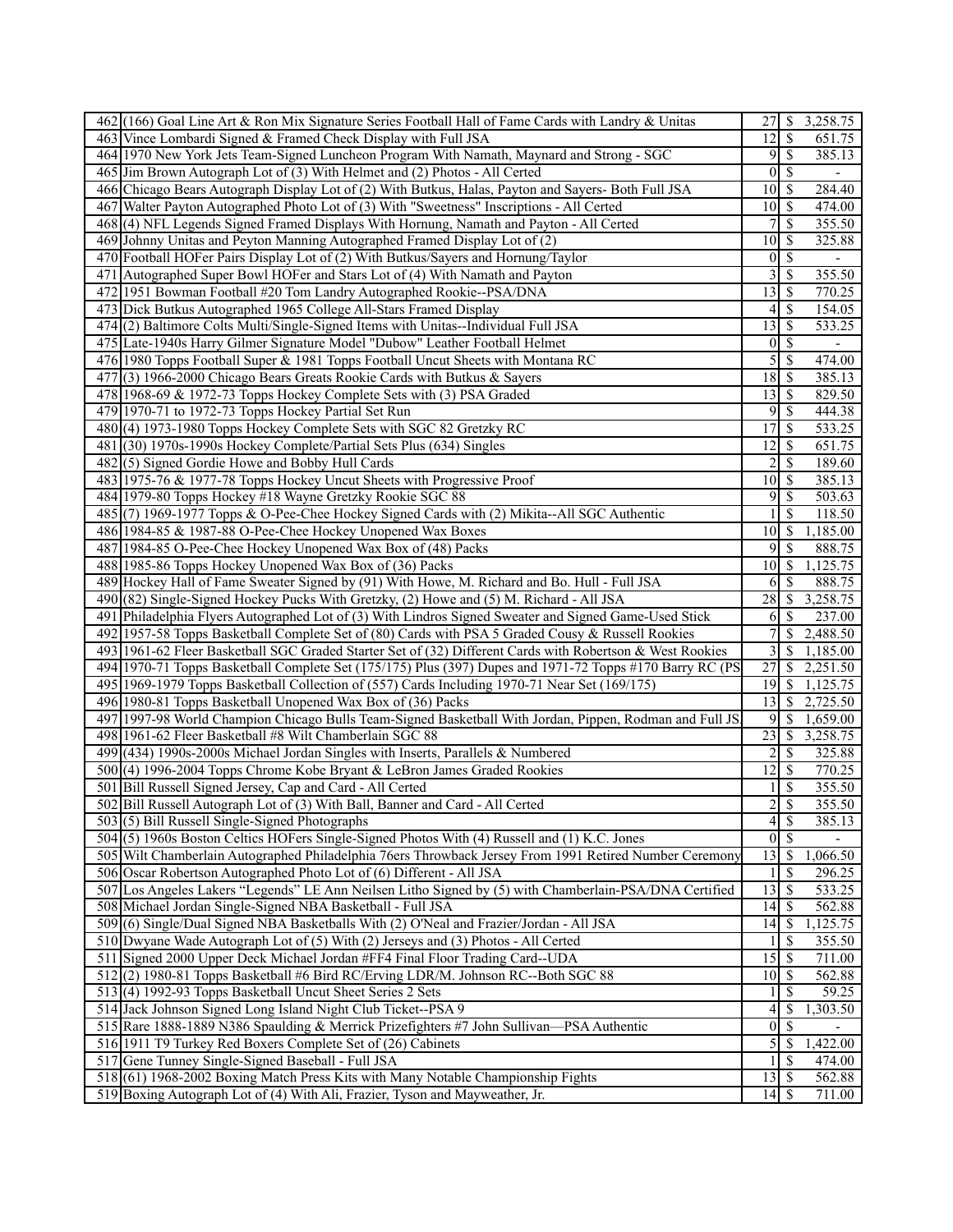| 520 Muhammad Ali Signed Index Card Display - PSA/DNA "Authentic"                                                                                                                        |                     | 272.55                                |
|-----------------------------------------------------------------------------------------------------------------------------------------------------------------------------------------|---------------------|---------------------------------------|
| 521 Bobby Jones Pre-Heart Attack Signed Index Card--PSA 9                                                                                                                               | 10                  | $\mathcal{S}$<br>1,125.75             |
| 522 Early-1900s "Honus Wagner Special" Putter With Wooden Shaft                                                                                                                         | $0\vert S$          | $\overline{\phantom{0}}$              |
| 523 1999 Ryder Cup Cap Signed by O'Meara, Pate and Tiger Woods - Full JSA                                                                                                               | 4                   | \$<br>284.40                          |
| 524 Tiger Woods & Annika Sorenstam Signed and Framed Photo--UDA                                                                                                                         | 5                   | <sup>\$</sup><br>414.75               |
| 525 LE Boxed Set of (3) 1950 Darlington Raceway Inaugural Year Championship Event Full Tickets                                                                                          | $\overline{0}$      | -\$                                   |
| 526(4) Signed 1962-1964 USAC National Championship Racing Programs with Foyt                                                                                                            |                     | \$<br>118.50                          |
| 527 Pele & Cristiano Ronaldo Single-Signed Jerseys                                                                                                                                      | 13                  | \$<br>592.50                          |
| 528 1968 Topps Milton Bradley Baseball & Football Complete Sets with (4) PSA Graded                                                                                                     | 11                  | -S<br>888.75                          |
| 529 (3368) 1909-Modern Multi/Non-Sport Card Treasure Chest with (62) Graded                                                                                                             | 20                  | \$<br>1,066.50                        |
| 530 (3309) 1971-1989 Topps Basketball & Hockey Singles with Stars                                                                                                                       | 22                  | 1,422.00<br>S                         |
| 531 (6600+) 1970-1985 Topps Multi-Sport Singles Collection with Stars                                                                                                                   | 13                  | 829.50<br>-S                          |
| 532 1970-1980 Topps Baseball & Basketball Collection of (2114) Cards                                                                                                                    | 19                  | 1,185.00<br>$\boldsymbol{\mathsf{S}}$ |
| 533 1983-2013 Multi-Sport PSA 10 Graded Hoard of (369) Stars                                                                                                                            | 14 S                | 1,540.50                              |
| 534(5) Multi-Sport Autographed Jerseys & Hat with Bossy, Glavine & Gwynn                                                                                                                | $13$ $\sqrt{5}$     | 503.63                                |
| 535 (45) 1990-1992 Multi-Sport Signed Cards with Gretzky, Jordan & Montana                                                                                                              |                     | 948.00                                |
|                                                                                                                                                                                         |                     | 414.75<br>-S                          |
| 536 (17,250+) Mostly 1970s-1990s Multi-Sport Treasure Chest with Cases, Sets, Singles & More!                                                                                           | 13                  |                                       |
| 537 Massive (300,000+) Mostly 1980s-Modern Multi-Sport Warehouse Hoard of Singles, Sets & Wax                                                                                           | 18                  | 1,185.00<br>-S                        |
| 538 (1,000,000+) Mostly Pre-2000 Multi-Sport Warehouse Hoard                                                                                                                            | 35                  | 5,332.50<br>S                         |
| 539 Mostly 2000-Present Multi-Sport Warehouse Lot of (750,000+) Cards                                                                                                                   | 42                  | \$15,405.00                           |
| 540 1938 Dixie Lids Small Baseball & Football PSA Graded Set (6/6) Plus (2) Large Baseball with PSA 8 Hubbe                                                                             | 5                   | <sup>\$</sup><br>444.38               |
| 541 1969-1971 Topps Baseball & Football Singles Collection of (1789) Cards                                                                                                              | 21                  | \$<br>1,303.50                        |
| 542 (1000) 1980 Venorlandus (England) World of Sport Complete 48-Card Sets with Ali & Pele                                                                                              | 31                  | $\boldsymbol{\mathsf{S}}$<br>3,851.25 |
| 543 (113) 1980s-2000s Multi-Sport Rookie Star Cards—Mostly PSA 10                                                                                                                       | 13                  | \$<br>1,185.00                        |
| 544 (2200+) Mostly 1980s-1990s Multi-Sport Singles Collection with Several Stars                                                                                                        | 19                  | 770.25<br>\$                          |
| 545 (19,000+) Multi-Sport 1980s-2000s Stars, Rookies & Inserts                                                                                                                          |                     | 503.63                                |
| 546 1950s-1960s Pennant Lot of (7) with Rare Boston Red Sox & Washington Nationals Variations                                                                                           |                     | <sup>\$</sup><br>177.75               |
| 547(3) 1981-1985 Multi-Sport Unopened Boxes with 1984 Donruss Baseball & 1984-85 Topps Hockey                                                                                           | 5                   | 651.75<br>\$                          |
| 548 (43) 1978-1998 Multi-Sport Complete Sets                                                                                                                                            | 20                  | $\mathcal{S}$<br>651.75               |
| 549 Mickey Mantle and Walter Payton Single-Signed Photos With Jersey Number Inscriptions                                                                                                | 7                   | $\mathbb{S}$<br>385.13                |
|                                                                                                                                                                                         |                     |                                       |
| 550 Mickey Mantle and Johnny Unitas Autographed Hardcover Books - Both JSA                                                                                                              | $\overline{2}$      | 325.88<br>\$                          |
| 551 $(5)$ Baseball & Football Oversized Autographed Photographs & Prints with Mays & Williams                                                                                           | $10 \mid$ \$        | 444.38                                |
| 552(5) Multi-Sport Autograph Pieces with (91) Signatures Including Dempsey, Grange, Koufax & Mays                                                                                       | 11                  | $\boldsymbol{\mathsf{S}}$<br>474.00   |
|                                                                                                                                                                                         | 5                   | $\boldsymbol{\mathsf{S}}$<br>355.50   |
| 553 Current Superstar Single-Signed Jersey Lot of (3) With Manziel, Heyward and McCoy - All PSA/DNA                                                                                     | 7                   | \$                                    |
| 554 (259) Mostly 1880s N245 Sweet Caporal Actress Cards                                                                                                                                 |                     | 355.50                                |
| 555 1962 Topps Mars Attacks Complete Set (55/55) Plus (5) 2012 Topps Heritage Mars Attacks #1/1 Sketch Card                                                                             | 15                  | 1,007.25<br>-S                        |
| 556 1964 Topps Beatles Movie Complete PSA Graded Set of (55) Cards--#7 on Registry                                                                                                      | $9$ $\sqrt{3}$<br>9 | 503.63                                |
| 557 (500) 1973-1974 Wacky Packages Series 1-7 Stickers & Puzzle Checklist Cards                                                                                                         |                     | \$<br>474.00                          |
| 558 1940s-1990s Non-Sport Treasure Chest with (3) Cases, (150+) Wrappers/Display Boxes & (1940+) Singles                                                                                | 15                  | $\mathbf{\$}$<br>592.50               |
| 559 Circa 1910 Wills "Pirate" Brand Full Cigarette Box of (10) with Original China's Ancient Warriors Card                                                                              | 2                   | $\mathbb{S}$<br>201.45                |
| 560 (107) Allen & Ginter/Other Non-Sport Tobacco Cards with Flags of All Nations Partial Set plus (6) Cigarette                                                                         | $10\sqrt{5}$        | 651.75                                |
| 561 1938 Gum Inc. Horrors of War Partial Set of (166/288) Cards with (45) High Numbers                                                                                                  | $10 \mid$ \$        | 1,125.75                              |
| 562 1930s-1940s Non-Sport Shoebox Collection of (359) Cards                                                                                                                             | 17                  | $\mathcal{S}$<br>711.00               |
| 563 1943 & 1944 World War II Exhibits Complete Sets Plus Duplicates                                                                                                                     |                     | 154.05                                |
| 564 1959 Fleer Three Stooges Near Set (94/96) Plus Two Dupes                                                                                                                            | $16$ $\sqrt{ }$     | 1,066.50                              |
| $565(108)$ 1966 Topps Lost in Space Wrappers                                                                                                                                            | $16$ \$             | 1,303.50                              |
| 566 (10) 1966-1967 Topps & Donruss Non-Sport Complete Sets with Lost in Space                                                                                                           | 12                  | -S<br>474.00                          |
| 567 1978 Topps Super Man Movie Hoard with (124) Sets                                                                                                                                    | $10$ $\sqrt{5}$     | 444.38                                |
| 568 Ulysses S. Grant Signed 1868 Check Endorsed by General O.O. Howard--PSA/DNA Authentic                                                                                               | 4                   | 1,303.50<br>-\$                       |
| 569 Franklin D. Roosevelt Signed Envelope--Full PSA/DNA                                                                                                                                 | $\overline{7}$      | 385.13<br><sup>\$</sup>               |
| 570 John F. Kennedy Cut Signature--PSA/DNA Authentic                                                                                                                                    | 18                  | $\mathcal{S}$<br>1,185.00             |
| 571 POTUS Framed Display with (5) Signatures Including Reagan & Nixon-Full PSA/DNA                                                                                                      | 9                   | -S<br>651.75                          |
| 572 August 11, 1928 Herbert Hoover Notification Ceremony Full Ticket - PSA "Authentic" & Original Photogra                                                                              |                     | -S<br>118.50                          |
| 573 1860s Brigadier General Abner Doubleday CDV Photo                                                                                                                                   | 5                   | 225.15<br>$\mathbb{S}$                |
| 574(8) Civil War U.S. Colored Troops Payment Voucher & Muster-Out Roll Documents with (4) Officers                                                                                      | 1                   | <sup>\$</sup><br>355.50               |
| 575 (12) Civil War Era Union Soldier Payment Vouchers with Several Notables                                                                                                             | $\overline{0}$      | \$<br>$\overline{\phantom{0}}$        |
| 576 1916-1936 Walking Liberty Silver Half-Dollar Collection of (35) with 1921-D<br>577 (4) U.S. Large Paper Currency Notes with 1914 \$20 Federal Reserve Note & 1907 \$5 "Woodchopper" | 5S                  | 829.50<br>284.40                      |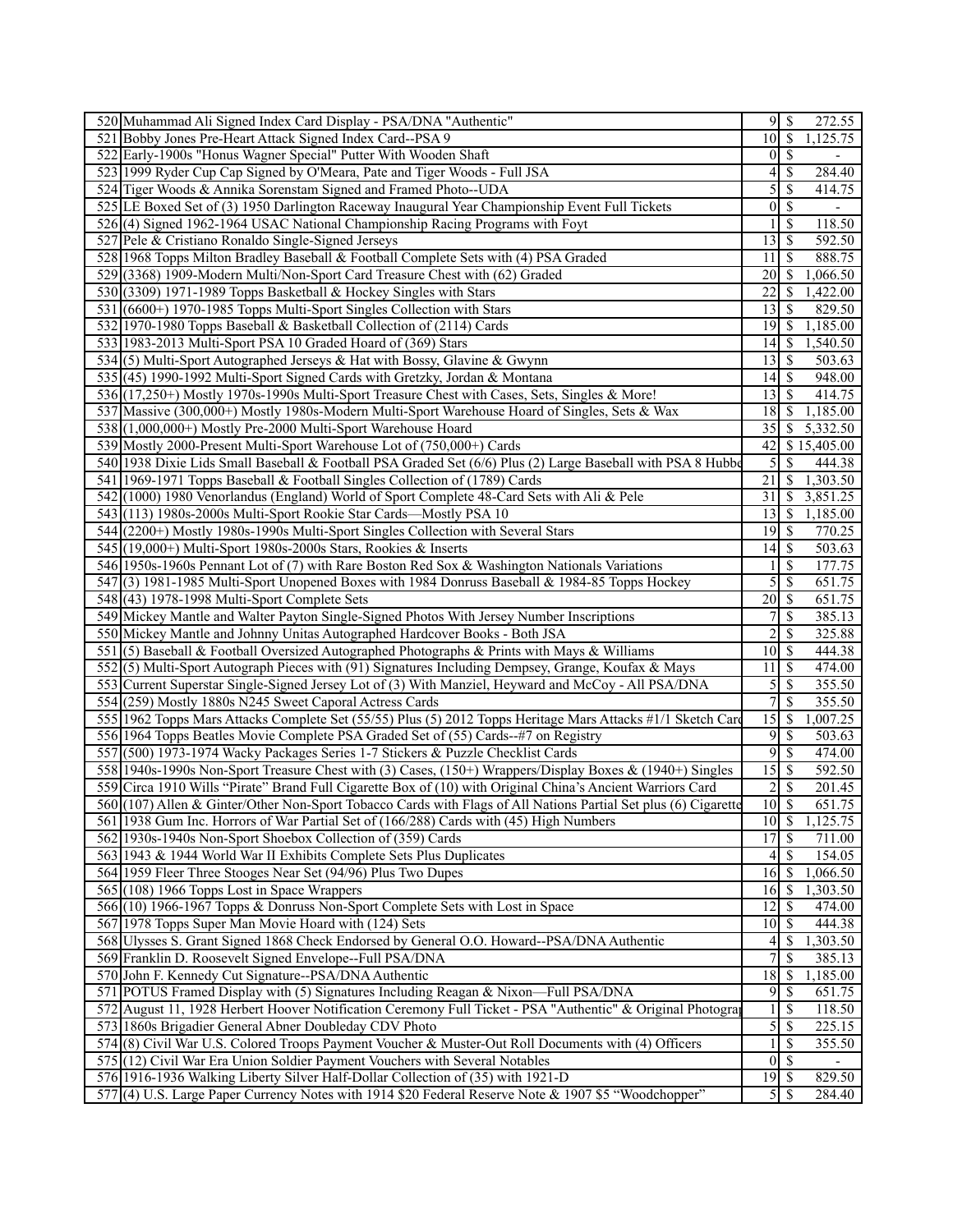| 578 (16) 1928-1957 \$1 United States Notes and Silver Certificates                                        | $\overline{10}$ \$ | 711.00                              |
|-----------------------------------------------------------------------------------------------------------|--------------------|-------------------------------------|
| 579 (100) 1963 Series B Barr Signature \$1 Federal Reserve Notes With Sequential Serial Numbers           | 8                  | -\$<br>385.13                       |
| 580 1986-2014 Run of (29) U.S. Eagle Silver Bullion Coins in Dansco Album                                 | 95                 | 829.50                              |
| 581 1995 \$1 Federal Reserve Banknote with Overprint Error on Reverse--PMG 25                             | 7                  | \$<br>213.30                        |
| 582 Entertainer Signed Check/FDC Lot of (3) with J. Cash, S. Davis Jr. & E. Flynn--All PSA/DNA            | 5                  | 414.75<br>\$                        |
| 583 1950s Entertainment/Political/VIP Original Photograph Collection of (112)                             | 4                  | $\mathbf{\$}$<br>154.05             |
| 584(3) 1957-1976 Actor/Entertainer Signed Contracts with W. Beatty, G. Cooper & S. Davis Jr.--All PSA/DNA | $\,$ 8 $\,$        | <sup>\$</sup><br>355.50             |
| 585 John Wayne Framed Display with TLS Signed "Duke"--Full PSA/DNA                                        | 8                  | 503.63<br>\$                        |
| 586 Entertainment Greats Signed Personal Check Lot of (98) With Charlton Heston and Jimmy Stewart         | 15                 | l \$<br>829.50                      |
| 587 The Sopranos Cast Signed LE Canvas Art Print by Karen O'Neil Granci with (15) Signatures—Full PSA/DN  | 18                 | 829.50<br>-\$                       |
|                                                                                                           |                    | $\mathbb{S}$                        |
| 588 Captain Eddie Rickenbacker PSA 9 Full Signature Cut With 1938 Inscription                             | 4                  | 189.60                              |
| 589(2) Hollywood Hero Autographs with Harrison Ford 8x10 & Charlie Sheen Baseball--Both PSA/DNA           | 11                 | 296.25<br>-\$                       |
| 590 1960s-1970s Amazing Spider-Man Comic Book Lot of (69) Early Issues                                    | 18                 | 948.00<br>-S                        |
| 591 (10) Amazing Spider-Man "1st Appearance" Key Issue Comic Books                                        | 23                 | 1,659.00<br>-S                      |
| 592 (24) Early Amazing Spider-Man Silver Age Comic Books                                                  | 23                 | 1,303.50<br>-S                      |
| 593 (16) Early X-Men Silver Age Comic Books with Run of First (8) Issues                                  |                    | 1,659.00                            |
| 594 Daredevil Silver Age Comic Book Lot of (16) with Issue #1                                             | $16 \mid$ \$       | 948.00                              |
| 595 Early Fantastic Four Silver Age Comic Book Lot of (40)                                                | 11                 | 562.88<br>$\boldsymbol{\mathsf{S}}$ |
| 596 Action Comics #30 1940 Gold Age Comic Book-CGC 1.8 Restored                                           | 10                 | l \$<br>272.55                      |
| 597 Tales of Suspense Silver Age Comic Book Lot of (23) Loaded with Key & 1st Appearance Issues           | 21                 | 1,303.50<br>-\$                     |
| 598 Tales To Astonish Silver Age Comic Book Lot of (26) with Several Key Issues                           | 8                  | $\mathbf{\$}$<br>296.25             |
| 599 Sgt. Fury Silver/Bronze Age Comic Book Lot (38) with #13 Captain America Appearance                   | 8                  | \$<br>248.85                        |
| 600 Silver/Bronze Age Comic Book Treasure Chest Lot of (44) with Amazing Spider-Man #149 & Marvel Tales   | 4                  | \$<br>165.90                        |
| 601 1955-2009 Mad Magazine Lot of (80) with 1st Magazine Format Issue #24                                 | 1                  | <sup>\$</sup><br>237.00             |
| 602 Silver & Bronze Age Superhero Comic Book Lot of (84) with Incredible Hulk #3                          | 14                 | $\mathcal{S}$<br>829.50             |
| $603(61)$ 1932-1971 Baseball PSA Graded Cards with Ruth & Shortprints                                     | 17                 | 829.50<br>$\mathbf{\$}$             |
| 604 1949-1952 Bowman Baseball High & Low Numbers Group of (147) Cards                                     | 12                 | $\overline{592.50}$<br>-S           |
| 605 1948-1955 Bowman Baseball Group of (548) Cards                                                        | 14                 | 770.25<br>$\boldsymbol{\mathsf{S}}$ |
| 606 (565) 1950-1955 Bowman Baseball Singles                                                               | 11                 | 592.50<br><sup>\$</sup>             |
|                                                                                                           |                    |                                     |
| 607 (772) 1953-1956 Topps Baseball Cards                                                                  | $14$ $\sqrt{5}$    | 1,422.00                            |
| 608 (1685) 1957-1959 Topps Baseball Singles                                                               | 10                 | 829.50<br>-S                        |
| 609 1953-1955 Topps Baseball Starter Set Run Plus 1961 Fleer Greats                                       | $14$ $\sqrt{5}$    | 1,303.50                            |
| 610 1956 Topps Baseball Near Set of (296/340) Cards Plus (246) Duplicates                                 | $15$ $\sigma$      | 888.75                              |
| 611 1959 Topps Baseball Complete Set (572/572) Plus (2) Five-Cent Display Boxes                           | 11                 | $\mathbb{S}$<br>1,185.00            |
| 612 (12) 1956-1994 Roberto Clemente PSA Graded Cards Plus 1962 Post #173 Blue Lines                       | 8                  | $\mathcal{S}$<br>474.00             |
| 613 1961-1971 Topps Baseball Coins & Stamps Collection of (1044) Items                                    | $\overline{19}$ \$ | 948.00                              |
| 614(2) 1972 Milton Bradley Baseball Board Games with (993) Cards                                          | 16                 | 770.25<br>  \$                      |
| $615(4)$ 1971-1973 Topps & Fleer Baseball Partial/Starter Sets                                            | $3$ \ $\sqrt{3}$   | 355.50                              |
| 616 (16) 1967-1980 Mostly Baseball Laughlin & Fleer Complete/Near Sets                                    | 15S                | 948.00                              |
| 617 1975 Topps Baseball Complete Set (660/660)                                                            | 3                  | $\mathbb{S}$<br>260.70              |
| 618 (13) 1967-1977 Fleer & Laughlin World Series Complete/Near Sets Plus (195) Dupes                      | 17S                | 829.50                              |
| $619(1018)$ 1975-1979 Hostess Baseball Cards with $(6)$ Aaron                                             | $10 \mid$ \$       | 414.75                              |
| 620 (10) 1978 Topps Baseball Complete Sets from Vending                                                   | 35                 | $\mathcal{S}$<br>4,443.75           |
| 621 1895 N300 Mayo's Cut Plug Dave Foutz SGC 40                                                           | $5\sqrt{3}$        | 296.25                              |
| 622 1888 N29 Allen & Ginter John Morrell SGC 50                                                           | 5                  | $\mathbf{\$}$<br>296.25             |
| 623 1908 A.C. Williams Postcard Cy Young SGC 10                                                           | 23                 | 651.75<br>$\boldsymbol{\mathsf{S}}$ |
| 624 1911 T205 Gold Border Joe Tinker PSA 4                                                                | $\overline{5}$     | 165.90<br>-S                        |
| 625 1910 T211 Red Sun Fisher SGC 20                                                                       | $\overline{7}$     | $\mathbf{\$}$<br>213.30             |
| 626(3) 1910 W-UNC Strip Cards with Bush, Hoffman & Jennings--All SGC Graded                               | 5                  | 165.90<br>-\$                       |
| 627(3) 1916 M101-5 Famous and Barr/Blank Back SGC 30 Graded Cards                                         | 1                  | 118.50<br>$\mathcal{S}$             |
| 628 1936-1941 Play Ball & Goudey Baseball Grab Bag of (25) Cards with (4) Hall of Famers                  | $\overline{c}$     | \$<br>130.35                        |
| 629 (41) 1940 Play Ball Baseball Singles with (3) Hall of Famers Including Williams                       | 9                  | 225.15<br><sup>\$</sup>             |
| 630 1929-1934 Babe Ruth Yankee Stadium Brass Locker Tag                                                   | 6                  | 1,185.00<br>\$                      |
| 631 1912 Boston Red Sox 1st Season at Fenway Park Ticket Stub--SGC Authentic                              |                    | <sup>\$</sup><br>355.50             |
| 632 1956 World Series Game 5 Ticket Stub SGC Authentic--Larsen Perfect Game, Mantle Home Run #8           | 4                  | 414.75<br>-\$                       |
| $633 1940-1960$ World Series Program Lot of $(9)$                                                         | $\overline{7}$     | 503.63<br>$\mathcal{S}$             |
| 634(9) 1950s-1960s Sporting Goods Advisory Staff Photos with Mays & Williams                              | 9S                 | 225.15                              |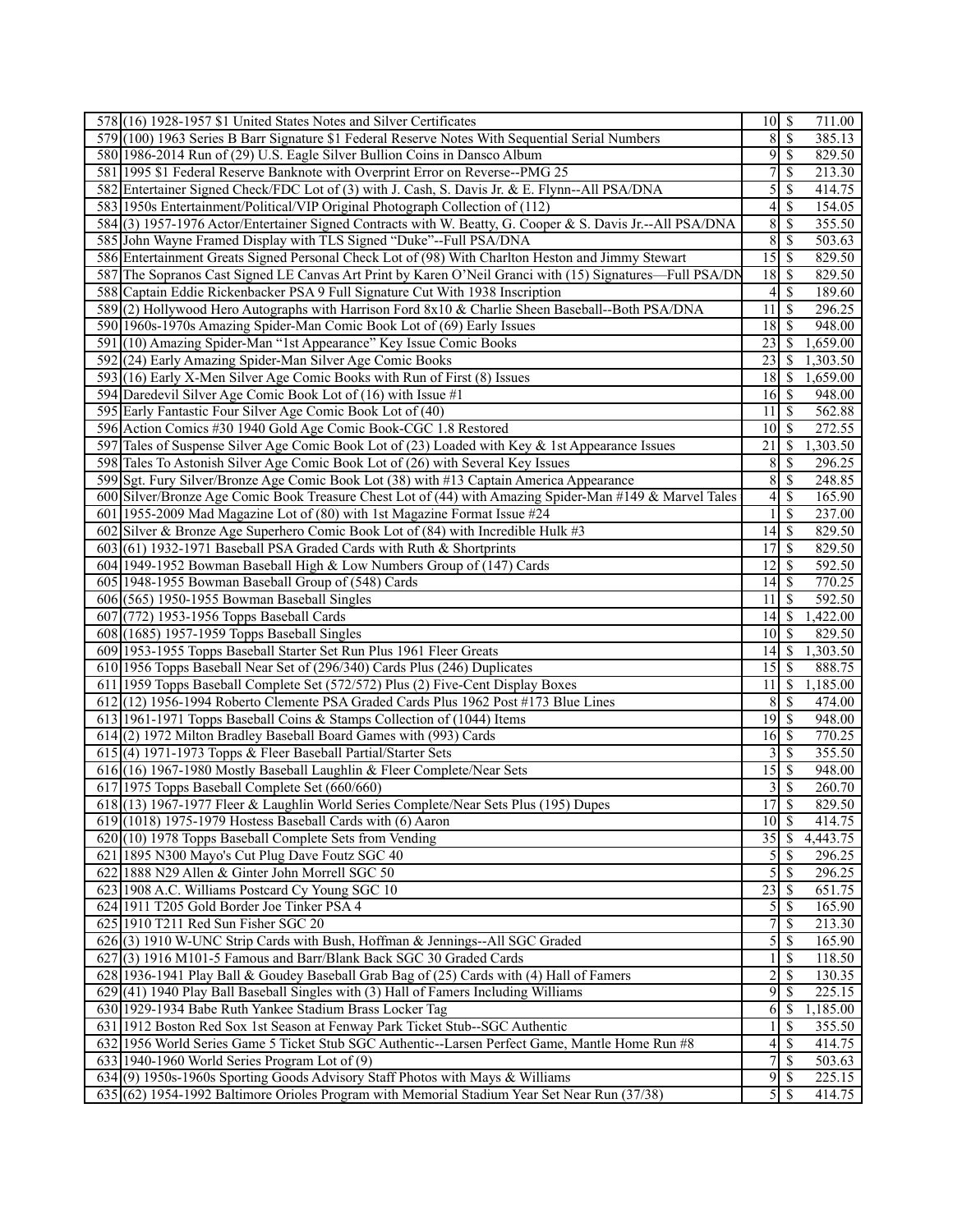| 636 Extremely Rare 1950s Brooklyn Dodgers National League Champions Pennant with "Smoking Bum" Applic        | \$<br>16                             | 503.63   |
|--------------------------------------------------------------------------------------------------------------|--------------------------------------|----------|
| 637(2) Rare 1940s-1950s New York Baseball Pennants with Giants & Yankees                                     | $\overline{\mathcal{S}}$<br>11       | 177.75   |
| 638(3) 1940s-1950s Cleveland Indians Pennants with 1948 & 1954 Champions                                     | $3 \overline{\smash{)}8}$            | 142.20   |
| 639 1940s-1960s Baseball Full-Size Pennant Lot of (8)                                                        | 3<br>\$                              | 201.45   |
| 640 1950s Gibbs-Conner Cleveland Indians Peace Pipe                                                          | 5<br>\$                              | 272.55   |
| 641 (2) Hillerich & Bradsby LE Commemorative Bats With 1936 HOF Class and A.L. MVPs                          | 14<br>\$                             | 444.38   |
| 642(4) 1993 Topps Baseball Series Uncut Sheet Sets with (2) Jeter RC                                         | \$<br>2                              | 71.10    |
| 643 2003 & 2010 Topps Basketball & Football Refractor Uncut Sheets with LeBron James RC                      | 21<br>\$                             | 1,422.00 |
| 644 (4) 2007-2011 Topps & Bowman Chrome Baseball Superfractor Uncut Sheets                                   | l \$<br>13                           | 1,303.50 |
| $645$ (10) 2010 Topps & Bowman Chrome Baseball Uncut Sheets with Refractors                                  | <sup>\$</sup><br>16 <sup> </sup>     | 829.50   |
| $646(5)$ 2013-2014 Basketball & Baseball Hobby Boxes                                                         | \$<br>61                             | 248.85   |
| 647(4) 2013-2014 Football Unopened Hobby Boxes                                                               | 6<br>\$                              | 237.00   |
| 648 (72) 1999 Fleer/SI Sports Illustrated Greats of the Game Certified Autographs with (30) Hall of Famers   | 8S                                   | 533.25   |
| 649 1920s-1970s Washington Senators Collection of (300+) With T. Williams Autograph and Rice, Sisler Origina | 16<br><sup>\$</sup>                  | 770.25   |
| 650 New York Yankees Framed Game-Used Lot of (8) - All Steiner Sports                                        | $7\vert$<br>$\overline{\mathcal{S}}$ | 272.55   |
| 651 Highland Mint Yankees Display Lot of (3) With Ruth and Gehrig Game-Used Bat Pieces                       | \$                                   | 118.50   |
| 652 New York Yankees Framed and Signed Display Lot of (10) With Torre, Mattingly and Cano - Steiner          | S<br>10 <sub>1</sub>                 | 474.00   |
| 653 New York Yankees Single/Dual-Signed Ball Lot of (17) With LE Giuliani/Torre                              | 17<br><sup>\$</sup>                  | 829.50   |
| 654 New York Yankees Single-Signed Photograph Lot of (22) With Berra, Rivera, Winfield and Torre - Steiner   | \$<br>11                             | 651.75   |
| 655 Al Simmons Cut Signature--Full JSA                                                                       | \$                                   | 237.00   |
| 656 1935-2003 Baseball Signed Card & Flats Lot of (80) Items with (20) Hall of Famers                        | l \$<br>11                           | 325.88   |
| 657(9) Baseball Hall of Fame/Star Single-Signed Items with Williams                                          | <sup>\$</sup><br>16 <sup> </sup>     | 503.63   |
| $658(11)$ Multi/Single-Signed Bats with Reunion & Themed                                                     | 25<br>\$                             | 1,066.50 |
| 659(13) 500 HR Club Single-Signed Bats With Aaron, Mathews and Williams - All Certed                         |                                      | 1,659.00 |
| 660 Mike Schmidt Autograph Lot of (19) With Baseballs, Lithographs and Home Plates - All JSA                 | $10 \mid$ \$                         | 829.50   |
| 661 (468) 1954-1962 Topps, Bowman & Fleer Football Shoebox Collection—Loaded with Hall of Famers             |                                      | 1,185.00 |
| 662 (49) 1967-1977 Topps & Philadelphia Gum Football PSA Graded Cards with Many Hall of Famers & Stars       | $14$ S                               | 651.75   |
| 663 1976-1984 Fleer Football Team Action Collection with (25) Complete/Near Sets Plus (712) Singles          | $10 \mid$ \$                         | 225.15   |
| 664 Single-Signed Football Lot of (4) with Reggie White--All JSA Certified                                   | 16 <sup> </sup><br>S                 | 444.38   |
| 665 (66) Signed and Unsigned Football Flats With Unitas, Donovan and Lavelli Signed Photos                   | 11<br>S                              | 237.00   |
| 666 Multi-Sport Signed Cachets/Flats Collection of (91)--All JSA Certified                                   | \$<br>9                              | 533.25   |
| 667(10) 1958-1972 Topps & O-Pee-Chee Multi-Sport Near, Partial & Starter Sets                                | 23<br>\$                             | 1,659.00 |
| 668 1950s-1970 Multi/Non-Sport Shoebox Collection of (1818) Cards with (4) Mantle                            | S<br>17                              | 1,422.00 |
| 669 (15) 1970-1983 Kellogg's & Stop 'N Go Baseball & Football Complete and Near Sets                         | \$<br>18                             | 948.00   |
| $670$  1950s-1980s Multi-Sport Publication Hoard of $(500+)$                                                 | 25<br>S                              | 1,540.50 |
| 671 1930s-1980s Time/Life/Other Magazine Lot of (159) with Sports Covers/Ads/Articles                        | 8<br>S                               | 355.50   |
| 672 1948 Kentucky Derby/Oaks Racing Lot of (4) Tickets/Program with PSA-7 "Citation Triple Crown" Stub       | \$<br>4 <sup>1</sup>                 | 284.40   |
| 673 1971-72 Fleer & Cocoa Puffs Harlem Globetrotters Near Set & Singles Collection                           | $10 \mid S$                          | 260.70   |
| 674 Multi-Sport Autograph Lot of (4) with Dempsey, DiMaggio/Mantle & Gretzky--All JSA Certified              | \$<br>16 <sup> </sup>                | 651.75   |
| 675 1955 Marilyn Monroe Tough "Lace Overprint" Variety Pin-up Calendar                                       | $\overline{18}$ $\overline{5}$       | 385.13   |
| 676 1969 Northern California Folk-Rock Festival Original Foil 5-1/2 x 8-1/2" Handbill Poster                 | 9<br>$\mathbb{S}$                    | 260.70   |
| 677 (21) Musician/Singer Signed Cachets and Flats--All JSA Certified                                         | $0\vert\$                            |          |
| 678 Actor & Entertainer Autographed Lot of (38) Photos/Flats with Bardot, Cushing & Wyler--All JSA Certified | $11 \overline{\smash{)}\,}$          | 592.50   |
| 679 George Steinbrenner Signed and Framed LE Photograph - Steiner                                            | $11 \mid$ \$                         | 296.25   |
| 680 Gary Sheffield 2003 Signed Game-Issued Bat - Full PSA/DNA                                                | \$                                   | 118.50   |
| 681 (16) 1961 Topps Football Signed Cards with (8) Hall of Famers Including Unitas                           | 7<br>\$                              | 189.60   |
| 682 $(11)$ 1959-1968 "Staubach Era" Navy Programs/Guides with Staubach Cover Handbook & (4) Army-Navy C      | \$                                   | 118.50   |
| 683 Notre Dame Stadium Chair Signed by Joe Montana - Steiner                                                 | 15<br>\$                             | 592.50   |
| 684(5) 1930s R181 Darby Candy Co. Picture Puzzles Singles                                                    | 14<br>\$                             | 1,303.50 |
| 685 Denny Hamlin 2006 Subway 500 Race-Worn Fire Suit from Nextel Cup Series Rookie of the Year Season        | \$                                   | 888.75   |
| 686 1961 Roger Maris 40 Home Run Milestone Photo Framed Display & BGS 9.5 Card                               | \$                                   | 118.50   |
| 687 1961 Fleer Greats #152 Ted Williams SGC 88                                                               | 3 <br>\$                             | 165.90   |
| 688 1969 Topps Baseball #260 Reggie Jackson Rookie SGC 86                                                    | $13 \mid$ \$                         | 385.13   |
| 689 Circa 1938-1939 Rogers Hornsby Original Photograph in Orioles Uniform                                    | $0\sqrt{s}$                          |          |
| 690 HUGE Baltimore Area Memorabilia Lot With Heavy Orioles Concentration - Loaded!                           | 13<br>S                              | 385.13   |
| 691 (78) 1954-1978 Topps & Bowman Baltimore Orioles Singles with Many Stars Including (12) Brooks Robins     | $0 \mid \mathsf{S}$                  |          |
| 692 1951 Topps Red Backs Near Set (50/52) Plus (12) Duplicates and (7) Wrappers                              | 19S                                  | 562.88   |
| 693 Babe Ruth Lock of Hair Display                                                                           | 8<br><sup>\$</sup>                   | 355.50   |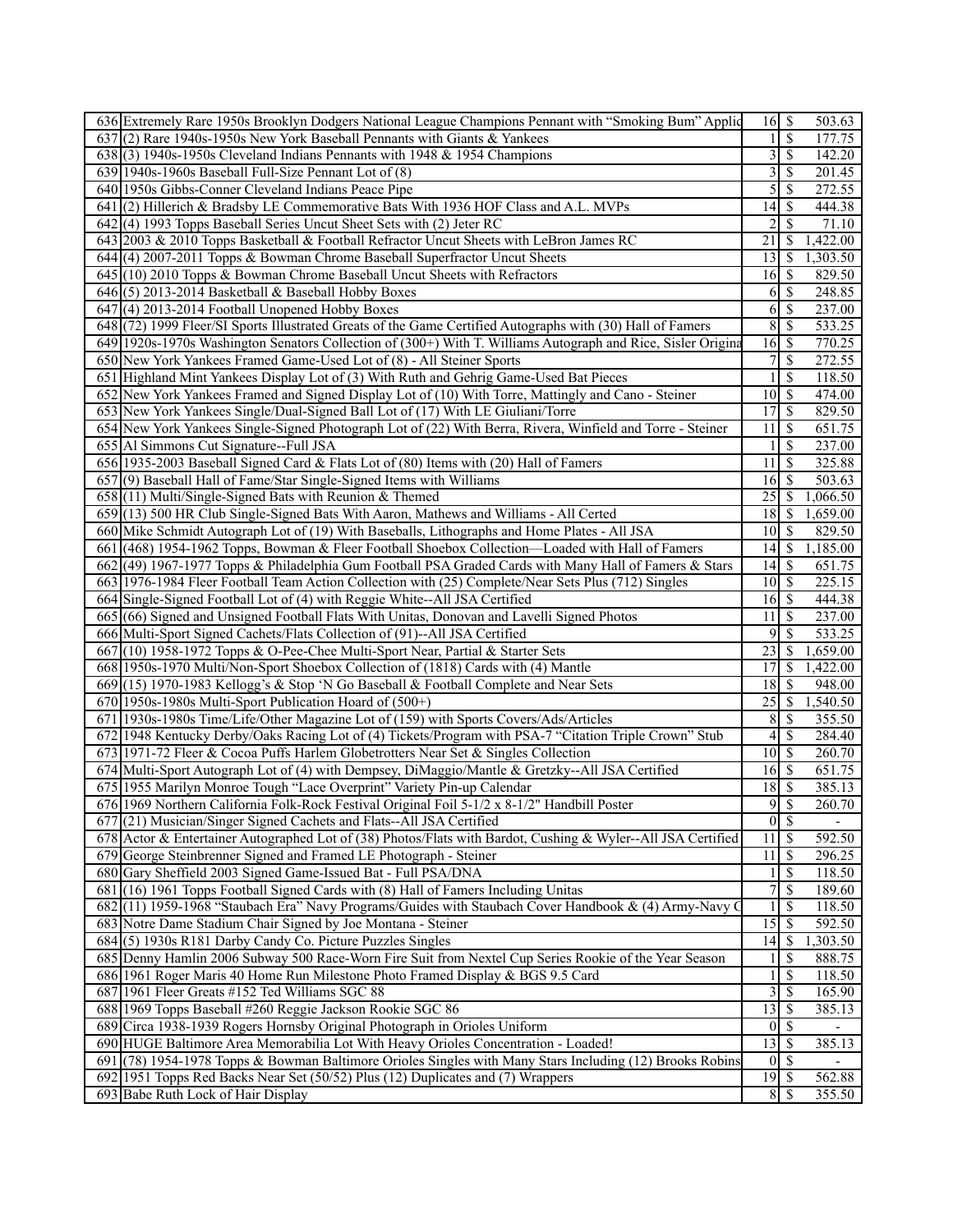| 694 1954 Bowman Baseball #65 Mickey Mantle PSA 5 (mk)                                                 | $10 \mid$ \$               | 248.85                                               |
|-------------------------------------------------------------------------------------------------------|----------------------------|------------------------------------------------------|
| 695 Bill "Swish" Nicholson Personal Awards Lot of (13) with Maryland HOF                              | 2                          | $\mathcal{S}$<br>130.35                              |
| 696 Max Bishop 1964 Maryland Shrine of Immortals Induction Plaque                                     |                            | \$<br>71.10                                          |
| 697 1986-1996 Milwaukee Brewers Game-Worn Jacket Lot of (5)                                           | 6                          | 225.15<br><sup>\$</sup>                              |
| 698(7) 1957-1982 Baltimore Sports Greats Cards with Brooks, Ripken & Unitas RC                        | 9                          | <sup>\$</sup><br>444.38                              |
| 699 (42) 1909-1989 Baseball Hall of Famers & Star Cards—Loaded with Foxx, Koufax, Mantle & Ryan RC    | 17                         | \$<br>1,777.50                                       |
| 700 (9) 1991-1993 Enviromint Baseball .999 Fine Silver Coin Items                                     | 11                         | <sup>\$</sup><br>355.50                              |
| 701 1975 & 1976 Topps Baseball Complete Sets                                                          | 13                         | $\mathcal{S}$<br>414.75                              |
| 702 1980s-2000s Pittsburgh Pirates Apparel Lot of (7)                                                 |                            | \$<br>248.85                                         |
| 703 1974 & 1975 Topps Baseball Complete Sets                                                          | 8                          | \$<br>414.75                                         |
| 704 1970s-2000s New York Yankees Apparel Lot of (5)                                                   | 11                         | $\mathcal{S}$<br>260.70                              |
| 705 1972 Topps Baseball Complete Set of (787) Cards                                                   | 12                         | \$<br>829.50                                         |
| 706 1971 Topps Baseball Complete Set (752/752)                                                        | 5                          | 503.63<br>\$                                         |
| 707 1970 Topps Baseball Complete Set of (720) Cards                                                   | 7                          | $\mathcal{S}$<br>711.00                              |
| 708 1962 Topps Baseball Complete Set of (598/598) Cards                                               | 15                         | $\mathcal{S}$<br>1,896.00                            |
|                                                                                                       |                            |                                                      |
| 709 (4) Cooperstown Hall of Fame Induction Bats with Signed Reggie Jackson                            | 10                         | -\$<br>284.40                                        |
| 710 California Angels 1990s-2000s Jacket and Cap Lot of (7)                                           | 3                          | 142.20<br>\$                                         |
| 711(5) 1969-1973 World Series Press Packs Issued to Washington Post Sportswriter George Minot         | 12                         | \$<br>272.55                                         |
| $712$ Los Angeles Dodgers Jacket Lot of (4)                                                           | 4                          | <sup>\$</sup><br>154.05                              |
| 713 1926 Babe Ruth Original Oversized Photograph                                                      | $\overline{c}$             | \$<br>130.35                                         |
| 714 1963 Fleer Baseball Complete Set (66/66) Plus Checklist                                           | 5                          | \$<br>296.25                                         |
| 715 (4) 1954-1955 Esskay Meats Baltimore Orioles Singles with Courtney, Garcia, Kuzava & Young        | 7                          | $\mathbb{S}$<br>260.70                               |
| 716(4) 1960-1971 Baltimore Orioles Mascot Bobble Heads--Different                                     | 8                          | \$<br>385.13                                         |
| 717 1959-1982 Baseball Oddball Singles Collection of (717) Cards with Stars                           | 11                         | <sup>\$</sup><br>355.50                              |
| 718 Baltimore Orioles 1967-1973 Basketball Warm-Up with Full Miedema                                  | 12                         | 533.25<br>\$                                         |
| 719 Baltimore Orioles Jacket and Jersey Lot of (5)                                                    | 6                          | 177.75<br>$\mathcal{S}$                              |
| 720 Detroit Tigers Jacket and Cap Lot of (7)                                                          | 8                          | <sup>\$</sup><br>201.45                              |
| $(2086)$ 1933-1969 Baseball Shoebox Collection with Stars & $(123)$ 1952 Topps<br>721                 | $\overline{22}$            | \$<br>1,777.50                                       |
| 722<br>Mike Ivie 1978-1981 Game-Used Bat and Rare Game-Worn San Francisco Giants Jacket               | 15                         | 770.25<br>-S                                         |
| 723 (8000+) 1970-1975 Topps Baseball Singles Collection with Many Stars                               | 20                         | $\mathcal{S}$<br>1,066.50                            |
| 724(2) San Francisco Giants Game-Used Equipment Bags and Warm-Up Jacket                               | $\overline{0}$             | $\mathcal{S}$                                        |
| 725 Kansas City Royals Jacket and Jersey Lot of (4) With 1983 Don Hood Warm-Up                        | 5                          | $\mathcal{S}$<br>177.75                              |
| 726 Baseball Treasure Chest of (119) Signed/Unsigned Bats & Balls with High Phillies Content          | 32                         | $\mathcal{S}$<br>1,303.50                            |
| Baltimore Orioles 1970s-2000s Game-Used Lot With (17) Bats and (4) Pairs of Cleats - Loaded!<br>727   | 19                         | $\mathcal{S}$<br>592.50                              |
| 728 (72) 1940-1954 Mostly Brooklyn Dodgers Treasure Chest with 1950 Bowman #22 Jackie Robinson        | 6                          | $\mathcal{S}$<br>355.50                              |
| 729 1969 Topps Baseball #95 Johnny Bench PSA 8                                                        | 6                          | <sup>\$</sup><br>189.60                              |
| 730 1977 Chong Modesto A's Rickey Henderson Minor League Card PSA 7                                   | 11                         | 1,659.00<br>\$                                       |
| 731 Yankee Stadium Game-Used Pine Tar Bag                                                             | $\Omega$                   | $\overline{\mathcal{S}}$<br>$\overline{\phantom{a}}$ |
| 732 1910s-2000s Baseball Card Treasure Chest of (1630+) Items with (146) Sets, (1350+) Singles & More | 30                         | \$<br>1,303.50                                       |
| 733 1955 Bowman Baseball One-Cent Display Box                                                         | $\overline{23}$            | -\$<br>711.00                                        |
| 734 1968 Topps Baseball Posters Five-Cent Display Box with Mantle on Lid                              | $19$ $\overline{\text{S}}$ | $\overline{503.63}$                                  |
|                                                                                                       | 12                         | $\sqrt{S}$                                           |
| 735 Circa 1950s-1960s Yoo-Hoo Six Bottle Display Box with Berra & Mantle                              |                            | 651.75<br>\$<br>189.60                               |
| 736(69) 1971 Dell Today's Team Stamp Albums Including Set                                             |                            |                                                      |
| 737 (103) 1975-1979 Hostess Baseball Panels with Aaron & Rose                                         | 33                         | 2,133.00<br>  \$                                     |
| 738 1969-70 Bazooka All-Time Greats Complete Set on Uncut Sheet                                       | 4                          | 165.90<br>\$                                         |
| 739 2012 SP Signature Superstars Quad Certified Autograph with Koufax/Ford/Gibson/Perry #/5--PSA 10   | 14                         | 325.88<br>\$                                         |
| 740 Ted Williams/Mike Schmidt Dual-Signed Baseball - Full JSA                                         | 3                          | \$<br>201.45                                         |
| 741 Pete Rose Single-Signed Baseball With "Mickey Mantle Named Me Charlie Hustle" Inscription - JSA   |                            | \$<br>118.50                                         |
| 742 Willie, Mickey & The Duke Signed ONL Baseball with Full JSA                                       | 10                         | 385.13<br>$\mathcal{S}$                              |
| 743 The DiMaggio Brothers Triple-Signed & Framed San Francisco Seals Photo with Full JSA              | 13                         | $\mathcal{S}$<br>444.38                              |
| 744(2) Pete Rose Single-Signed HOF Black Balls - Both JSA                                             | 5                          | $\mathbb{S}$<br>177.75                               |
| 745 (2) Pete Rose Single-Signed Baseballs With "I'm Sorry I Bet on Baseball" Inscriptions - Both JSA  | $\overline{2}$             | $\mathcal{S}$<br>130.35                              |
| 746 Ted Williams Signed Album Page - Full JSA                                                         | $\boldsymbol{0}$           | $\mathbb{S}$                                         |
| 747 Willie Mays/Willie McCovey Dual-Signed Photo - JSA                                                | 4                          | \$<br>154.05                                         |
| 748 DiMaggio Brothers Multi-Signed Display With Full JSA                                              | 1                          | $\mathcal{S}$<br>177.75                              |
| 749 (2) Multi-Signed Commemorative Bats with 1992 National League All-Stars                           | 11                         | \$<br>355.50                                         |
| 750 1988-2003 Team-Signed Baseball Lot of (10) With Several Hall of Famers                            | $18 \mid$ \$               | 444.38                                               |
| 751 (11) Stan Musial Single-Signed OML Baseballs--All Certed                                          | $\overline{12}$            | 948.00<br>- \$                                       |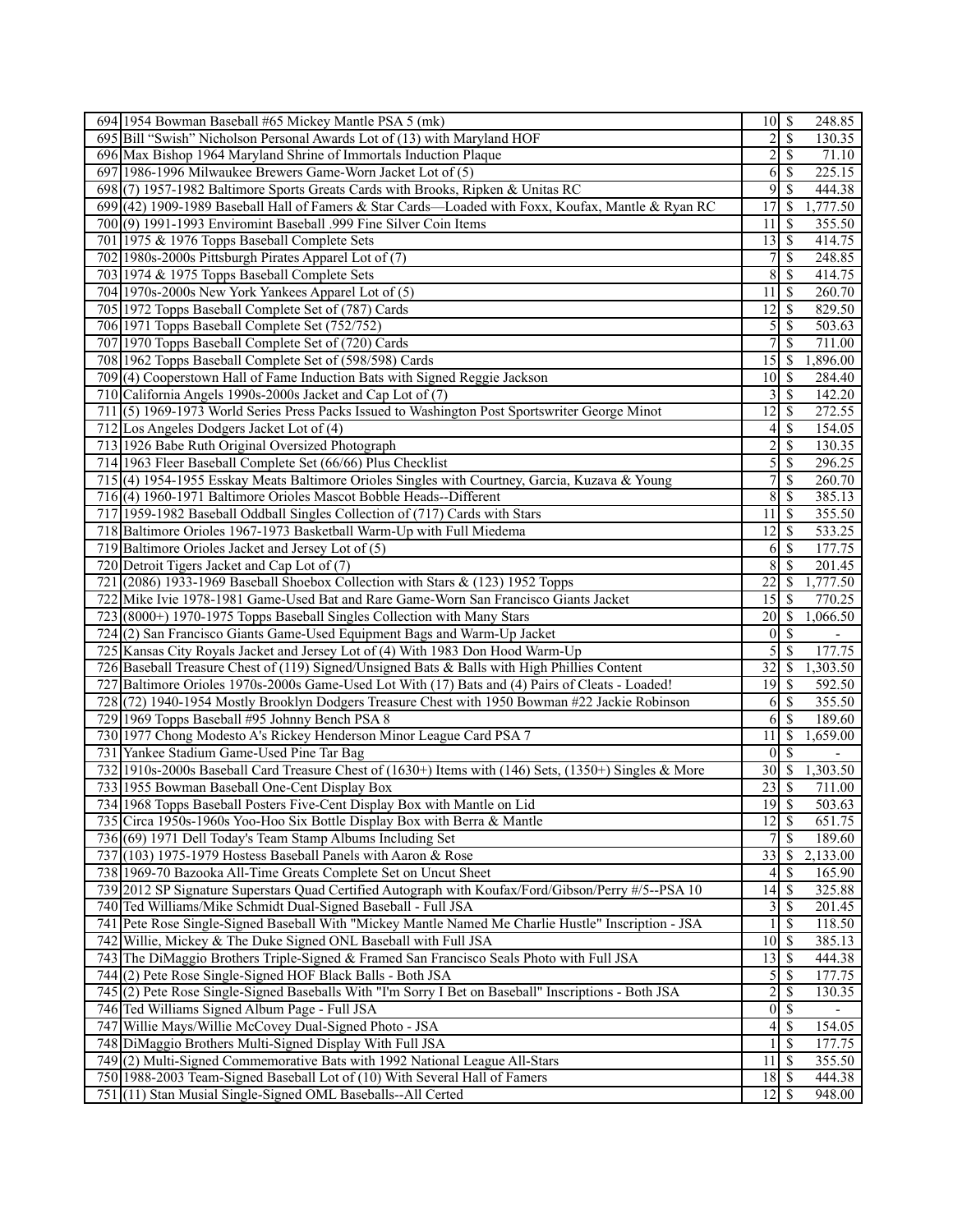| 752 Mickey Mantle Single-Signed Baseball - PSA/DNA 8.5                                                     | $9\sqrt{3}$      |                           | 533.25                   |
|------------------------------------------------------------------------------------------------------------|------------------|---------------------------|--------------------------|
| 753 Willie, Mickey & The Duke" Triple-Signed Flip Amato Print with Inscriptions-Full JSA                   | 6                | $\mathcal{S}$             | 325.88                   |
| 754 Derek Jeter & Alex Rodriguez Dual-Signed 2004 Japan Opening Series LE Yankee Cap with MLB & Steiner    | 5                | $\mathcal{S}$             | 414.75                   |
| 755 Bryce Harper & Mike Trout Dual-Signed OML Baseball with MLB Hologram & PSA/DNA Cert Card               | 3                | <sup>\$</sup>             | 260.70                   |
| 756 Philadelphia Veterans Stadium April 10, 1971 First-Ever Game PSA 7 Full Ticket - Highest Graded        | 4                | \$                        | 177.75                   |
| 757 Toronto Blue Jays April 7, 1977 First-Ever Game Exhibition Stadium Full Ticket - PSA 6                 | 5                | \$                        | 165.90                   |
| 758 1975 World Series Game 3 Riverfront Stadium Full Ticket - PSA 7                                        |                  | \$                        | 118.50                   |
| 759 1977 MLB All-Star Game Yankee Stadium Full Ticket - PSA 6                                              |                  | \$                        | 118.50                   |
| 760 1966 World Series Game 3 Baltimore Memorial Stadium Full Ticket - PSA 5                                | $\overline{c}$   | \$                        | 130.35                   |
| 761 1954 Sports Illustrated Magazine First & Second Issues with Baseball Card Inserts                      | 3                | \$                        | 201.45                   |
| 762 2001 Barry Bonds 73rd Home Run Full Ticket                                                             |                  | \$                        | 59.25                    |
| 763 1973 MLB All-Star Game Royals Stadium PSA 4 Full Ticket - Willie Mays' Last Appearance                 | $\overline{0}$   |                           | $\blacksquare$           |
|                                                                                                            |                  | \$                        |                          |
| 764 (8) 1971-1979 World Series Programs                                                                    |                  | \$                        | 118.50                   |
| 765 1917 SGC "Authentic" Fenway Park Ticket Stub With Harry Frazee Facsimile Signature - Possible Ruth Gar | $\overline{0}$   | $\mathcal{S}$             |                          |
| 766 August 2, 1936 Cleveland Stadium Indians vs. Yankees SGC "Authentic" Ticket Stub - Gehrig 100th RBI in |                  | <sup>\$</sup>             | 177.75                   |
| 767 (14) 1938-1961 Tennis Championship Programs                                                            | 4                | \$                        | 154.05                   |
| 768 1952 World Series Game 2 Ebbets Field Ticket Stub - PSA 1.5                                            | 4                | \$                        | 165.90                   |
| 769 2006 New York Rangers Mark Messier Jersey Retired Ticket Stub PSA 5                                    | $\overline{0}$   | <sup>\$</sup>             | $\overline{\phantom{0}}$ |
| 770 1981 Edmonton Oilers vs. New York Rangers Full Ticket PSA 1--Gretzky 45th Goal                         | $\overline{0}$   | $\mathcal{S}$             | $\overline{\phantom{a}}$ |
| 771 1976 Stanley Cup Finals Canadiens vs. Flyers Game 4 Clincher Ticket Stub PSA 4                         | 4                | \$                        | 154.05                   |
| 772 1982 NCAA Basketball Finals North Carolina vs. Georgetown Full Ticket PSA 5--Michael Jordan Shot       | 3                | \$                        | 260.70                   |
| 773 2007 Fiesta Bowl Boise State vs. Oklahoma Full Ticket PSA 7                                            | $\overline{0}$   | $\overline{\mathcal{S}}$  | $\overline{\phantom{a}}$ |
| 774 1957 Cleveland Browns vs. Los Angeles Rams Ticket Stub PSA 2 (mk)--Jim Brown NFL Record 237 Yards      | 2                | <sup>\$</sup>             | 71.10                    |
| 775 1965 St. Louis Cardinals vs. Cleveland Browns Full Ticket PSA 6 (mk)--Jim Brown Final Regular Season G | 5                | $\mathcal{S}$             | 106.65                   |
| 776 1936 Joe DiMaggio Career Home Run #6 Ticket Stub PSA 3                                                 |                  | <sup>\$</sup>             | 118.50                   |
| 777 1964 New York Yankees Full Ticket Mickey Mantle Home Run #451--PSA 4                                   |                  | \$                        | 59.25                    |
| 778 1965 Steve Carlton Major League Debut Ticket Stub PSA 8--Highest Graded                                | 5                | \$                        | 106.65                   |
| 779 1972 Baseball All-Star Game Ticket Stub PSA 6                                                          |                  | \$                        | 59.25                    |
| 780 1991 World Series Game 4 Full Ticket PSA 5                                                             | $\theta$         | \$                        |                          |
| 781 1993 World Series Game 3 Full Ticket PSA 10                                                            |                  | \$                        | 59.25                    |
| 782 2003 World Series Game 6 Clincher Ticket Stub--PSA 3                                                   | $\overline{0}$   | $\mathcal{S}$             | $\overline{\phantom{a}}$ |
| 783 1967 World Series Game 7 Ticket Stub PSA 2                                                             | $\overline{0}$   | $\mathcal{S}$             |                          |
| 784 1996 Mike Tyson vs. Frank Bruno Title Fight Full Ticket PSA 7                                          |                  | $\boldsymbol{\mathsf{S}}$ | 130.35                   |
| 785 1958 Cotton Bowl Navy vs. Rice Full Ticket PSA 6                                                       | 0                | \$                        | $\overline{\phantom{a}}$ |
| 786 1959 Cotton Bowl Air Force vs. TCU 0-0 Tie Full Ticket--PSA 6                                          | $\overline{0}$   | \$                        |                          |
| 787 1983 USFL Championship Game Full Ticket PSA 8                                                          |                  | $\mathbb{S}$              | 118.50                   |
| 788 1997 David Ortiz First Career Home Run Full Ticket PSA 8--None Better                                  | $\overline{0}$   | $\overline{\mathcal{S}}$  | $\overline{\phantom{a}}$ |
| 789 1961 Baseball All-Star Game-East Roving or Messenger Pass PSA 4                                        | $\boldsymbol{0}$ | $\mathcal{S}$             |                          |
| 790 1956 World Series Game 2 Full Proof Ticket PSA 5                                                       |                  | $\mathbb{S}$              | 118.50                   |
| 791 1960 World Series Game 5 Proof Ticket PSA 8                                                            |                  | $\mathbb{S}$              | 59.25                    |
| 792 1992 World Series Game 2 Full Ticket PSA 3                                                             | $\overline{0}$   | $\overline{\mathcal{S}}$  | $\overline{\phantom{a}}$ |
| 793 1992 World Series Game 4 Full Ticket PSA 9                                                             |                  | $0 \mid \mathsf{S}$       | $\overline{\phantom{a}}$ |
| 794 1999 World Series Game 3 Full Ticket PSA 9                                                             | $\overline{0}$   | $\overline{\mathcal{S}}$  |                          |
| 795 2008 World Series Game 1 Full Ticket PSA 7                                                             | 1                | $\overline{\mathcal{S}}$  | 59.25                    |
| 796 2010 World Series Game 4 Full Ticket PSA 10                                                            | $\overline{0}$   | $\overline{\mathcal{S}}$  | $\overline{\phantom{a}}$ |
| 797 2009 World Series Game 1 Full Ticket PSA 6                                                             | $\boldsymbol{0}$ | <sup>\$</sup>             | $\overline{\phantom{0}}$ |
| 798 2009 World Series Game 6 Clincher Full Ticket PSA 8                                                    | 1                | <sup>\$</sup>             | 59.25                    |
| 799 1956-1971 Washington Senators Lot of (38) Publications, Guides & More                                  | 9                | $\mathcal{S}$             | 260.70                   |
| 800 1968 MLB All-Star Game Full Ticket                                                                     | 2                | \$                        | 130.35                   |
| 801 1910s-80s Maryland Regional Program Lot of (115) with Bowl Games, Navy, UM & Oddball                   | 13               | $\mathcal{S}$             | 355.50                   |
| 802 Signed 1990 Pro Set Super Bowl #20 Walter Payton--PSA/DNA Authentic                                    | $\overline{0}$   | $\overline{\mathcal{S}}$  |                          |
| 803 1976 Topps Football #148 Walter Payton Rookie BVG 8.5                                                  | 10               | <sup>\$</sup>             | 355.50                   |
| 804(3) 1958-1961 Baltimore Colts Items with (2) Championship Game Programs & Nodder                        | 8                | \$                        | 533.25                   |
| 805 University of Maryland 1970s-2000s Game-Worn Football Jersey Lot of (27)                               | 18               | - \$                      | 1,125.75                 |
| 806 (5016) 1953-1984 Football Card Shoebox Collection with Stars                                           | 15               | - \$                      | 562.88                   |
| 807 University of Maryland 2010 Game-Ready "Wounded Warrior" Camouflage Helmet and Shoes                   | 8                | $\mathcal{S}$             | 225.15                   |
| 808(3) Multi-Signed Footballs With "Fearsome Foursome," Butkus and Payton                                  | $16 \mid$ \$     |                           | 385.13                   |
| 809 Dan Marino Autographed Professional Model Miami Dolphins Helmet With Inscribed Stats                   |                  | $8 \mid$ \$               | 414.75                   |